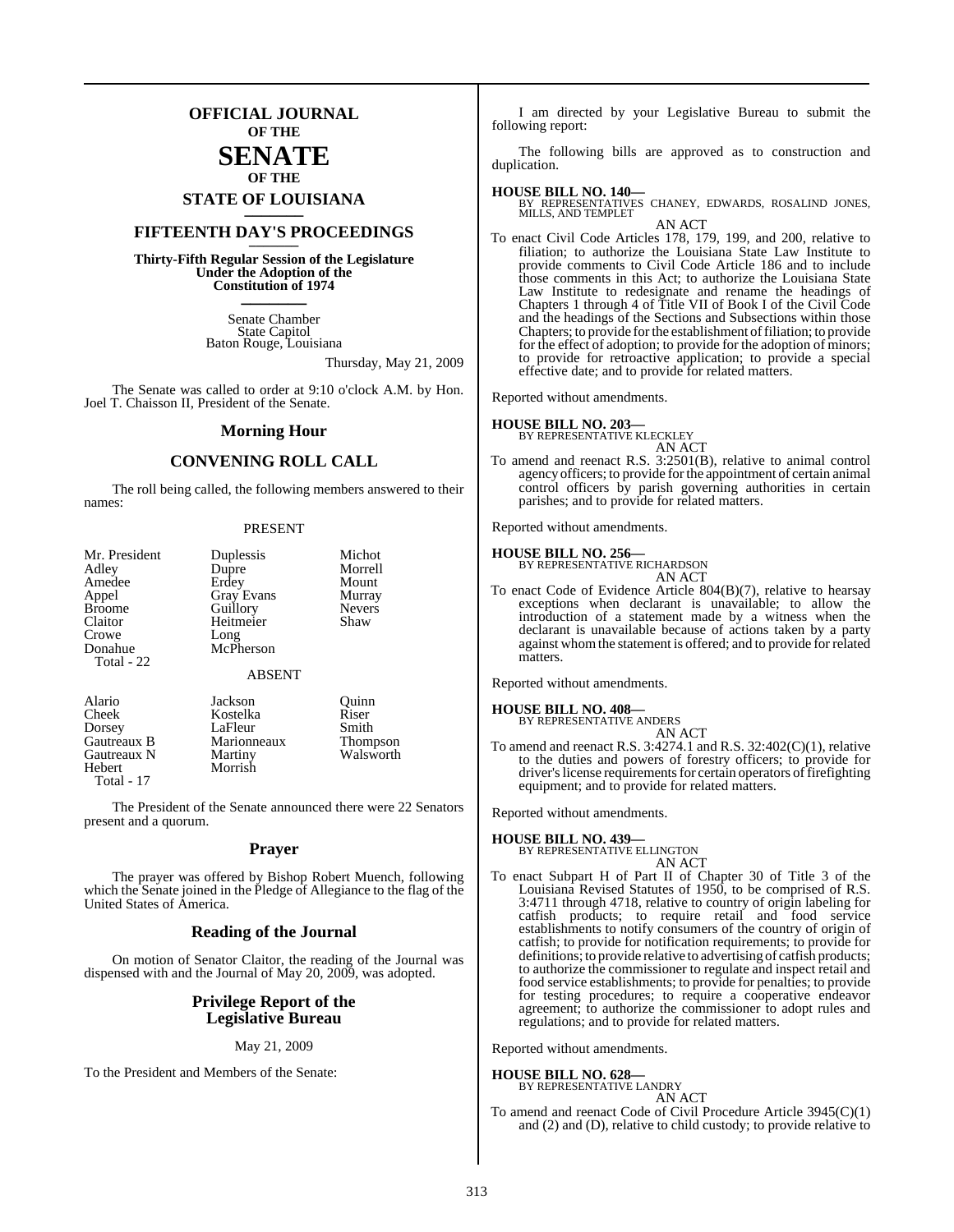# **Page 2 SENATE 15th DAY'S PROCEEDINGS**

orders of temporary custody; to extend the period for the setting of the hearing of the rule to show cause; to provide relative to the expiration of temporary custody and visitation; and to provide for related matters.

Reported without amendments.

#### **HOUSE BILL NO. 629—**

BY REPRESENTATIVE LANDRY AN ACT

To amend and reenact R.S. 46:2135(B) and (E) and Children's Code Article  $1569(B)$  and  $(E)$ , relative to temporary restraining orders in domestic abuse cases; to extend the period for the setting of the hearing of the rule to show cause; to extend the period for continuances of the rule to show cause; and to provide for related matters.

Reported without amendments.

- **HOUSE BILL NO. 671—** BY REPRESENTATIVES WILLMOTT, BURFORD, TIM BURNS, CHANEY, HINES, LANDRY, AND MILLS AN ACT
- To amend and reenact R.S. 40:1299.39(A)(1)(a)(ii)(introductory paragraph) and 1299.41(A)(10), relative to medical malpractice; to add occupations to the definition of health care provider under the private and state medical malpractice acts; and to provide for related matters.

Reported without amendments.

Respectfully submitted, ROB MARIONNEAUX Chairman

#### **Adoption of Legislative Bureau Report**

On motion of Senator Marionneaux, the Bills and Joint Resolutions were read by title and passed to a third reading.

#### **Introduction of Senate Resolutions**

Senator Long asked for and obtained a suspension of the rules to read Senate Resolutions a first and second time.

#### **SENATE RESOLUTION NO. 41—** BY SENATOR LONG

A RESOLUTION

To express the sincere condolences of the Senate of the Legislature of Louisiana upon the untimely death of Walter Dale Cowser, mayor of the village of Martin, Louisiana, and to celebrate the rich legacy of public service and accomplishment that he leaves to his community.

On motion of Senator Long the resolution was read by title and adopted.

#### **SENATE RESOLUTION NO. 42—** BY SENATOR LONG

A RESOLUTION

To commend Eric Smith upon being named the 2009-2010 High School Teacher of the Year by the Natchitoches Parish School Board.

On motion of Senator Long the resolution was read by title and adopted.

#### **Senate Resolutions on Second Reading**

**SENATE RESOLUTION NO. 36—** BY SENATOR SHAW

A RESOLUTION

To direct Centerpoint Energy to present a status report at the June 4, 2009, meeting of the Senate Committee on Transportation, Highways, and Public Works.

On motion of Senator Shaw the resolution was read by title and adopted.

# **SENATE RESOLUTION NO. 39—**<br>BY SENATOR CHAISSON

A RESOLUTION

To urge and request that funds received by the state from the federal government as part of an economic recovery package, including the American Recovery and Reinvestment Act of 2009, be used to maximize the creation of American jobs and restoring economic growth and opportunity by spending such funds on products and services that both create jobs and help keep Americans employed and for purchasing only products and services that are made or performed in the United States of America whenever and wherever possible and that any request to waive these procurement priorities be published.

The resolution was read by title and referred by the President to the Committee on Finance.

### **Senate Concurrent Resolutions on Second Reading**

#### **SENATE CONCURRENT RESOLUTION NO. 75—** BY SENATOR ADLEY

### A CONCURRENT RESOLUTION

To authorize and direct the Department of Economic Development, with the assistance of the Louisiana Automobile Dealers Association, to take any and all necessary steps and actions to have General Motors and Chrysler to meet with each of their Louisiana dealerships which have been or will be advised of closure in order to permit the dealership to provide information regarding their continued operation and to extend any deadline which may have been set for such closure.

The resolution was read by title. Senator Adley moved to adopt the Senate Concurrent Resolution.

### **ROLL CALL**

The roll was called with the following result:

#### YEAS

Mr. President Erdey Mount<br>Adley Gautreaux B Murray Adley Gautreaux B Murray Amedee Guillory Quinn<br>Appel Heitmeier Riser Appel Heitmeier Riser Claitor Jackson Shaw<br>Crowe Smith Smith Crowe Kostelka Smith Donahue Long Thompson Dorsey McPherson Walsworth Duplessis Michot Dupre Morrish Total - 31

**Gray Evans** 

NAYS

Total - 0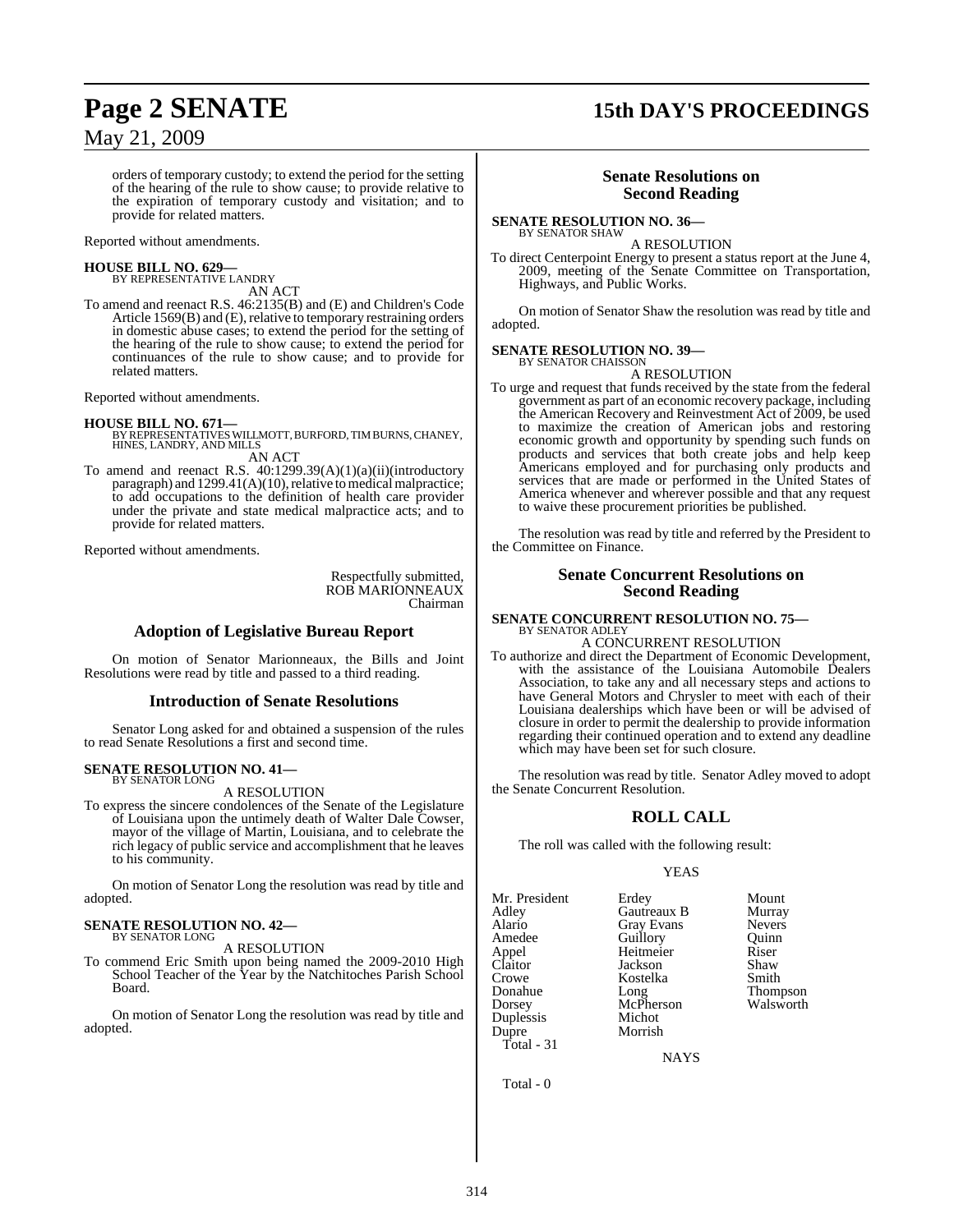# **15th DAY'S PROCEEDINGS Page 3 SENATE**

#### ABSENT

| <b>Broome</b> | Hebert      | Martiny |  |
|---------------|-------------|---------|--|
| Cheek         | LaFleur     | Morrell |  |
| Gautreaux N   | Marionneaux |         |  |
| Total - 8     |             |         |  |

The Chair declared the Senate adopted the Senate Concurrent Resolution and ordered it sent to the House.

#### **Message from the House**

#### **ASKING CONCURRENCE IN HOUSE BILLS AND JOINT RESOLUTIONS**

#### May 20, 2009

To the Honorable President and Members of the Senate:

I am directed to inform your honorable body that the House of Representatives has finally passed and asks your concurrence in the following House Bills and Joint Resolutions:

### **HOUSE BILL NO. 96—** BY REPRESENTATIVE PEARSON

AN ACT

To enact R.S. 11:247, 446(A)(6), and 783(A)(4), relative to state and statewide retirement systems; to provide relative to cost-ofliving adjustments; to permit the selection of a retirement option that would provide for automatic cost-of-living adjustments subject to an actuarial reduction of benefits; and to provide for related matters.

### **HOUSE BILL NO. 112—** BY REPRESENTATIVE MONTOUCET

AN ACT

To amend and reenact R.S.  $11:701(33)(a)(x)$  and  $(xi)$  and  $(b)(v)$  and to enact R.S.  $11:701(33)(a)(xii)$ , relative to the Teachers' Retirement System of Louisiana; to provide that membership in such system includes certain foreign teachers who are teaching in Louisiana on J visas; and to provide for related matters.

#### **HOUSE BILL NO. 187—**

BY REPRESENTATIVE PATRICIA SMITH AN ACT

To amend and reenact R.S. 17:3973(2)(b)(iii) and (iv), relative to the creation of Type 3 and Type 4 charter schools; to provide relative to the approval by certain persons of a proposal to create a Type 3 or Type 4 charter school by means of converting a preexisting public school; to provide relative to attendance at such schools; to provide an effective date; and to provide for related matters.

- **HOUSE BILL NO. 558—** BY REPRESENTATIVES BILLIOT, LABRUZZO, LIGI, LOPINTO, TALBOT, AND WILLMOTT AND SENATORS MARTINY AND MORRELL AN ACT
- To amend and reenact R.S. 48:711, relative to immovable property in the parish of Jefferson; to authorize and provide for the disposal of immovable property by the municipalities within such parish; and to provide for related matters.

#### **HOUSE BILL NO. 570—**

BY REPRESENTATIVES HOFFMANN, HENRY BURNS, CHAMPAGNE,<br>CORTEZ, DOVE, FOIL, LITTLE, PERRY, PUGH, ROBIDEAUX, SIMON,<br>SMILEY, JANE SMITH, AND THIBAUT AND SENATORS APPEL,<br>CROWE, DUPLESSIS, KOSTELKA, MICHOT, SMITH, AND<br>WALSWORTH

#### AN ACT

To enact R.S. 17:81(Q) and 3996(B)(21), to require the governing authority of a public elementary or secondary school to formulate, develop, adopt, and implement policies, procedures, and practices applicable to school employees relative to electronic communications by an employee at a school to a student at that school; to provide policy guidelines and requirements; to provide limitations and exceptions; to provide that the occurrence of certain electronic communications be May 21, 2009

reported by the school employee; to provide for immunity from civil liability; to provide an effective date; and to provide for related matters.

**HOUSE BILL NO. 586—**<br>BY REPRESENTATIVES DOERGE, CORTEZ, HENDERSON, HOFFMANN,<br>LAFONTA, MONTOUCET, POPE, AND ROBIDEAUX AND SENATORS<br>CROWE, B. GAUTREAUX, AND KOSTELKA AN ACT

To enact R.S. 11:542.1.1 and 883.3, relative to the Louisiana State Employees' Retirement System and the Teachers' Retirement System of Louisiana; to provide a minimum benefit increase to certain retirees, beneficiaries, and survivors; to provide for funding; to provide an effective date; and to provide for related matters.

#### **HOUSE BILL NO. 590—**

BY REPRESENTATIVES BARROW AND PATRICIA SMITH AN ACT

To amend and reenact R.S. 17:238, relative to the placement in school and education of certain children; to require the governing authority of each public elementary and secondary school to enact a policy ensuring that children in foster care may remain enrolled in certain schools; to require that such governing authorities and the Department of Social Services provide transportation to and from school for certain children in foster care under certain circumstances; to provide for an effective date; and to provide for related matters.

#### **HOUSE BILL NO. 612—**

BY REPRESENTATIVES FANNIN, ANDERS, CHAMPAGNE, CHANDLER,<br>CHANEY, ELLINGTON, GALLOT, GEYMANN, HOFFMANN, SAM<br>JONES, LAMBERT, LEBAS, LEGER, LITTLE, MCVEA, MORRIS,<br>NOWLIN, POPE, RITCHIE, GARY SMITH,

AN ACT To amend and reenact R.S. 17:183.1, 183.2, and 183.3 and to repeal R.S. 17:183.4, 183.6, 183.7, 183.8, and 183.9, relative to curricula; to provide relative to high school career option programs; to provide relative to career major programs; to provide relative to a career diploma; to provide relative to program, course, and curriculum approval; to provide for waivers; to provide relative to program participation eligibility criteria; to provide relative to individual graduation plans; to provide for an effective date; and to provide for related matters.

#### **HOUSE BILL NO. 368—**

BY REPRESENTATIVES BURRELL, AUBERT, AUSTIN BADON,<br>BARROW, DIXON, ELLINGTON, HARDY, HAZEL, HINES, GIROD<br>JACKSON, MICHAEL JACKSON, KATZ, LAFONTA, LEBAS, LIGI,<br>PATRICIA SMITH,ST.GERMAIN,ANDWILLMOTT AN ACT

To amend and reenact R.S.  $26:901(10)$  through (16) and to enact R.S. 26:901(17) and 910.1, relative to tobacco products; to provide for definitions; to prohibit the sale or delivery of tobacco products through a self-service display; to provide for exceptions; and to provide for related matters.

### **HOUSE BILL NO. 503—** BY REPRESENTATIVE MONTOUCET

AN ACT

To amend and reenact R.S. 33:4574(B)(1), 4574.1.1(A)(1), and 4574.2(G) and to enact R.S. 33:4574.2(H) and 4574.17, relative to the Acadia Parish Convention and Visitors Bureau; to change the name to the Acadia Parish Convention and Visitors Commission; to provide for additional powers of the commission relative to debt, funds, property, and contracting; to authorize the commission to issue bonds and certificates of indebtedness; and to provide for related matters.

### **HOUSE BILL NO. 593—** BY REPRESENTATIVE BILLIOT

AN ACT

To enact R.S. 33:2955(A)(1)(j), relative to investments by political subdivisions; to provide for investment in debt instruments issued by the state; to provide for investment in debt instruments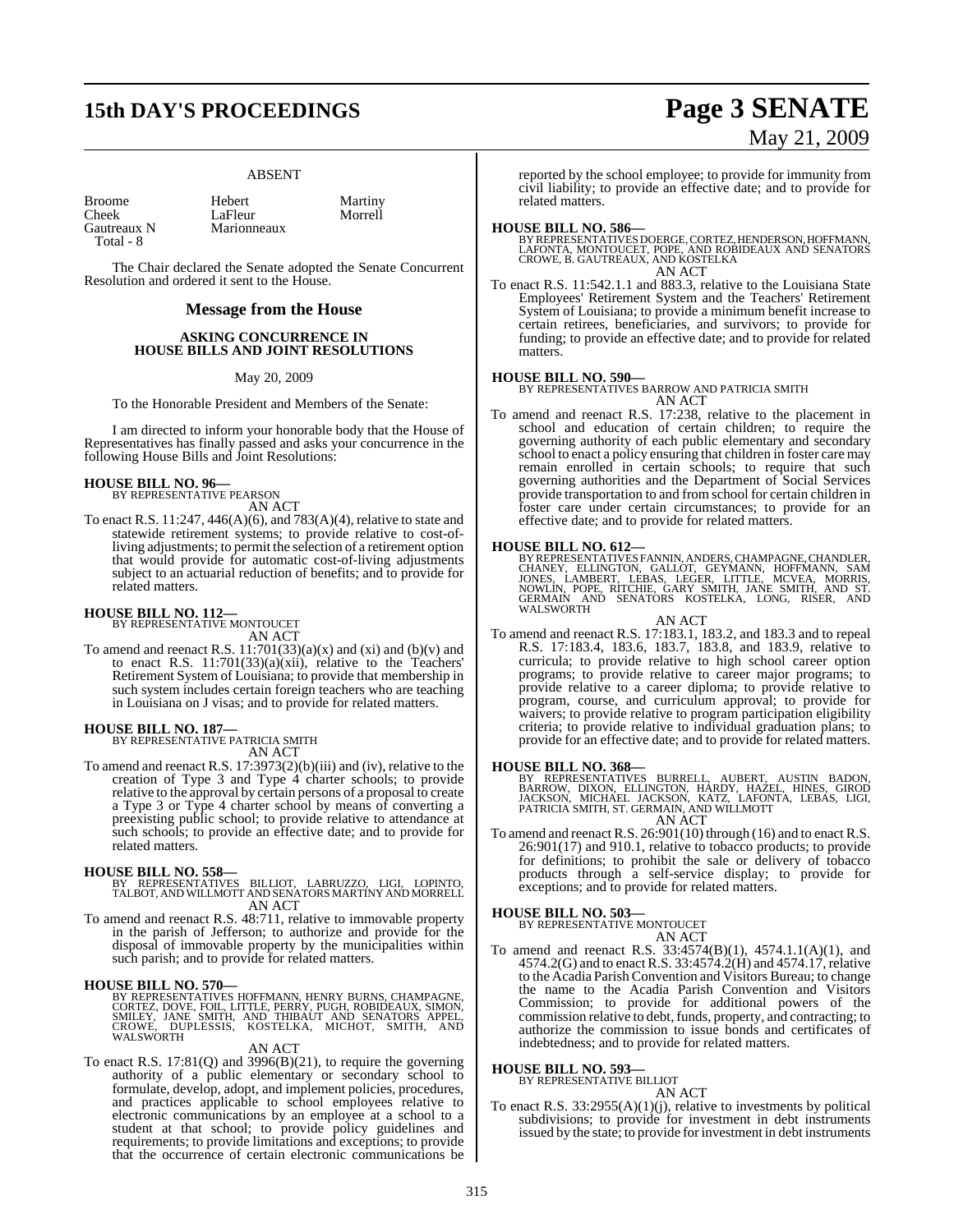## **Page 4 SENATE 15th DAY'S PROCEEDINGS**

### May 21, 2009

issued by other political subdivisions; to provide restrictions on such types of investment; and to provide for related matters.

### **HOUSE BILL NO. 779—** BY REPRESENTATIVE TUCKER

AN ACT

To amend and reenact R.S. 34:1(A) through (H) and 21(A), relative to the Board of Commissioners of the Port of New Orleans; to provide relative to the members of the Board of Commissioners; to provide for their appointment and term of office; to provide relative to the territorial jurisdiction of the Port of New Orleans; to provide for financial disclosure; and to provide for related matters.

#### **HOUSE BILL NO. 784—**

- BY REPRESENTATIVES KATZ, ABRAMSON, AUSTIN BADON, BOBBY<br>BADON, BALDONE, BROSSETT, BURFORD, HENRY BURNS,<br>CARMODY, CHAMPAGNE, CHANEY, CONNICK, CORTEZ, DOERGE,<br>DOVE, DOWNS, FOIL, GISCLAIR, MICKEY GUILLORY, GUINN, HILL,<br>HOWARD, MICHOT, SMITH, AND WALSWORTH AN ACT
- To amend and reenact R.S. 46:51.2(A) and R.S. 49:992(D)(1) and to enact R.S. 49:992(D)(9), relative to information searches in the central registry of justified abuse or neglect within the Department of Social Services; to prohibit certain individuals from obtaining or maintaining a license; to prohibit certain individuals from employment with the Department of Social Services unless a risk evaluation panel has determined that the individuals do not pose a risk to children; to provide for a system of appeal and judicial review; to provide for an exemption to allow the Department of Social Services to handle certain adjudications; to direct the Department of Social Services to conduct an assessment to determine cost of utilizing information in the central registry to prohibit certain individuals from owning or being employed by child care facilities; and to provide for related matters.

**HOUSE BILL NO. 797—**<br>BY REPRESENTATIVES SIMON, ANDERS, ARNOLD, BOBBY BADON,<br>BARROW, BILLIOT, SAM JONES, LAFONTA, PUGH, RICHARD, JANE<br>SMITH, ST. GERMAIN, STIAES, AND WILLMOTT<br>AN ACT

To amend and reenact R.S. 17:1519.12, relative to the Medical To amend and reenact R.S. 17:1519.12, relative to the Medical Education Commission; to establish the objectives and duties of the commission; to expand the composition of the commission to include the vice president for the office of health care and medical education within theLouisiana State University System, the executive director of the Louisiana Workforce Commission, the commissioner of administration, and other stakeholders; to require the commission to make certain recommendations; to set a date for the initial report and all other reports issued by the commission; to provide for an effective date; and to provide for related matters.

### **HOUSE BILL NO. 829—** BY REPRESENTATIVE CORTEZ

AN ACT

To amend and reenact R.S. 38:3092(6), 3093, 3094(A)(introductory paragraph) and (1) through (5), (B)(introductory paragraph) and  $(7)$ ,  $(C)$ (introductory paragraph) and (1), 3097.3 $(C)$  $(4)$  $(a)$  and (F)(1) and (2)(introductory paragraph), 3098(A)(introductory paragraph) and  $(B)$ ,  $3098.1(4)$ ,  $3098.2(A)$ (introductory paragraph), (2), and (5) and (B), 3098.4(7), 3098.5, 3098.6, and 3098.7(B), to enactR.S. 38:3092(7) and 3097.3(F)(2)(h) and (i) and to repeal R.S. 38:3096, 3097, 3098.3, and 3098.7(C), relative to ground water resources, water wells and drillers; to transfer duties and responsibilities relative to ground water resources, water wells and drillers from the Department of Transportation and Development, office of public works, to the office of conservation, Department of Natural Resources; and to provide for related matters.

#### **HOUSE BILL NO. 837—**

BY REPRESENTATIVE MILLS AND SENATOR WALSWORTH AN ACT

To amend and reenact R.S. 28:21(A) and (B) and 771(A) and (B)(5)(c) and R.S. 36:251(C)(1) and 258 (C), to enact R.S. 28:4 and  $771(B)(9)$  and  $(10)$ , and to repeal R.S. 28:21(E) and R.S. 36:258(E), relative to the office of behavioral health; to provide for the office of behavioral health in the Department of Health and Hospitals; to provide for the office's purposes and functions; to provide for an implementation advisory committee and its membership; to dissolve the office of mental health and office for addictive disorders and transfer relevant purposes and functions to the office of behavioral health; to provide for copayments; to provide for appropriations; to provide for an effective date; and to provide for related matters.

**HOUSE BILL NO. 852—** BY REPRESENTATIVE SMILEY

AN ACT To amend and reenact R.S. 8:673, 676, 677, 678(A)(introductory paragraph), 679(A), (B)(introductory paragraph), (C), and (D), 680, and 681, R.S. 17:407.4(C), (D), and (E), R.S. 28:821(D), R.S. 36:3(2), 301(A), and 913(A), R.S. 37:2551 and 2552(A), R.S. 40:2109(C), R.S. 46:2623(B) and (D), R.S. 48:55, R.S. 49:149.62(B) and 968(B)(3)(a), R.S. 51:912.51, 912.52, 935.1(A)(1)(a), (B)(1), and (D), 2452(A)(introductory paragraph), and 2453(2)(d), and Article XIV, Section 47(P)(3) of the Constitution of 1921, continued as statute by Article XIV, Section 16 of the Constitution of 1974, and to repeal R.S. 8:675, R.S. 17:24.4(J), 66.1, 407.1(4), 407.3, and 3951(B)(13), R.S. 36:4(Q) and  $(V)$ , 209(C)(1) and (H)(3), 259(I)(2),  $(K)$ ,  $(R)$ , and (T), 309(E) and (F), 651(V) and (W), and 805, R.S. 41:1602, R.S. 42:456.2, R.S. 46:2622(2) and 2624, R.S. 49:149.62(C), and R.S. 51:955.3(F) and Chapter 39-A of Title 51 of the Louisiana Revised Statutes of 1950, comprised of R.S. 51:2375 through 2383, relative to boards, commissions, authorities, districts, and like entities; to abolish certain inactive boards, commissions, authorities, and like entities; to remove references to certain abolished entities; to remove references to, provisions for, and the powers, functions, and duties of the Adult Learning Task Force, the Educational Assessment Testing Commission, the interim school board for Central Community School System, the Louisiana Home Instruction for Preschool Youngsters Advisory Board, the A. Z. Young Memorial Commission, the ArchaeologySurvey and AntiquitiesCommission, theLouisiana Unmarked Burial Sites Board, the Disability Services and Supports System Planning Group, the Statewide Health Coordinating Council, the Louisiana Medical Assistance Trust Fund Advisory Council, the Minority Health Affairs Commission, the Louisiana Economic Development Council and Cabinet Advisory Group on Economic Development, the Manufactured Housing State Administrative Agency, the Uniform Payroll Insurance Committee, and the Economic Development Funding Board; to provide for certain technical corrections regarding placement of boards and commissions in the Executive Reorganization Act; to provide relative to the Board of Examiners of Certified Shorthand Reporters; and to provide for related matters.

> Respectfully submitted, ALFRED W. SPEER Clerk of the House of Representatives

### **House Bills and Joint Resolutions on First Reading**

Senator Crowe asked for and obtained a suspension of the rules to read House Bills and Joint Resolutions a first and second time by title and refer them to Committee.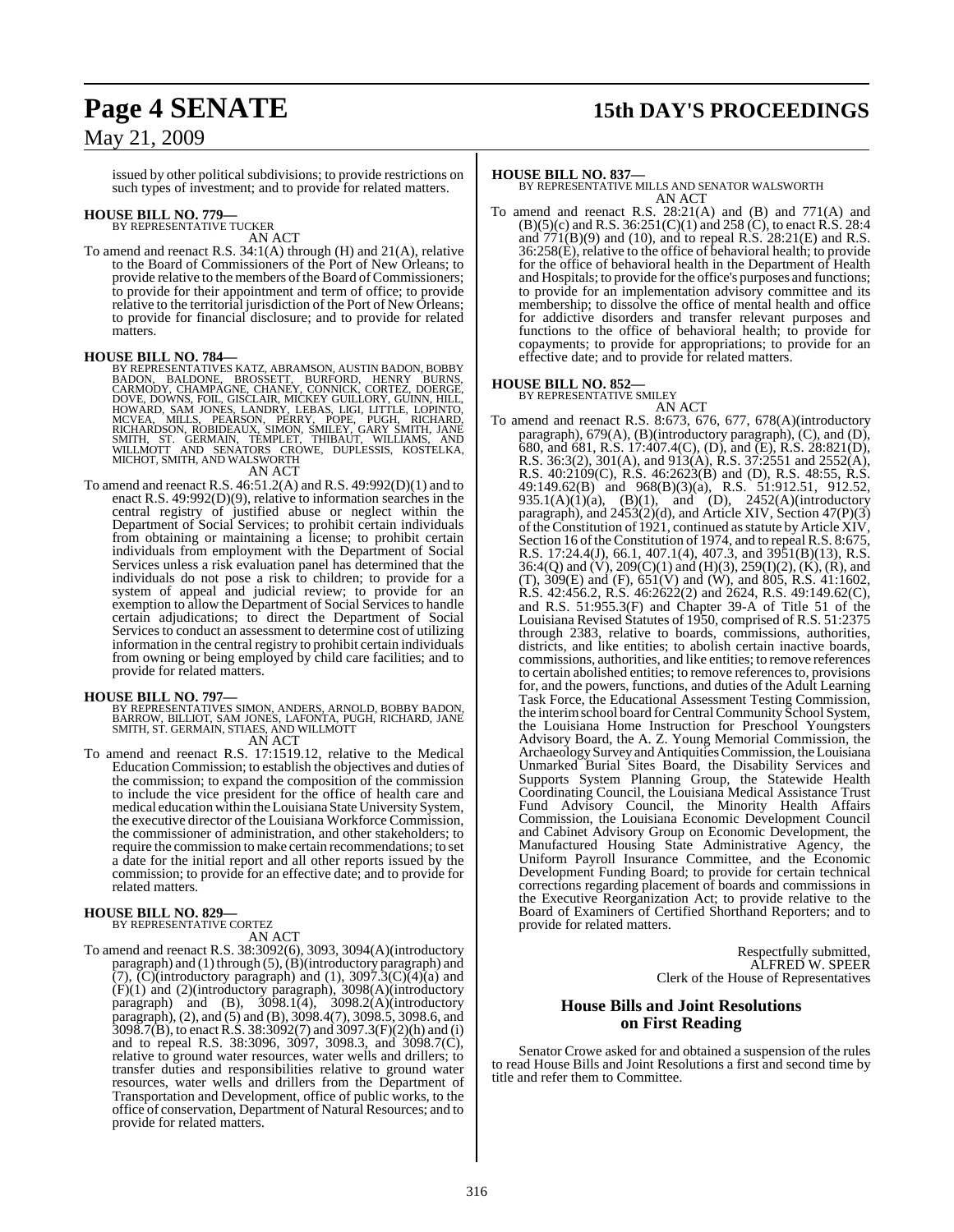# **15th DAY'S PROCEEDINGS Page 5 SENATE**

# May 21, 2009

#### **HOUSE BILL NO. 96—**

BY REPRESENTATIVE PEARSON AN ACT

To enact R.S. 11:247, 446(A)(6), and 783(A)(4), relative to state and statewide retirement systems; to provide relative to cost-ofliving adjustments; to permit the selection of a retirement option that would provide for automatic cost-of-living adjustments subject to an actuarial reduction of benefits; and to provide for related matters.

The bill was read by title and referred by the President to the Committee on Retirement.

### **HOUSE BILL NO. 112—** BY REPRESENTATIVE MONTOUCET

AN ACT

To amend and reenact R.S.  $11:701(33)(a)(x)$  and  $(xi)$  and  $(b)(v)$  and to enact R.S.  $11:701(33)(a)(xii)$ , relative to the Teachers' Retirement System of Louisiana; to provide that membership in such system includes certain foreign teachers who are teaching in Louisiana on J visas; and to provide for related matters.

The bill was read by title and referred by the President to the Committee on Retirement.

#### **HOUSE BILL NO. 187—**

BY REPRESENTATIVE PATRICIA SMITH AN ACT

To amend and reenact R.S. 17:3973(2)(b)(iii) and (iv), relative to the creation of Type 3 and Type 4 charter schools; to provide relative to the approval by certain persons of a proposal to create a Type 3 or Type 4 charter school by means of converting a preexisting public school; to provide relative to attendance at such schools; to provide an effective date; and to provide for related matters.

The bill was read by title and referred by the President to the Committee on Education.

#### **HOUSE BILL NO. 368—**

BY REPRESENTATIVES BURRELL, AUBERT, AUSTIN BADON,<br>BARROW, DIXON, ELLINGTON, HARDY, HAZEL, HINES, GIROD<br>JACKSON, MICHAEL JACKSON, KATZ, LAFONTA, LEBAS, LIGI,<br>PATRICIA SMITH,ST.GERMAIN,ANDWILLMOTT AN ACT

To amend and reenact R.S.  $26:901(10)$  through (16) and to enact R.S. 26:901(17) and 910.1, relative to tobacco products; to provide for definitions; to prohibit the sale or delivery of tobacco products through a self-service display; to provide for exceptions; and to provide for related matters.

The bill was read by title and referred by the President to the Committee on Health and Welfare.

#### **HOUSE BILL NO. 503—**

BY REPRESENTATIVE MONTOUCET AN ACT

To amend and reenact R.S. 33:4574(B)(1), 4574.1.1(A)(1), and 4574.2(G) and to enact R.S. 33:4574.2(H) and 4574.17, relative to the Acadia Parish Convention and Visitors Bureau; to change the name to the Acadia Parish Convention and Visitors Commission; to provide for additional powers of the commission relative to debt, funds, property, and contracting; to authorize the commission to issue bonds and certificates of indebtedness; and to provide for related matters.

The bill was read by title and referred by the President to the Committee on Local and Municipal Affairs.

**HOUSE BILL NO. 558—** BY REPRESENTATIVES BILLIOT, LABRUZZO, LIGI, LOPINTO, TALBOT, AND WILLMOTT AND SENATORS MARTINY AND MORRELL AN ACT

To amend and reenact R.S. 48:711, relative to immovable property in the parish of Jefferson; to authorize and provide for the disposal of immovable property by the municipalities within such parish; and to provide for related matters.

The bill was read by title and referred by the President to the Committee on Local and Municipal Affairs.

**HOUSE BILL NO. 570—**<br>BY REPRESENTATIVES HOFFMANN, HENRY BURNS, CHAMPAGNE,<br>CORTEZ, DOVE, FOIL, LITTLE, PERRY, PUGH, ROBIDEAUX, SIMON,<br>SMILEY, JANE SMITH, AND THIBAUT AND SENATORS APPEL,<br>CROWE, DUPLESSIS, KOSTELKA, MICHOT,

#### AN ACT

To enact R.S. 17:81(Q) and 3996(B)(21), to require the governing authority of a public elementary or secondary school to formulate, develop, adopt, and implement policies, procedures, and practices applicable to school employees relative to electronic communications by an employee at a school to a student at that school; to provide policy guidelines and requirements; to provide limitations and exceptions; to provide that the occurrence of certain electronic communications be reported by the school employee; to provide for immunity from civil liability; to provide an effective date; and to provide for related matters.

The bill was read by title and referred by the President to the Committee on Education.

#### **HOUSE BILL NO. 586—**

BY REPRESENTATIVES DOERGE, CORTEZ, HENDERSON, HOFFMANN,<br>LAFONTA, MONTOUCET, POPE, AND ROBIDEAUX AND SENATORS<br>CROWE, B. GAUTREAUX, AND KOSTELKA AN ACT

To enact R.S. 11:542.1.1 and 883.3, relative to the Louisiana State Employees' Retirement System and the Teachers' Retirement System of Louisiana; to provide a minimum benefit increase to certain retirees, beneficiaries, and survivors; to provide for funding; to provide an effective date; and to provide for related matters.

The bill was read by title and referred by the President to the Committee on Retirement.

#### **HOUSE BILL NO. 590—**

BY REPRESENTATIVES BARROW AND PATRICIA SMITH AN ACT

To amend and reenact R.S. 17:238, relative to the placement in school and education of certain children; to require the governing authority of each public elementary and secondary school to enact a policy ensuring that children in foster care may remain enrolled in certain schools; to require that such governing authorities and the Department of Social Services provide transportation to and from school for certain children in foster care under certain circumstances; to provide for an effective date; and to provide for related matters.

The bill was read by title and referred by the President to the Committee on Education.

#### **HOUSE BILL NO. 593—**

BY REPRESENTATIVE BILLIOT

AN ACT To enact R.S. 33:2955(A)(1)(j), relative to investments by political subdivisions; to provide for investment in debt instruments issued by the state; to provide for investment in debt instruments issued by other political subdivisions; to provide restrictions on such types of investment; and to provide for related matters.

The bill was read by title and referred by the President to the Committee on Revenue and Fiscal Affairs.

#### **HOUSE BILL NO. 612—**

BY REPRESENTATIVES FANNIN, ANDERS, CHAMPAGNE, CHANDLER,<br>CHANEY, ELLINGTON, GALLOT, GEYMANN, HOFFMANN, SAM<br>JONES, LAMBERT, LEBAS, LEGER, LITTLE, MCVEA, MORRIS, MORRIS<br>NOWLIN, POPE, R WALSWORTH

#### AN ACT

To amend and reenact R.S. 17:183.1, 183.2, and 183.3 and to repeal R.S. 17:183.4, 183.6, 183.7, 183.8, and 183.9, relative to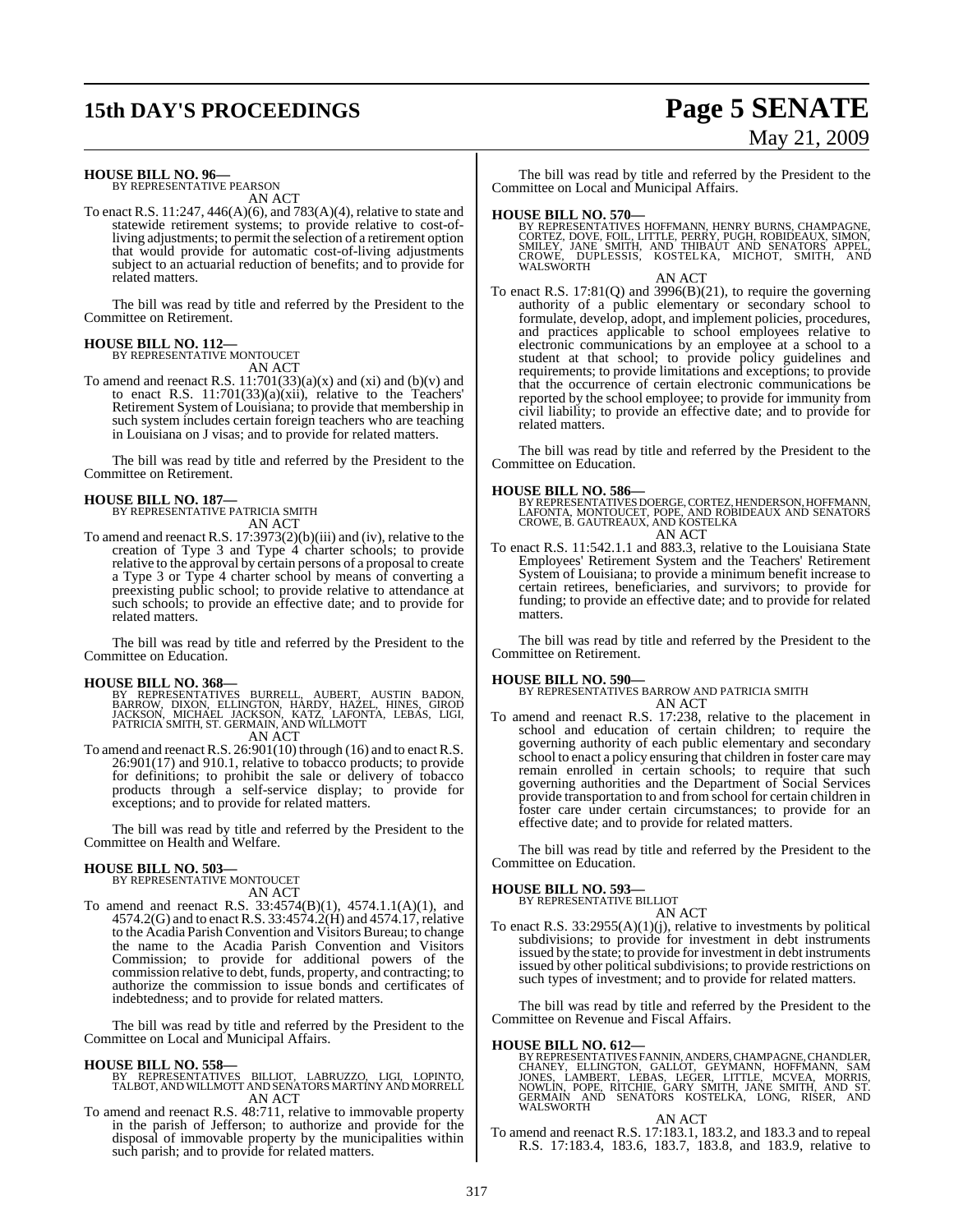# **Page 6 SENATE 15th DAY'S PROCEEDINGS**

May 21, 2009

curricula; to provide relative to high school career option programs; to provide relative to career major programs; to provide relative to a career diploma; to provide relative to program, course, and curriculum approval; to provide for waivers; to provide relative to program participation eligibility criteria; to provide relative to individual graduation plans; to provide for an effective date; and to provide for related matters.

The bill was read by title and referred by the President to the Committee on Education.

### **HOUSE BILL NO. 779—** BY REPRESENTATIVE TUCKER

AN ACT

To amend and reenact R.S. 34:1(A) through (H) and 21(A), relative to the Board of Commissioners of the Port of New Orleans; to provide relative to the members of the Board of Commissioners; to provide for their appointment and term of office; to provide relative to the territorial jurisdiction of the Port of New Orleans; to provide for financial disclosure; and to provide for related matters.

The bill was read by title and referred by the President to the Committee on Transportation, Highways and Public Works.

HOUSE BILL NO. 784—<br>BY REPRESENTATIVES KATZ, ABRAMSON, AUSTIN BADON, BOBBY<br>BADON, BALDONE, BROSSETT, BURFORD, HENRY BURNS,<br>CARMODY, CHAMPAGNE, CHANEY, CONNICK, CORTEZ, DOERGE,<br>DOVE, DOWNS, FOIL, GISCLAIR, MICKEY GUILLORY, AN ACT

#### To amend and reenact R.S. 46:51.2(A) and R.S. 49:992(D)(1) and to enact R.S. 49:992(D)(9), relative to information searches in the central registry of justified abuse or neglect within the Department of Social Services; to prohibit certain individuals from obtaining or maintaining a license; to prohibit certain individuals from employment with the Department of Social Services unless a risk evaluation panel has determined that the individuals do not pose a risk to children; to provide for a system of appeal and judicial review; to provide for an exemption to allow the Department of Social Services to handle certain adjudications; to direct the Department of Social Services to conduct an assessment to determine cost of utilizing information in the central registry to prohibit certain individuals from owning or being employed by child care facilities; and to provide for related matters.

The bill was read by title and referred by the President to the Committee on Health and Welfare.

#### **HOUSE BILL NO. 797—**

BY REPRESENTATIVES SIMON, ANDERS, ARNOLD, BOBBY BADON,<br>BARROW, BILLIOT, SAM JONES, LAFONTA, PUGH, RICHARD, JANE<br>SMITH, ST. GERMAIN, STIAES, AND WILLMOTT<br>AN ACT

To amend and reenact R.S. 17:1519.12, relative to the Medical Education Commission; to establish the objectives and duties of the commission; to expand the composition of the commission to include the vice president for the office of health care and medical education within the Louisiana State University System, the executive director of the Louisiana Workforce Commission, the commissioner of administration, and other stakeholders; to require the commission to make certain recommendations; to set a date for the initial report and all other reports issued by the commission; to provide for an effective date; and to provide for related matters.

The bill was read by title and referred by the President to the Committee on Health and Welfare.

#### **HOUSE BILL NO. 829—**

BY REPRESENTATIVE CORTEZ AN ACT

To amend and reenact R.S. 38:3092(6), 3093, 3094(A)(introductory paragraph) and (1) through (5),(B)(introductory paragraph) and  $(7)$ ,  $(C)$ (introductory paragraph) and (1), 3097.3 $(C)$  $(4)$  $(a)$  and (F)(1) and (2)(introductory paragraph), 3098(A)(introductory paragraph) and  $(B)$ ,  $30\overline{98.1(4)}$ ,  $3098.2(A)$ (introductory paragraph), (2), and (5) and (B), 3098.4(7), 3098.5, 3098.6, and  $3098.7(B)$ , to enact R.S. 38:3092(7) and 3097.3(F)(2)(h) and (i) and to repeal R.S. 38:3096, 3097, 3098.3, and 3098.7(C), relative to ground water resources, water wells and drillers; to transfer duties and responsibilities relative to ground water resources, water wells and drillers from the Department of Transportation and Development, office of public works, to the office of conservation, Department of Natural Resources; and to provide for related matters.

The bill was read by title and referred by the President to the Committee on Natural Resources.

**HOUSE BILL NO. 837—** BY REPRESENTATIVE MILLS AND SENATOR WALSWORTH AN ACT

To amend and reenact R.S. 28:21(A) and (B) and 771(A) and  $(B)(5)(c)$  and R.S. 36:251(C)(1) and 258 (C), to enact R.S. 28:4 and 771(B)(9) and (10), and to repeal R.S. 28:21(E) and R.S. 36:258(E), relative to the office of behavioral health; to provide for the office of behavioral health in the Department of Health and Hospitals; to provide for the office's purposes and functions; to provide for an implementation advisory committee and its membership; to dissolve the office of mental health and office for addictive disorders and transfer relevant purposes and functions to the office of behavioral health; to provide for copayments; to provide for appropriations; to provide for an effective date; and to provide for related matters.

The bill was read by title and referred by the President to the Committee on Health and Welfare.

### **HOUSE BILL NO. 852—** BY REPRESENTATIVE SMILEY

AN ACT To amend and reenact R.S. 8:673, 676, 677, 678(A)(introductory paragraph), 679(A), (B)(introductory paragraph), (C), and (D), 680, and 681, R.S. 17:407.4(C), (D), and (E), R.S. 28:821(D), R.S. 36:3(2), 301(A), and 913(A), R.S. 37:2551 and 2552(A), R.S. 40:2109(C), R.S. 46:2623(B) and (D), R.S. 48:55, R.S. 49:149.62(B) and 968(B)(3)(a), R.S. 51:912.51, 912.52, 935.1(A)(1)(a), (B)(1), and (D), 2452(A)(introductory paragraph), and 2453(2)(d), and Article XIV, Section 47(P)(3) of the Constitution of 1921, continued as statute by Article XIV, Section 16 of the Constitution of 1974, and to repeal R.S. 8:675, R.S. 17:24.4(J), 66.1, 407.1(4), 407.3, and 3951(B)(13), R.S. 36:4(Q) and  $(V)$ , 209(C)(1) and (H)(3), 259(I)(2),  $(K)$ ,  $(K)$ , and (T), 309(E) and (F), 651(V) and (W), and 805, R.S. 41:1602, R.S. 42:456.2, R.S. 46:2622(2) and 2624, R.S. 49:149.62(C), and R.S. 51:955.3(F) and Chapter 39-A of Title 51 of the Louisiana Revised Statutes of 1950, comprised of R.S. 51:2375 through 2383, relative to boards, commissions, authorities, districts, and like entities; to abolish certain inactive boards, commissions, authorities, and like entities; to remove references to certain abolished entities; to remove references to, provisions for, and the powers, functions, and duties of the Adult Learning Task Force, the Educational Assessment Testing Commission, the interim school board for Central Community School System, the Louisiana Home Instruction for Preschool Youngsters Advisory Board, the A. Z. Young Memorial Commission, the Archaeology Survey and Antiquities Commission, the Louisiana Unmarked Burial Sites Board, the Disability Services and Supports System Planning Group, the Statewide Health Coordinating Council, the Louisiana Medical Assistance Trust Fund Advisory Council, the Minority Health Affairs Commission, the Louisiana Economic Development Council and Cabinet Advisory Group on Economic Development, the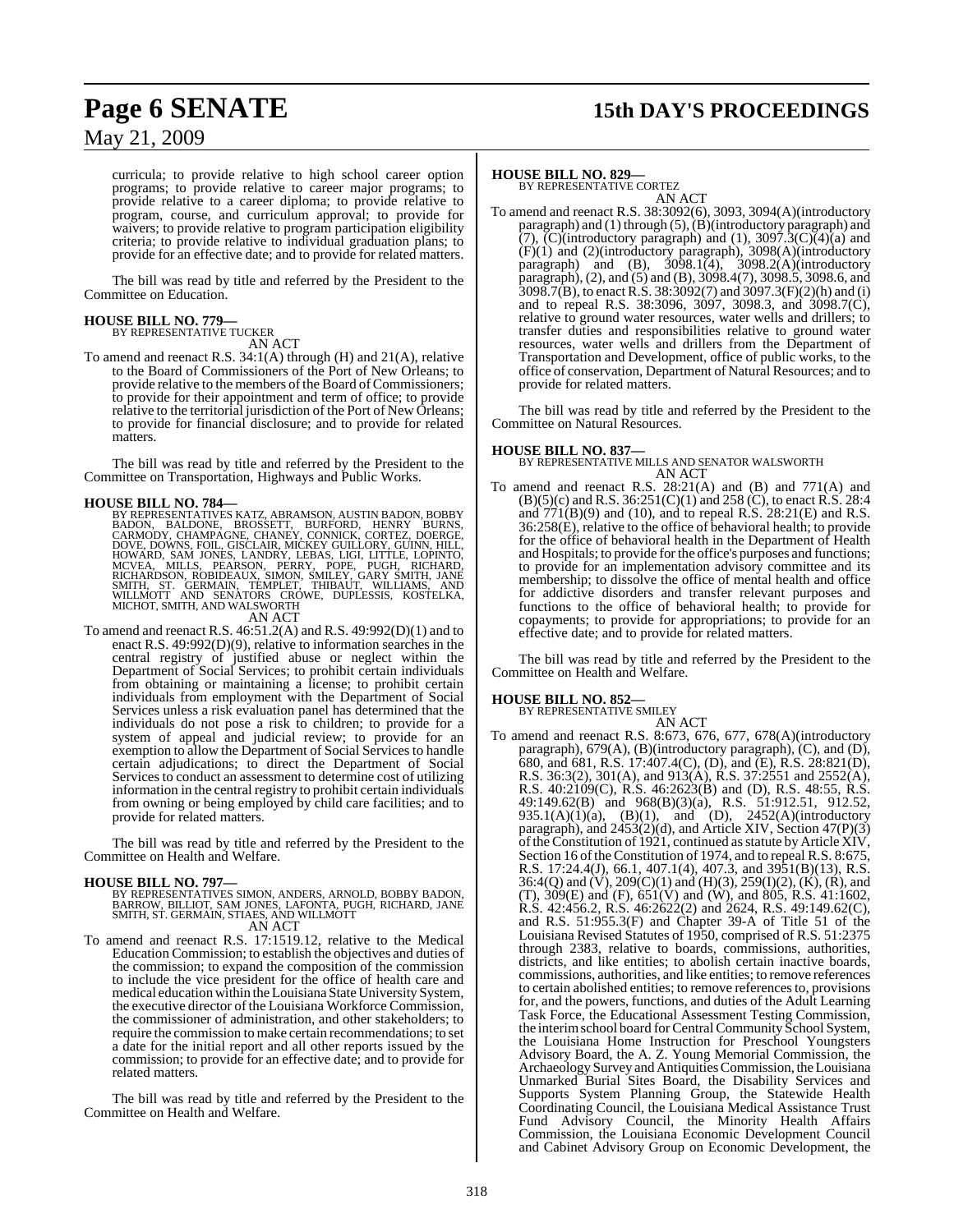# **15th DAY'S PROCEEDINGS Page 7 SENATE**

# May 21, 2009

Manufactured Housing State Administrative Agency, the Uniform Payroll Insurance Committee, and the Economic Development Funding Board; to provide for certain technical corrections regarding placement of boards and commissions in the Executive Reorganization Act; to provide relative to the Board of Examiners of Certified Shorthand Reporters; and to provide for related matters.

The bill was read by title and referred by the President to the Committee on Senate and Governmental Affairs.

#### **House Concurrent Resolutions on Second Reading**

# **HOUSE CONCURRENT RESOLUTION NO. 125—** BY REPRESENTATIVE HENRY A CONCURRENT RESOLUTION

To memorialize the Congress of the United States and to urge and request the Attorney General of the United States and the Federal Bureau of Prisons to refrain from sending detainees released or transferred from the facilities at Guantanamo Bay Detention Facility (GTMO), Cuba, to prisons in Louisiana.

The resolution was read by title. Senator Appel moved to concur in the House Concurrent Resolution.

### **ROLL CALL**

The roll was called with the following result:

#### YEAS

| Mr. President<br>Adley<br>Alario<br>Amedee<br>Appel<br>Cheek<br>Claitor<br>Crowe<br>Donahue<br>Dorsey<br>Duplessis<br>Dupre<br>Total - 34<br>Total - 0 | Erdey<br>Gautreaux B<br><b>Gray Evans</b><br>Guillory<br>Hebert<br>Heitmeier<br>Jackson<br>Kostelka<br>Long<br>McPherson<br>Michot<br>Morrell<br><b>NAYS</b><br>ABSENT | Morrish<br>Mount<br>Murray<br><b>Nevers</b><br>Ouinn<br>Riser<br>Shaw<br>Smith<br>Thompson<br>Walsworth |
|--------------------------------------------------------------------------------------------------------------------------------------------------------|------------------------------------------------------------------------------------------------------------------------------------------------------------------------|---------------------------------------------------------------------------------------------------------|
|                                                                                                                                                        |                                                                                                                                                                        |                                                                                                         |
| <b>Broome</b><br>Gautreaux N<br>Total - 5                                                                                                              | LaFleur<br>Marionneaux                                                                                                                                                 | Martiny                                                                                                 |

The Chair declared the Senate had concurred in the House Concurrent Resolution and ordered it returned to the House.

# **HOUSE CONCURRENT RESOLUTION NO. 127—** BY REPRESENTATIVE TUCKER

A CONCURRENT RESOLUTION

To urge and request the Department of Health and Hospitals, office of public health, in consultation with the Board of Secondary and Elementary Education, to study issues related to children who are not immunized and report its findings to the House and Senate committees on health and welfare no later than November 1, 2009.

The resolution was read by title. Senator Chaisson moved to concur in the House Concurrent Resolution.

### **ROLL CALL**

The roll was called with the following result:

YEAS

| Mr. President | Erdey       | Morrish         |
|---------------|-------------|-----------------|
| Adley         | Gautreaux B | Mount           |
| Alario        | Gray Evans  | Murray          |
| Amedee        | Guillory    | <b>Nevers</b>   |
| Appel         | Hebert      | Ouinn           |
| Cheek         | Heitmeier   | Riser           |
| Claitor       | Jackson     | Shaw            |
| Crowe         | Kostelka    | Smith           |
| Donahue       | Long        | <b>Thompson</b> |
| Dorsey        | McPherson   | Walsworth       |
| Duplessis     | Michot      |                 |
| Dupre         | Morrell     |                 |
| Total - 34    |             |                 |
|               | NAYS        |                 |
| Total - 0     |             |                 |

ABSENT

Broome LaFleur Martiny<br>Gautreaux N Marionneaux Martiny Gautreaux N Total - 5

The Chair declared the Senate had concurred in the House Concurrent Resolution and ordered it returned to the House.

#### **Senate Bills and Joint Resolutions on Second Reading Reported by Committees**

**SENATE BILL NO. 136—** BY SENATOR JACKSON

AN ACT To amend and reenact R.S.  $26:73(B)(1)$  and  $272(B)(1)$ , relative to alcoholic beverage permits; to provide for restaurant "R" permits, applications and fees; to provide for definitions; and to provide for related matters.

Reported with amendments by the Committee on Judiciary B.

#### **SENATE COMMITTEE AMENDMENTS**

Amendments proposed by Senate Committee on Judiciary B to Original Senate Bill No. 136 by Senator Jackson

AMENDMENT NO. 1

On page 1, line 2, after "reenact" change "R.S. 26:73(B)(1) and  $272(B)(1)$ " to "R.S. 26:73(B) and  $272(B)$ <sup>"</sup>

#### AMENDMENT NO. 2

On page 1, line 6, after "R.S." change "26:73(B)(1) and 272(B)(1)" to "26:73(B) and 272(B)"

#### AMENDMENT NO. 3

On page 1, between lines 9 and 10, insert the following:

"**B.(1) The legislature hereby finds and declares that the food service industry is a viable industry in Louisiana with significant economic impact and finds that a restaurant establishment's purpose and primary function is to take orders for and serve food and food items. Such service of food may include the serving of alcoholic beverages in conjunction with** meals.

AMENDMENT NO. 4 On page 1, line 10, strike "B.(1)" and insert "**(2)**"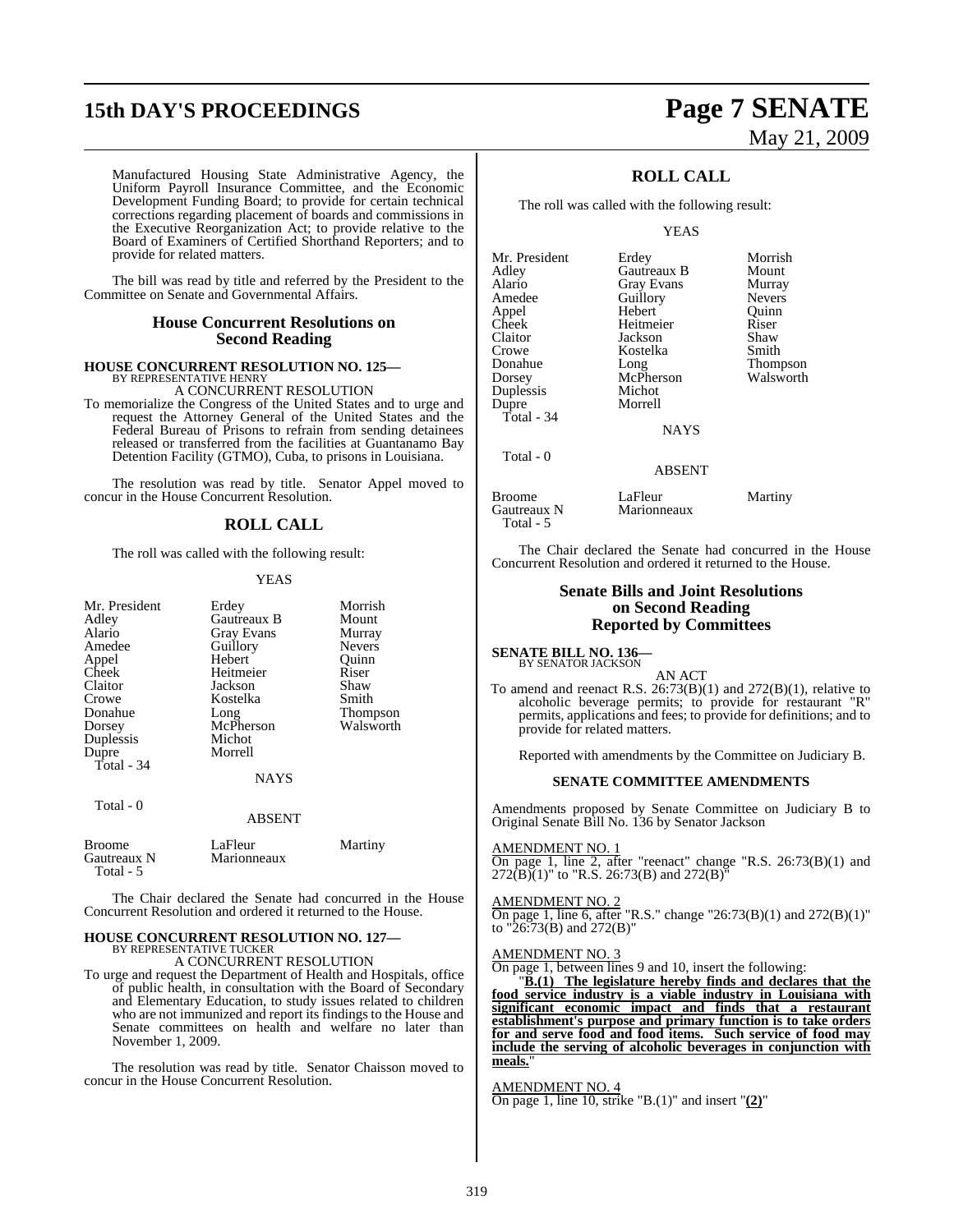#### AMENDMENT NO. 5

On page 2, line 3, after "premises" and before "." insert "**when food is being offered and served**"

AMENDMENT NO. 6 On page 2, at the end of line 10, change "**"restaurant**" to "**restaurant**"

AMENDMENT NO. 7 On page 2, at the beginning of line 11, change "**establishment"**" to "**establishment**"

AMENDMENT NO. 8 On page 2, line 16, change "**"restaurant establishment"**" to "**restaurant establishment**"

### AMENDMENT NO. 9

On page 2, between lines 17 and 18, insert the following:

 $\sqrt{2}$  (3) Sparkling or still wine sold or served by the bottle in conjunction with food service shall not be considered an alcoholic beverage by the commissioner when determining gross revenue for purposes of this Section only."

#### AMENDMENT NO. 10

On page 2, between lines 20 and 21, insert the following:

"**B.(1) The legislature hereby finds and declares that the food service industry is a viable industry in Louisiana with significant economic impact and finds that a restaurant establishment's purpose and primary function is to take orders for and serve food and food items. Such service of food may include the serving of alcoholic beverages in conjunction with** meals.

AMENDMENT NO. 11 On page 2, line 21, strike "B.(1)" and insert "**(2)**"

AMENDMENT NO. 12 On page 3, line 2, after "premises" and before "." insert "**when food is being offered and served**"

### AMENDMENT NO. 13

On page 3, at the end of line 9, change "**"restaurant**" to "**restaurant**"

AMENDMENT NO. 14 On page 3, at the beginning of line 10, change "**establishment"**" to "**establishment**"

#### AMENDMENT NO. 15

On page 3, line 15, change "**"restaurant establishment"**" to "**restaurant establishment**"

#### AMENDMENT NO. 16

On page 3, between lines 16 and 17, insert the following:

 $\frac{1}{2}$  (3) Sparkling or still wine sold or served by the bottle in conjunction with food service shall not be considered an alcoholic beverage by the commissioner when determining gross revenue for purposes of this Section only."

On motion of Senator Heitmeier, the committee amendment was adopted. The amended bill was read by title, ordered engrossed and passed to a third reading.

### **SENATE BILL NO. 156—** BY SENATOR LAFLEUR

AN ACT

To amend and reenact R.S. 22:1545(C), 1546(D), 1547(A), the introductory paragraph of R.S. 22:1547(I), R.S. 22:1551(C),  $1571(A)(1)$ ,  $(B)$ ,  $(C)(4)$ , and  $(E)$ , and  $1573(B)$ ,  $(C)$ ,  $(D)$ ,  $(E)$  and the introductory paragraph of R.S.  $22:1573(I)(1)(a)$  and R.S. 44:4.1(B)(10) and to repeal R.S. 22:1545(F), 1546(B)(3),

## **Page 8 SENATE 15th DAY'S PROCEEDINGS**

1553(C), 1572, and 1573(F)(2), relative to insurance producers; to provide for exemptions to prelicensing education requirements; to provide for the fingerprinting and criminal history check of applicants; to provide for confidentiality; to provide for application for license; to provide for lines of authority for licenses; to provide for exemptions from licensing examinations; to provide for prelicensing requirements; to provide for prelicensing and continuing education programs; to abolish the Insurance Education Advisory Council; to repeal certain temporary licenses; to provide for continuing education requirements; and to provide for related matters.

Reported with amendments by the Committee on Insurance.

#### **SENATE COMMITTEE AMENDMENTS**

Amendments proposed by Senate Committee on Insurance to Original Senate Bill No. 156 by Senator LaFleur

#### AMENDMENT NO. 1

On page 2, line10, change "industrial fire," to "industrial fire," and after "**accident**" insert a comma: "**,**"

#### AMENDMENT NO. 2

On page 3, line 14, change "**fee**" to "**fees**"

#### AMENDMENT NO. 3

On page 3, at the end of line 15, delete "**and**" and at the beginning of line 16, delete "**the Federal Bureau of Investigation (FBI)**"

#### AMENDMENT NO. 4

On page 3, delete line 29 in its entirety and on page 4, delete lines 1 and 2 in their entirety

#### AMENDMENT NO. 5

On page 4, at the beginning of line 3, change "**(5)**" to "**(4)**"

#### AMENDMENT NO. 6

On page 10, line 7, after "license." add "Beginning with renewals effective in 2007, three hours of approved instruction shall be dedicated to flood insurance."

On motion of Senator Hebert, the committee amendment was adopted. The amended bill was read by title, ordered engrossed and passed to a third reading.

#### **SENATE BILL NO. 158—**

BY SENATOR B. GAUTREAUX AND REPRESENTATIVE HILL AN ACT

To amend and reenact R.S. 36:4(U), R.S. 43:111(A)(9), and R.S. 51:1317, 1318(A) and (D), and 1319(A)(1), (2), (3), (4), and (B)(5), relative to the Louisiana Retirement Development Commission; to change the name of the commission to the Encore Louisiana Commission; to provide that the commission shall market Louisiana to persons fifty years old and above; and to provide for related matters.

Reported favorably by the Committee on Senate and Governmental Affairs. On motion of Senator Kostelka, the bill was read by title, ordered engrossed and passed to a third reading.

#### **SENATE BILL NO. 170—** BY SENATOR BROOME

AN ACT

To enact Subpart A-1 of Part III of Chapter 4 of Title 22 of the Louisiana Revised Statutes of 1950, to be comprised of R.S. 22:1016 through 1020, relative to health benefit plans; to provide for the adequacy of health care services offered through providers in a network offered in a health benefit plan; to provide definitions; to provide with respect to provider agreement requirements and intermediaries; to provide for enforcement provisions; and to provide for related matters.

Reported with amendments by the Committee on Insurance.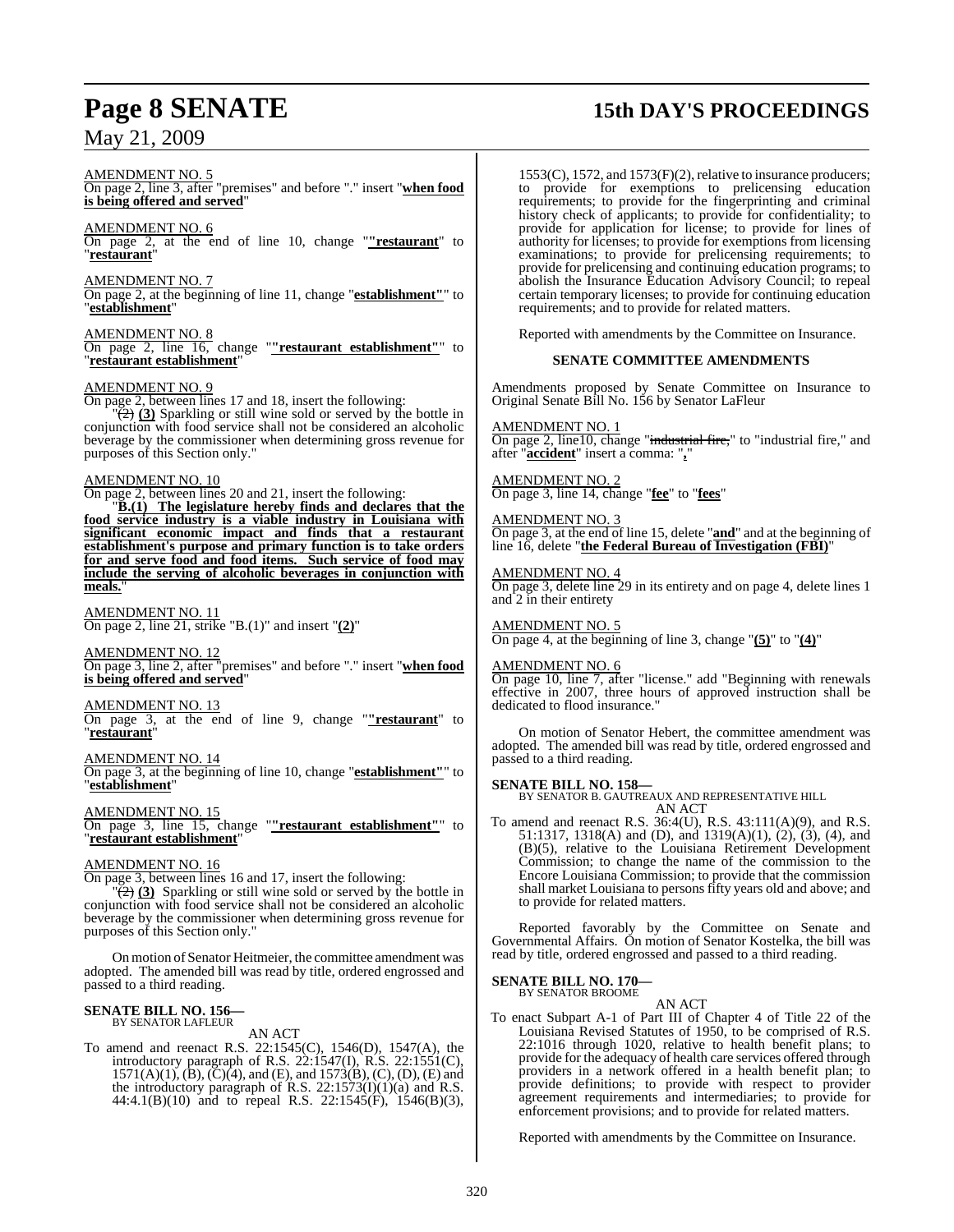# **15th DAY'S PROCEEDINGS Page 9 SENATE**

# May 21, 2009

#### **SENATE COMMITTEE AMENDMENTS**

Amendments proposed by Senate Committee on Insurance to Original Senate Bill No. 170 by Senator Broome

#### AMENDMENT NO. 1

On page 1, line 2, change "Subpart A-1" to "Subpart N"

#### AMENDMENT NO. 2

On page 1, delete lines 3 through 6 in their entirety and insert in lieu thereof the following: "of 1950, to be comprised of R.S. 22:1255.1, relative to health insurance; to provide for coverage involving a health network under certain conditions;

#### AMENDMENT NO. 3

On page 1, line 7, delete "enforcement provisions;"

#### AMENDMENT NO. 4

On page 1, line 9, change "Subpart A-1" to "Subpart N" and on line 12, change "**SUBPART A-1**" to "**SUBPART N**"

AMENDMENT NO. 5

On page 1, line 10, change "R.S. 22:1016 through 1020," to "R.S. 22:1255.1,"

#### AMENDMENT NO. 6

On page 1, delete lines 13 through 17 in their entirety and insert in lieu thereof the following:

"**§1255.1. Network advocacy**

**A. As used in this Section, "terminal or life-threatening illness or condition" means a severe, serious, or acute medical condition from which death is probable.**

**B. When all of the following circumstances are met, a covered person may request a health insurance issuer provide innetwork benefits for health care services rendered to a covered person by a health care provider in another state, subject to the terms of the benefit plan in which the covered person is enrolled:**

**(1) The covered person has been diagnosed or is being treated for a terminal or life-threatening illness or condition and requests coverage for services of a health care provider in another state;**

**(2) The health care provider in another state agreesto accept a health insurance issuer's network contracted reimbursement rate or other rate negotiated with the health insurance issuer; and**

**(3) The health care provider agrees to other standard network provider terms and conditions.**

**C. For every medical procedure covered by a health care issuer orderedinnon-emergency cases,the participating provider shall inform the covered person, in writing and acknowledged by the covered person in writing, of the covered person's right to request that all covered health care services be rendered by participating providers. Such notice shall be on a single and separate form entitled "INSURED'S RIGHT TO REQUEST CONTRACTED PROVIDERS ONLY." The form shall contain the following language conspicuously displayed on the front ofthe form in at least 12 point boldfaced capital letters:**

**NOTICE: YOU HAVE THE RIGHT TO REQUEST THAT YOUR HEALTH CARE SERVICES BE PROVIDED SOLELY BY IN-NETWORK CONTRACTED PROVIDERS IN ORDER TO AVOID FINANCIAL LIABILITY OTHER THAN YOUR APPLICABLE IN-NETWORK COPAYMENTS OR IN-NETWORKDEDUCTIBLES PURSUANT TO YOUR HEALTH INSURANCE CONTRACT.**

**IF YOU CHOOSE TO UTILIZE AN OUT-OF-NETWORK OR NON-CONTRACTED HEALTH CARE PROVIDER OR HEALTH CARE FACILITY, YOU WILL BE FINANCIALLY LIABLE FOR THE ENTIRE AMOUNT BILLED BY THE NONCONTRACTED HEALTH CARE PROVIDER OR HEALTH CARE FACILITY OR ANY PORTION NOT PAID BY YOUR HEALTH INSURANCE ISSUER.**

**D. If the notice contemplated in Subsection C of this Section, is not provided to the insured, an out of network provider may only collect from the health insurance issuer an amount equal to the contracted reimbursement rate for network providers.**"

#### AMENDMENT NO. 7

Delete pages 2 through 19 in their entirety.

#### AMENDMENT NO. 8

On page 20, delete lines 1 through 12 in their entirety.

On motion of Senator Hebert, the committee amendment was adopted. The amended bill was read by title, ordered engrossed and passed to a third reading.

#### **SENATE BILL NO. 175—** BY SENATOR MICHOT

- AN ACT
- To amend and reenact R.S. 32:1253(A)(2), 1261(1)(a)(iv) and (v), and (q), and 1268; and to enact R.S. 32:1261(7), 1261.1, and 1261.2, relative to the distribution and sale of motor vehicles; to provide for the membership of the Louisiana Motor Vehicle Commission; to provide for unauthorized acts of amanufacturer, distributor, wholesaler, distributor branch, factory branch, or converter; to provide for acts of a motor vehicle dealer or specialty dealer; to provide for violations; to provide for indemnification of franchised dealers; to provide for payments to dealers; to provide for penalties; to provide for repurchase upon termination of a franchise; and to provide for related matters.

Reported with amendments by the Committee on Commerce, Consumer Protection, and International Affairs.

#### **SENATE COMMITTEE AMENDMENTS**

Amendments proposed by Senate Committee on Commerce, Consumer Protection and International Affairs to Original Senate Bill No. 175 by Senator Michot

#### AMENDMENT NO. 1

On page 1, delete lines 2 through 4 and insert the following:

"To amend and reenact R.S. 32:781(5), (6), and (19), 782, 783(A), (F)(1), (2), and (8), and (I), 784(B) and (C), 785(C)(1), (D), and (E), 787, 789, 790(A) and (C), 802(A), 1251, 1252(2)(introductory paragraph), (a), and (c), (4), (8), (9), (12),  $(13)$ ,  $(16)$ ,  $(17)$ ,  $(19)$ ,  $(21)$ ,  $(23)(a)$ ,  $(b)(iv)$ , and  $(c)$ ,  $(24)$ ,  $(25)$ ,  $(26)$ ,  $(27)$ ,  $(29)$ ,  $(33)$ ,  $(34)$ ,  $(35)$ ,  $(36)(a)$  and  $(b)(vi)$ , and  $(37)$ , 1253 (A)(introductory paragraph),(1)(introductory paragraph), and (2), (3)(a) and (b), and (E),  $1254(A)(6)$ , (B)(2), (C)(9),  $(D)(4)$ ,  $(6)$ , and  $(7)$ ,  $(E)$  (introductory sentence),  $(E)(1)$ ,  $(2)$ ,  $(3)$ , (4)(a), (5), (7), (8), (9), (10)(a), and (11), (F)(4), and (N), 1255(A)(2), 1256, 1261 (1) (a) (introductory paragraph),  $(1)(a)(iv)$  and  $(v)$ , and  $(o)(q)$  and  $(t)$ , and  $(6)(a)$ ,  $1265$ , and  $1268$ , to enact R.S. 32:1252 (39) through (50), 1254(A)(18) and (19), (D)(6)(c), 257.1, 1258(A)(10), 1261(7), 1261.1, 1261.2, 1262(A)(5), 1268.1, and 1268.2, and to repeal R.S. 32:781(1) through (4), (9) through (18), (22) through (25), and (28),  $783(\overline{F})(7)$  and  $(10)$ ,  $784(A)(5)$  through  $(8)$ , and Part IV of Chapter 4-C of Title 32 of the Louisiana Revised Statutes of 1950, comprised of R.S. 32:811 through 822, relative to the distribution and sale of motor vehicles; to provide for changes in definitions within the Recreational and Used Motor Vehicle Commission and the Motor Vehicle Commission; to provide for changes to the jurisdiction and authority of the Recreational and Used Motor Vehicle Commission and the Motor Vehicle Commission; to provide for changes to the membership of the Used Motor Vehicle Commission and the Motor Vehicle Commission; to transfer authority over recreational products from the Recreational and Used Motor Vehicle Commission to the Motor Vehicle"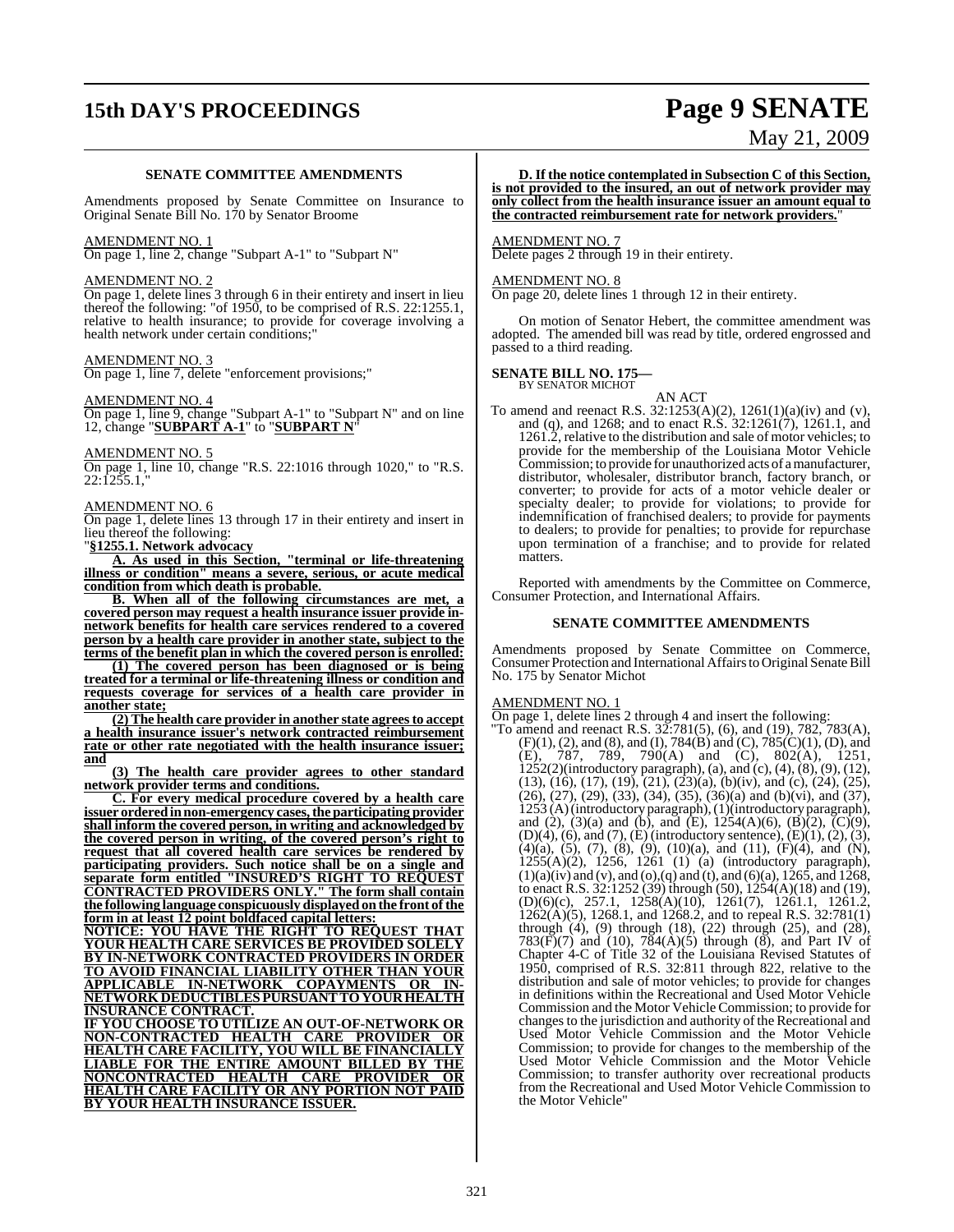## **Page 10 SENATE 15th DAY'S PROCEEDINGS**

### May 21, 2009

#### AMENDMENT NO. 2

On page 1, delete lines 12 and 13 and insert the following:

"Section 1. R.S. 32:781(5), (6), and (19), 782, 783(A), (F)(1), (2), and (8), and (I), 784(B) and (C), 785(C)(1), (D), and (E), 787, 789, 790(A) and (C), 802(A), 1251, 1252(2)(introductory paragraph), (a), and (c), (4), (8), (9), (12), (13), (16), (17), (19),  $(21)$ ,  $(23)(a)$ , (b)(iv), and (c), (24), (25), (26), (27), (29), (33), (34), (35), (36)(a) and (b)(vi), and (37), 1253(A)(introductory paragraph), (1)(introductory paragraph), and  $(2)$ ,  $(3)(a)$  and  $(b)$ , and  $(E)$ ,  $1254(A)(6)$ ,  $(B)(2)$ ,  $(C)(9)$ ,  $(D)(4)$  and  $(7)$ ,  $(E)(introducing sentence)$ ,  $(E)(1)$ ,  $(2)$ ,  $(3)$ ,  $(4)(a)$ ,  $(5)$ ,  $(7)$ ,  $(8)$ ,  $(9)$ ,  $(10)(a)$ , and  $(11)$ ,  $(F)(4)$ , and (N), 1255(A)(2), 1256, 1261 (1)(a)(introductory paragraph), (1)(a)(iv) and (v), and (o), (q) and (t), and (6)(a),  $1265$ , and  $1268$  are hereby amended and reenacted and R.S. 32:1252 (39) through (50), 1254(A)(18) and (19), (D)(6)(c), 1257.1, 1258(A)(10),  $\overline{1261(7)}$ , 1261.1, 1261.2, 1262(A)(5), 1268.1 and 1268.2 are hereby enacted to read"

#### AMENDMENT NO. 3

On page 1, between lines 14 and 15, insert the following: "CHAPTER 4-C. LOUISIANA <del>RECREATIONAL</del> AND USED MOTOR VEHICLE COMMISSION PART I. DEFINITIONS AND GENERAL PROVISIONS §781. Definitions

As used in this Chapter:

\* \* \* (5) "Broker" means any used motor vehicle  $\sigma$ r recreational product dealer who, for a fee or commission, arranges or offers to arrange a transaction involving the sale, for purposes other than resale, of a used motor vehicle or recreational product.

(6) "Commission" means the Louisiana Recreational and Used Motor Vehicle Commission or its designee. \* \* \*

(19) "Motor vehicle" means any motor-driven car, van, or truck required to be registered, which is used or is designed to be used, for the transporting of passengers or goods for public, private, commercial, or for-hire purposes and includes new and used motor homes, new and used motorcycles, new and used all-terrain vehicles, new and used recreational trailers, new and used boat trailers, used ambulances, used buses, used fire trucks, used conversion vehicles, used wreckers, and new and used semitrailers.

#### \* \* \* §782. Jurisdiction and authority of commission

A. The provisions of this Chapter shall not apply to any person, partnership, corporation, limited liability company, or other entity that is licensed or regulated by the Louisiana Motor Vehicle Commission. If any provision of this Chapter conflicts with any provision of Chapter 6 of this Title, the provisions of Chapter 6 of this Title shall prevail.

B. Notwithstanding the provisions of Subsection A of this Section, any licensee of the Louisiana Motor Vehicle Commission engaged in any additional business not licensed by the Louisiana Motor Vehicle Commission shall be subject to licensure by the appropriate licensing authority for such additional business. However, nothing herein shall be construed to prohibit a motor vehicle dealer licensed by the Louisiana Motor Vehicle Commission or licensed pursuant to this Chapter from dispensing any property at retail he has taken in trade for the sale of a motor vehicle.<br>§783. Recreational and Used Motor Vehicle Co

Recreational and Used Motor Vehicle Commission; appointment and qualification; terms of office; powers and duties

A.(1) There is hereby created the Louisiana Recreational and Used Motor Vehicle Commission within the office of the governor to be composed of fourteen eight members all appointed by the governor with the confirmation of the Senate. Six **Five** members shall be licensed used motor vehicle or recreational product dealers, one selected from each public service commission district. One member shall be a licensed automotive dismantler or parts recycler, three members **one member** shall be consumers **a consumer** selected from the state at large, one member shall be a licensed motorcycle dealer, one member shall be a licensed marine dealer, **and** one member shall be a person licensed to conduct used motor vehicle auctions or salvage pool auctions, and one member shall be representative of a manufacturer licensed by this commission. Such

manufacturer representative shall be a resident of Louisiana. The chairman shall be designated by the governor.

 $(2)$  Of the six members who shall be licensed used motor vehicle or recreational product dealers, one member shall be a recreational vehicle dealer and one member shall be a utility trailer dealer. \* \* \*

F. The commission's powers and duties shall include but are not limited to the following:

(1) Licensing used motor vehicle dealers and salespersons, eational products dealers and salespersons, motor vehicle crushers, dealers of used parts and accessories, and dismantlers and parts recyclers.

(2) Inspecting used motor vehicle dealers, recreational products, motor vehicle crushers, dealers of used parts and accessories locations, and dismantlers and parts recyclers locations to ensure that they are in an approved location, meet local zoning or other municipal requirements, and have sufficient facilities which shall include but not be limited to a business sign, a listed and usable telephone number, and a sales office.

\* \* \* (8) Serving in the capacity of a receivership to take possession of certificates of title from a used motor vehicle dealer or a recreational products dealer who has failed or refused to provide a certificate of title to his customer and to further distribute those titles to the rightful owners pursuant to R.S. 32:705. \* \* \*

I. The commission shall, in addition to the powers herein conferred, be constituted a body politic or political corporation, invested with the powers inherent in corporations. It may sue and be sued under the style of the Louisiana Recreational and Used Motor Vehicle Commission, and all process against the corporation shall be served on the chairman or executive director, and all suits on behalf of the commission shall be brought by the chairman or his designee. The domicile for the purpose of being sued shall be in East Baton Rouge Parish. Service of process shall be made upon the chairman or upon the executive director of the commission in person. No member of the board shall be held liable as an individual in any suit against the board.

§784. Dealers, manufacturers, and distributors to be licensed; exception \* \* \*

B. Any motor vehicle dealer, not licensed under the provisions of Chapter 6 of this Title, who rents on a daily basis motor vehicles not of the current year or immediate prior year models, that have been titled previously to an ultimate purchaser, shall be subject to the regulation of the Louisiana Recreational and Used Motor Vehicle Commission.

C. No person, partnership, corporation, limited liability company, or other entity, unless licensed by the commission as a used car dealer <del>or recreational products dealer</del>, shall engage in the business as a "broker," "purchasing company," "sales agent," or similar title for the procurement of prospective purchasers for used motor vehicles or recreational products.

§785. Procedures for denial, suspension, or revocation of license; notice; hearings; appeals; abandonment of business

\* \* \*  $C.(1)(a)$  Except as provided by Subparagraph (b) of this Paragraph, in **In** holding and conducting hearings on complaints of violations of the provisions of this Chapter or hearings on the imposition of a civil penalty for any such violation, the commission shall give the licensee or other person, firm, association, corporation, limited liability company, or trust alleged to have committed such violation at least fifteen days written notice specifying the violation charged.

(b)(i) In the event disputes arise between a marine dealer and a manufacturer or distributor of marine products concerning a violation ofthis Chapter, the notification period shall be a minimumoftwentyone days and either party may elect within the twenty-one-day notification period to have the complaint or violation determined by any court of competent jurisdiction in East Baton Rouge Parish by notifying the commission by certified or registered mail of its intent to invoke the jurisdiction of any competent court. This election shall be made within the twenty-one-day notification period.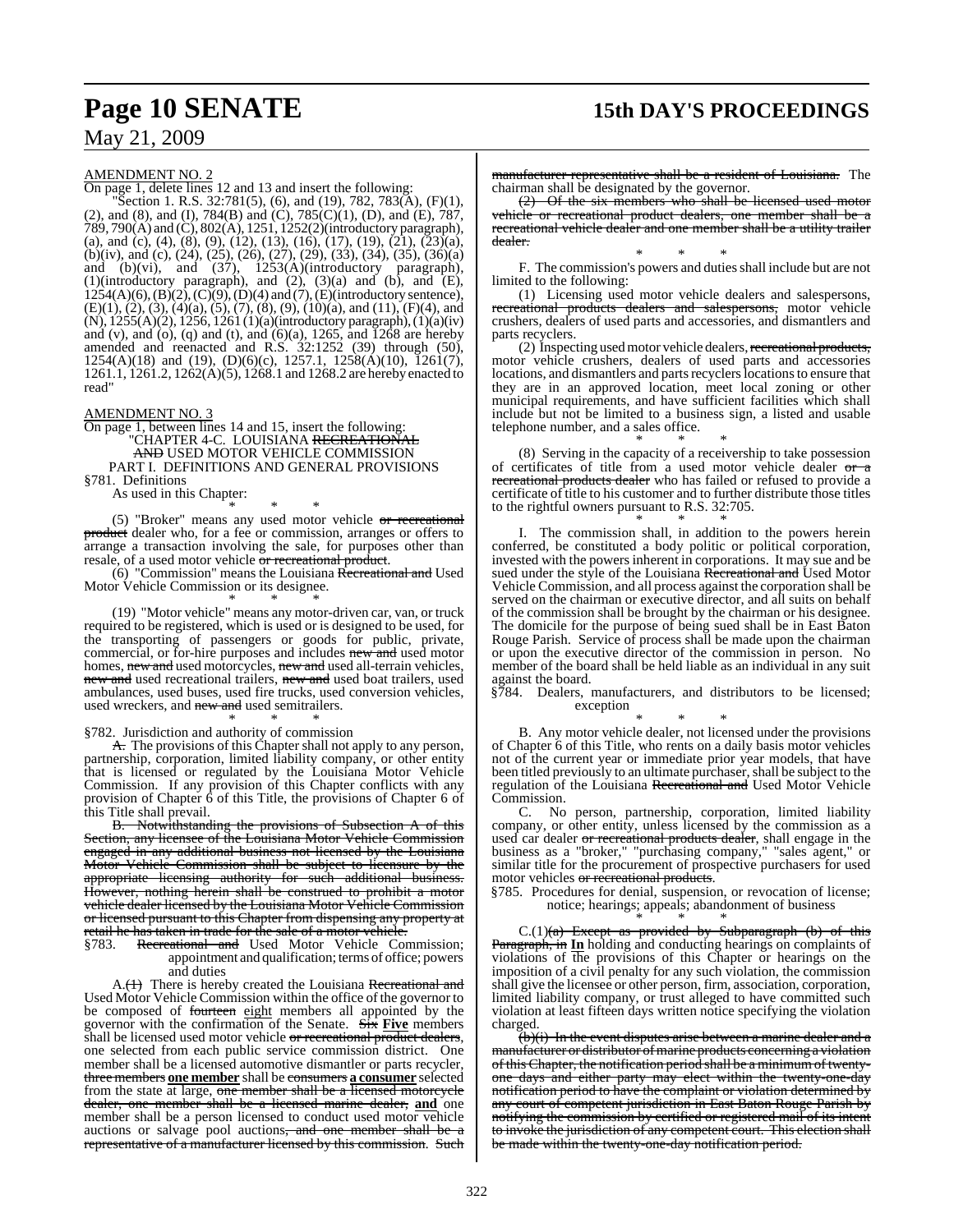## **15th DAY'S PROCEEDINGS Page 11 SENATE**

# May 21, 2009

(ii) If either party fails to institute legal proceedings in a court of competent jurisdiction in East Baton Rouge Parish within thirty days of its notification to the commission, the commission shall proceed with its scheduled hearing after renotifying the parties and providing them with at least fifteen days notice of the new hearing date.

(iii) During the notice period provided in Item (i) of this Subparagraph and the delay provided for in Item (ii) of this Subparagraph, and provided either party seeks judicial relief during either of those time periods and takes reasonable steps to pursue such relief, the commission shall withhold any further action on the complaint.<br>(iv) The

#### (iv) The provisions of Items (i), (ii), and (iii) of this Subparagraph shall not apply to hearings involving complaints of violations of R.S. 32:784(A) and (B), 791, 792, 793, 804, and 814. \* \* \*

D. When the licensed premises of a used motor vehicle  $\sigma$ recreational products dealer are abandoned, the dealer is no longer in business, there are no salespersons on the premises, all attempts to locate the dealer have been exhausted, the business telephone is disconnected, and the business sign has been removed, then the used motor vehicle or recreational products dealer's license and the salesperson's licenses shall be revoked without a hearing if a request or application for hearing on the revocation is not made within five business days following the posting of a notice on the front door of the business that said license will be revoked for abandonment or violation of the provisions of this Part.

E. When a licensee is found in violation of any provision of this Chapter, relative to the Louisiana Recreational and Used Motor Vehicle Commission, the licensee shall attend a four-hour educational seminar. The licensee who is found in violation of any provision of this Chapter shall complete the four-hour educational seminar within three months of the date the hearing decision becomes final.

#### \* \* \* §787. Criminal penalties

Any person, firm, association, corporation, limited liability company, or trust, except a manufacturer or distributor which is required to be licensed under the provisions of this Chapter, committing a violation of this Chapter shall, upon conviction, be fined not less than five hundred dollars nor more than one thousand dollars, and each day that a person, firm, association, corporation, or trust violates this Chapter shall constitute a separate offense. \* \* \*

#### §789. Sale of used water-damaged vehicles and recreational products

A. No used motor vehicle <del>or recreational products</del> dealer, nor any person or entity, shall sell, transfer, or convey any used motor vehicle or recreational product to any person without notifying the buyer or receiver of the vehicle in writing of the extent of any water damage from flooding which occurred to the vehicle prior to the transaction.

B. If a sale, transfer, or conveyance of a used motor vehicle or recreational product occurs in violation of Subsection A of this Section, the person receiving ownership and title to the vehicle who is not otherwise aware of the damage at the time of the transaction may bring an action to set aside the transaction within one year from the date of the transaction and receive all monies or other property given as consideration for the vehicle less a reasonable assessment for miles driven.

§790. Black market sales; prohibition

A. No person shall sell used motor vehicles or recreational products by using fraudulent practices, such as forgery or providing a false or fraudulent name on a certificate of title, to escape the licensing requirements and the payment of license fees provided for in Parts II and IV of this Chapter and to escape the payment of state and local sales and use tax.

\* \* \* C. The Recreational and Used Motor Vehicle Commission shall have the responsibility to enforce the provisions of this Section.

#### \* \* \* §802. License required; application; fee; duration

A. It shall be unlawful and shall constitute a misdemeanor for any person, firm, association, corporation, or trust to engage in business in whole or in part as, or serve in the capacity of, or act as an automotive dismantler and parts recycler, automotive dismantler and parts recycler salesperson, or motor vehicle crusher in this state without first obtaining a license therefor from the Louisiana Recreational and Used Motor Vehicle Commission.

\* \* \* §1251. Declaration of public policy

The legislature finds and declares that the distribution and sale of motor vehicles **and recreational products** in the state of Louisiana vitally affects the general economy of the state, the public interest, and the public welfare, and that in order to promote the public interest, and the public welfare, and in the exercise of its police power, it is necessary to regulate and to license those persons enumerated inR.S. 32:1254 and doing businessin Louisiana, in order to preventfrauds, impositions, and other abuses upon its citizens, and avoid undue control of the independent motor vehicle dealer **and recreational products** by the **their** motor vehicle manufacturing and distributive organizations and foster and keep alive vigorous and healthy competition, by prohibiting unfair practices bywhich fair and honest competition is destroyed or prevented, and to protect the public against the creation or perpetuation of monopolies and practices detrimental to the public welfare, to prevent the practice of requiring the buying, leasing, or renting of special features, appliances, and equipment not desired or requested by the purchaser, lessee, or renter, to prevent false and misleading advertising, to prevent unfair practices by said licensees, to promote the public safety and prevent disruption of the system of distribution of motor vehicles **and recreational products** to the public and prevent deterioration of facilities for servicing motor vehicles and keeping same safe and properly functioning, and prevent bankrupting of motor vehicle **and recreational products** dealers and lessors, who might otherwise be caused to fail because of such unfair practices and competition, thereby resulting in unemployment, disruption of leases, and nonpayment of taxes and loans, and contribute to an inevitable train of undesirable consequences, including economic depression.

#### §1252. Definitions

The following words, terms, and phrases, when used in this Chapter, shall have the meanings respectively ascribed to them in this Section, except where the context clearly indicates a different meaning:

\* \* \* (2) "Broker" means a person who, for a fee or commission, arranges or offers to arrange a transaction involving the sale, for purposes other than resale, of a new motor vehicle **or recreational product**, and who is not:

(a) A motor vehicle dealer **or recreational product**, or bona fide employee of a motor vehicle dealer, when acting on behalf of a motor vehicle **or recreational products** dealer. \* \* \*

(c) At any point in the transaction, the bona fide owner of the motor vehicle **or recreational product** involved in the transaction.

\* \* \* (4) "Community or territory" **or "area of responsibility"** shall mean the licensee's area of principal sales and service responsibility as specified by the franchise in effect with any licensee of the commission.

**(a) The area of responsibility of a licensee shall not be comprised of an area less than the applicable area provided for in Subparapraphs (b) and (c) of this Paragraph, unless approved by the commission pursuant to the provisions of this Chapter, or if, on August 15, 2001, such dealer has an effective contractual agreement for a smaller area of responsibility.**

**(b) A marine dealer's area of responsibility shall mean the marine dealer's area of principal sales and service responsibility as specified by the contract, franchise, or selling agreement in effect with the manufacturer or distributor. The marine manufacturer or distributor shall designate and provide to the commission in writing the marine dealer's area of responsibility when the contract is granted or, should there be contracts in existence on August 15, 2004, without such designation, the commission shall require the manufacturer or distributor to designate the area of responsibility. The manufacturer or distributor shall adopt uniform procedures to establish the area**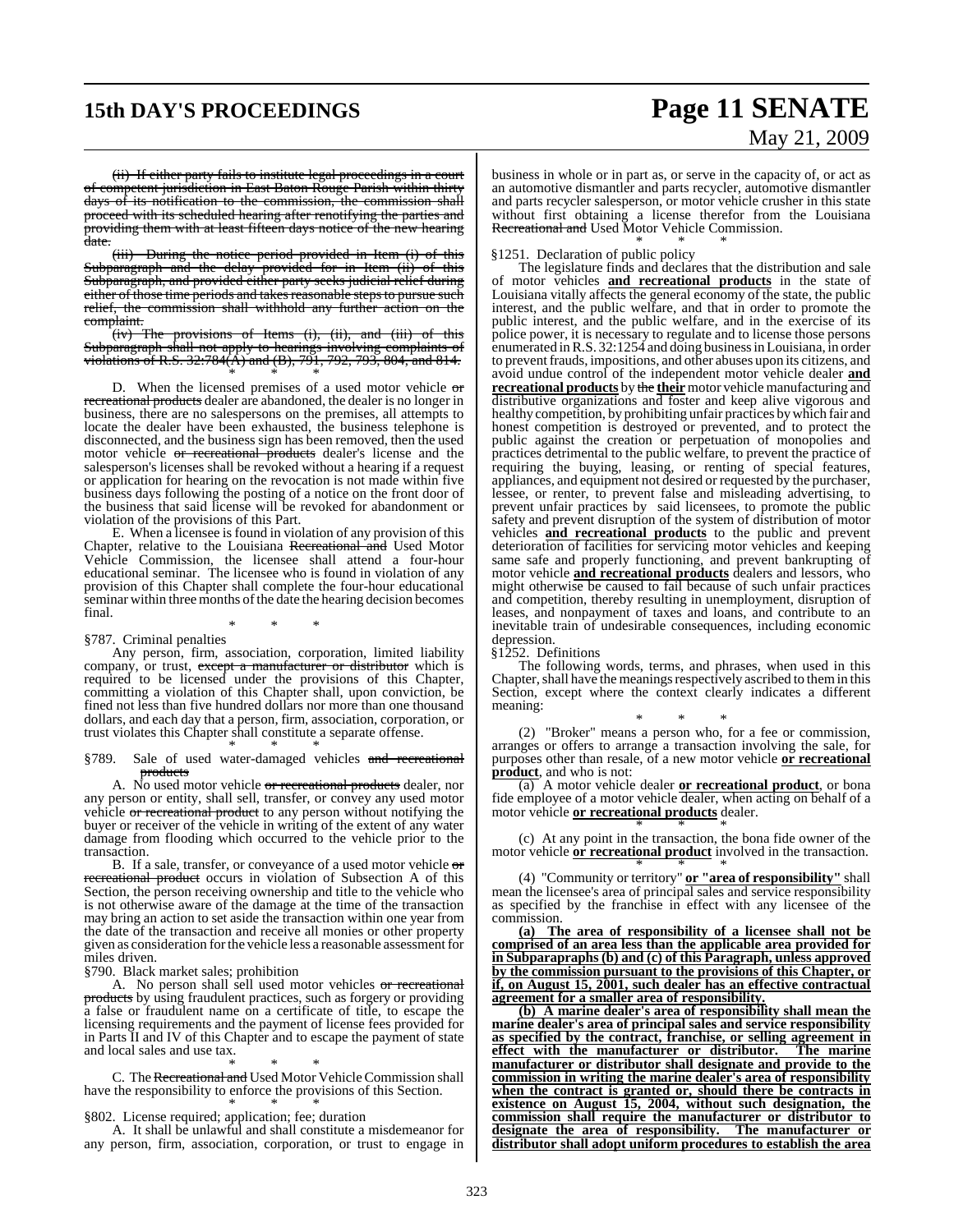# **Page 12 SENATE 15th DAY'S PROCEEDINGS**

May 21, 2009

**of responsibility that is assigned to a marine dealer. The uniform procedures shall include market research information from identified credible industry sources that project product sales of the brand of marine product for which the contract or franchise agreement is granted. In the absence of such designation by the manufacturer or distributor, or in the event that the area of responsibility designated by the manufacturer or distributor is rejected by the commission and such decision by the commission is affirmed on appeal, the marine dealer's area of responsibility shall mean either of the following:**

**(i) The area within a fifteen-mile radius of the dealership if the dealership is located in a parish containing a population of four hundred thousand persons or more.**

**(ii) The area within a thirty-mile radius of the dealership if the dealership is located in a parish containing a population of less than four hundred thousand persons.**

**(c) A motorcycle or all-terrain vehicle dealer's area of responsibility shall mean the area within at least a thirty-mile radius of the location of his dealership.** \* \* \*

(8) "Distributor" or "wholesaler" means any person, resident or nonresident, who in whole or in part sells or distributes new motor vehicles**,** or new, remanufactured, reconditioned, or rebuilt motor vehicle motors**, or recreational products** to motor vehicle **or recreational products** dealers, or who maintains distributor representatives.

(9) "Distributor branch" means a branch office maintained by a person, resident or nonresident, who in whole or in part sells or distributes new motor vehicles **or recreational products** to motor vehicle **or recreational products** dealers, or for directing or supervising, in whole or in part, its representatives.

\* \* \* (12) "Factory branch" means a branch office maintained by a person who fabricates, manufactures, or assembles motor vehicles **or recreational products**, for the sale of motor vehicles **or recreational products** to distributors, or for the sale of motor vehicles **or recreational products** to motor vehicle **or recreational products** dealers, or for directing or supervising, in whole or in part, its representatives.

(13) "Factory representative" means any officer, agent, or employee employed by a person who fabricates, manufactures, or assembles motor vehicles **or recreational products**, or by a factory branch, for the purpose of making or promoting the sale of his, its, or their motor vehicles **or recreational products**, or for supervising or contacting his, its, or their dealers or prospective dealers.

\* \* \* (16) "Franchise" means any written contract or agreement between a motor vehicle **or recreational products** dealer, a motor vehicle lessor, or a specialty vehicle dealer and a manufacturer, motor vehicle lessor franchisor, or converter of a new motor vehicle or specialty vehicle or its distributor or factory branch by which the motor vehicle **or recreational products** dealer, motor vehicle lessor, or specialty vehicle dealer is authorized to engage in the business of selling or leasing the specific makes, models, or classifications of new motor vehicles**, recreational products,** or specialty vehicles marketed or leased by the manufacturer, motor vehicle lessor franchisor, or converter and designated in the franchise agreement or any addendum thereto. For purposes of this Chapter, any written modification, amendment, or addendum to the original franchise agreement, which changes the rights and obligations of the parties to the original franchise agreement, shall constitute a new franchise

or addendum. (17) "Lease facilitator" means a person, other than a motor vehicle **or recreational products** dealer or a bona fide employee of a motor vehicle **or recreational products** dealer, or a motor vehicle lessor or a bona fide employee of a motor vehicle lessor, who engages in one or both of the following activities:

agreement, effective as of the date of the modification, amendment,

(a) Holds himself out to any person as a "motor vehicle leasing company" or "motor vehicle leasing agent" or uses a similar title, for the purpose ofsoliciting or procuring a person to enter into a contract or agreement to become the lessee of a motor vehicle **or recreational product** that is not, and will not be, titled in the name of and registered to the lease facilitator.

(b) Otherwise solicits a person to enter into a contract or agreement to become a lessee of a vehicle that is not, and will not be, titled in the name of and registered to the lease facilitator, or who is otherwise engaged in the business of securing lessees or prospective lessees of motor vehicles **or recreational products** that are not, and will not be, titled in the name of and registered to the facilitator. \* \* \*

(19) "Manufacturer" means any person, resident or nonresident, who fabricates, manufactures, or assembles new motor vehicles**, recreational products,** or new, remanufactured, reconditioned, or rebuilt motor vehicle **or marine** motors. It does not include a person who converts, modifies, or otherwise alters a motor vehicle or motor vehicle motor manufactured by another person or one who uses a motor vehicle or motor vehicle motor manufactured by another person, to construct a motor home as defined in this Section. \* \* \*

(21) "Motor vehicle" means any motor driven car, van, or truck required to be registered which is used, or is designed to be used, for the transporting of passengers or goods for public, private, commercial, or for hire purposes<del>; but does not include those vehicles</del> which are commonly known as motor homes, mobile homes, trailers, semi-trailers, boat trailers, or motorcycles.

\* \* \* (23)(a) "Motor vehicle lessor" shall mean any person, not excluded by Subparagraph (b) of this Paragraph, engaged in the motor vehicle**, recreational products, or specialty vehicle** leasing or rental business. It shall also include a subsidiary of any such entity.

(b) The term "motor vehicle lessor" does not include any of the following:

\* \* \* (iv) Financial institutions engaged in the leasing of motor vehicles**, recreational products, or speciality vehicles**.

(c) Any motor vehicle lessor who rents on a daily basis motor vehicles**, recreational products, or speciality vehicles** not of the current year or immediate prior year models that have been titled previously to an ultimate purchaser, and who is otherwise not required to obtain a license under this Chapter, shall be subject to the regulation of the Louisiana Recreational and Used Motor Vehicle Commission.

(24) "Motor vehicle lessor franchisor" means any person who grants a franchise to any person granting the right to lease or rent a motor vehicle**, recreational product, or speciality vehicle** under its trade name, trademark, orservice mark orto sell used motor vehicles**, recreational products, or speciality vehicles** formerly a part of its rental fleet.

(25) "Motor vehicle lessor agent" means any natural person, other than a daily rental person, employed by a motor vehicle lessor licensed by the commission whose dutiesinclude the leasing, renting or offering for lease or rent motor vehicles**, recreational products,** or specialty vehicles on behalf of said motor vehicle lessor.

(26) "Motor vehicle salesman" means any natural person employed by a licensee of the commission whose duties include the selling, leasing, or offering for sale or lease, financing or insuring motor vehicles**, recreational products,** or specialty vehicles on behalf of said licensee.

(27) "New motor vehicle," **"new recreational product," or "new specialty vehicle"** means a motor vehicle, **recreational product, or speciality vehicle,** the legal title to which has never been transferred by a manufacturer, distributor, or dealer to an ultimate purchaser.

\* \* \* (29) "Retail sale" or "sale at retail" means the act or attempted act of selling, bartering, exchanging, or otherwise disposing of a motor vehicle**, recreational product, or speciality vehicle** to an ultimate purchaser for use as a consumer.

\* \* \* (33) "Subsidiary " shall mean any person engaged in the selling or leasing of motor vehicles**, recreational products, or speciality vehicles,** in which a majority of the ownership interests of such entity is owned by a holder of a license issued by the commission.

(34) "Ultimate purchaser" means, with respect to any new motor vehicle, **recreational product, or speciality vehicle,** the first person, other than a dealer purchasing in his capacity as a dealer, who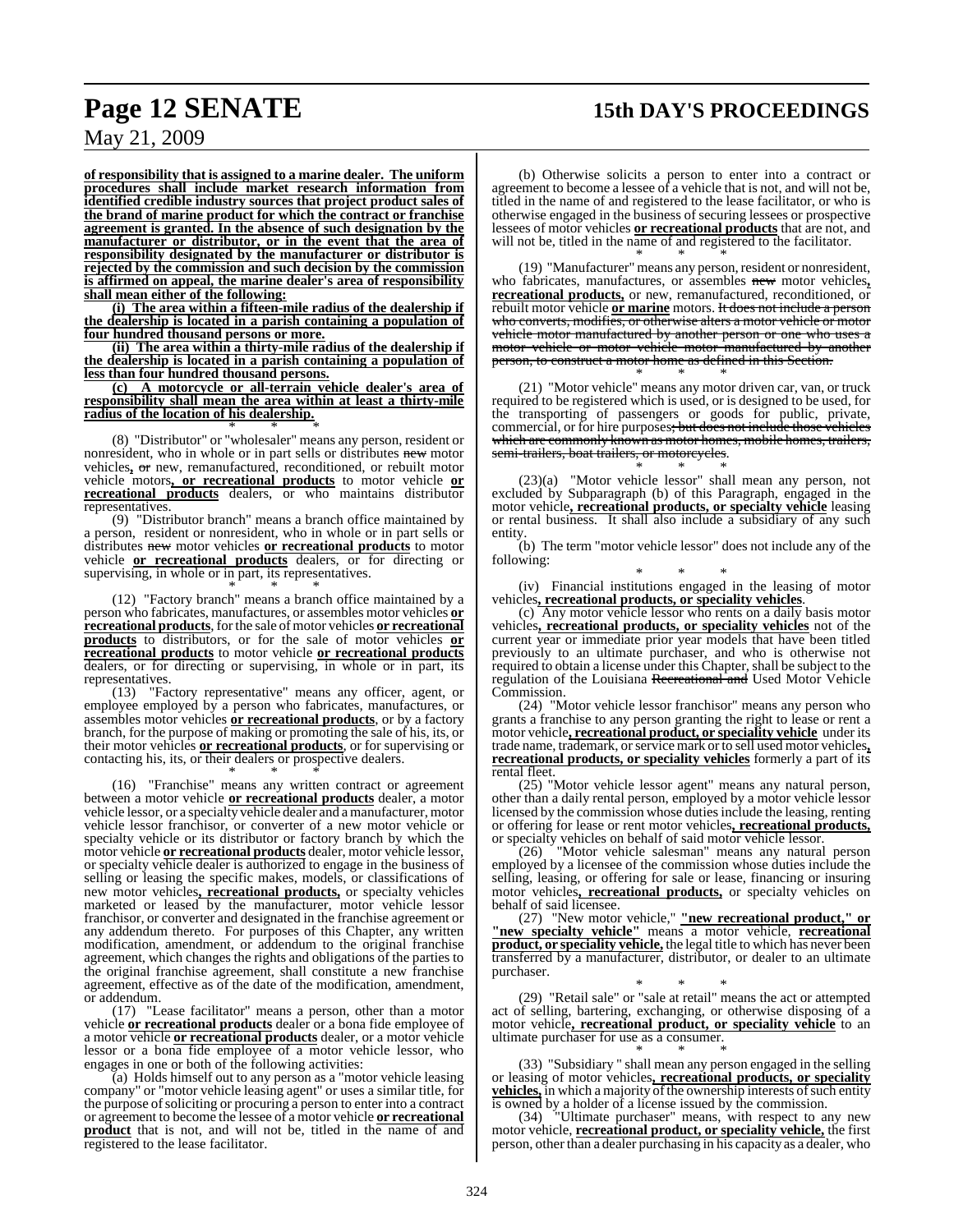## **15th DAY'S PROCEEDINGS Page 13 SENATE**

# May 21, 2009

in good faith purchases such new motor vehicles**, recreational products, or specialty vehicles** for purposes other than resale. "Ultimate purchaser" shall not include a person who purchases a **motor** vehicle **or recreational product** for purposes of altering or remanufacturing the motor vehicle **or recreational product** for future resale.

(35) "Used motor vehicle" means a motor vehicle, **recreational product, or speciality vehicle,** the legal title of which has been transferred by a manufacturer, distributor, or dealer to an ultimate purchaser.

(36)(a) "Used motor vehicle dealer" means any person, whose business is to sell, or offer for sale, display, or advertise used motor vehicles, **recreational products, or speciality vehicles,** or any person who holds a license from the commission and is not excluded by Subparagraph (b) of this Paragraph.

(b) "Used motor vehicle dealer" shall not include any of the following:

\* \* \* (vi) Used motor vehicle dealers licensed pursuant to R.S. 32:771 **32:781** et seq.

 $(37)$  "Used motor vehicle facility" means any facility which is owned and operated by a licensee of the commission and offers for sale used motor vehicles**, recreational products, or speciality vehicles**.

\* \* \* **(39) "All-terrain vehicle" commonly referred to as "ATV" means any vehicle with three or more low-pressure flotation-type tires designed by the manufacturer or any vehicle altered to be used as an off-road recreational vehicle. "All-terrain vehicle" shall also include all-terrain vehicle trailers.**

**(40) "Boat" means a component of a marine product that is not equipped with an outboard or inboard/outboard motor attached thereto.**

**(41) "Boat package" means a boat that is equipped from its manufacturer or distributor with an inboard, outboard, or inboard/outboard motor or engine attached thereto, installed thereon, or shipped or invoiced together as a package. For the purposes of this Chapter, the boat package brand shall be determined by the brand of the boat.**

**(42) "Marine dealer" means any person who holds a bona fide contract or franchise with a manufacturer or distributor of marine products, except for a person engaged in the business of renting or selling new or used watercraft or boats adapted to be powered only by an occupant's energy, and who holds a license as a marine dealer under the provisions of this Chapter.**

**(43) "Marine motor" means a motor that is a component of a marine product that is sold separately from a boat when delivered to the marine dealer by the distributor or manufacturer.**

**(44) "Marine product" means a new or used watercraft, boat, or motor designed for recreational or commercial use on water and a boat or watercraft trailer. The term also includes an outboard motor or a boat with an inboard/outboard motor attached thereto. The term shall not mean a watercraft designed for use primarily for commercial purposes or new or used watercraft or boats adapted to be powered only by occupant's energy.**

**(45) "Marine product line" means a particular model of a marine product designed for recreational or commercial use on water.**

**(46) "Motorcycle" means a motor vehicle having a seat or saddle for the use of the rider and designed to travel on not more than three wheels in contact with the ground but excluding a tractor and electric-powered scooters.**

**(47) "Recreational products" means new and unused motorcycles, all-terrain vehicles, marine products, recreational vehicles, and trailers as defined in this Chapter.**

**(48) "Recreational products dealer" means any person who, for a commission or with intent to make a profit or gain of money or other thing of value, buys, sells, brokers, exchanges, auctions, offers, or attempts to negotiate a sale or exchange of an interest in recreational products and who is engaged wholly or in part in the business of buying and selling recreational products in the state of Louisiana.**

**(a) The term shall also include anyone not licensed under Chapter 6 of Title 32 of the Louisiana Revised Statutes of 1950 who sells recreational products and who rents on a daily basis recreational products, not of the current year or immediate prior year models, that have been titled previously to an ultimate purchaser.**

**(b) "Recreational products dealer" shall not include any of the following:**

**(i) Receivers, trustees, administrators, executors, guardians, or other persons appointed by or acting under the judgment or order of any court.**

**(ii) Public officers while performing their official duties.**

**(iii) Employees of recreational products dealers when engaged in the specific performance of their duties as such employees.**

**(iv) Mortgagees or secured parties as to sales of recreational products constituting collateral on a mortgage or security agreement.**

**(v) Insurance companies.**

**(vi) Auctioneers or auction houses who are not engaged in the auction of recreational products as the principal part of their business, including but not limited to the following auctions: estate auctions, bankruptcy auctions, farm equipment auctions, or government auctions.**

**(49) "Recreational vehicle" means a motorized or towable vehicle that combines transportation and temporary living quartersfor travel, recreation, and camping. For purposes of this Chapter, a "recreational vehicle" includes new and used motor homes, new and used travel trailers, new and used fifth-wheel travel trailers, new and used folding camper trailers, and slide-in truck campers.**

**(50) "Trailer" means every single vehicle without motive power designed for carrying property or passengers wholly on its own structure, drawn by a motor vehicle which carries no part of the weight and load of the trailer on its own wheels and having one or more load carrying axles. "Trailer" includes but is not limited to utility trailers, boat trailers, recreational trailers, semitrailers, livestock trailers, and dump trailers.**"

#### AMENDMENT NO. 4

On page 2, line 2, delete "fifteen" and insert "**eighteen**"

#### AMENDMENT NO. 5

On page 2, between lines 3 and 4, insert the following:

"(1) A chairman of the commission shall be appointed from the state at large. Eleven **Fourteen** members shall be appointed in such manner that at least one, but no more than two, shall be from each of the commission districts as listed below:"

#### AMENDMENT NO. 6

On page 2, line 7, after "commission" and before "for not" insert "**or its previous Louisiana licensing commission**"

#### AMENDMENT NO. 7

On page 2, line 12, after "**sales,**" and before "and one" insert "**three members shall be primarily engaged in the business of recreational products,**"

#### AMENDMENT NO. 8

On page 2, delete line 14 and insert the following:

"(3)(a) Each of the three remaining appointive members shall be a public member who is not a licensee under this Chapter and shall be appointed fromthe state at large. These three commissioners shall have the sole function of hearing and deciding matters concerning brokers and disputes between manufacturers, distributors, converters, motor vehicle lessor franchisors, or representatives and motor vehicle dealers, **recreational product dealers,** specialty vehicle dealers, and motor vehicle lessors.

(b) This function shall be performed only when so requested in writing at the time of the filing of the initial protest or initial answer to the protest by a consumer, motor vehicle dealer, or manufacturer against a broker; or by a manufacturer, distributor, converter, motor vehicle lessor franchisor, representative, motor vehicle lessor, specialty vehicle dealer, or motor vehicle dealer who is a party to a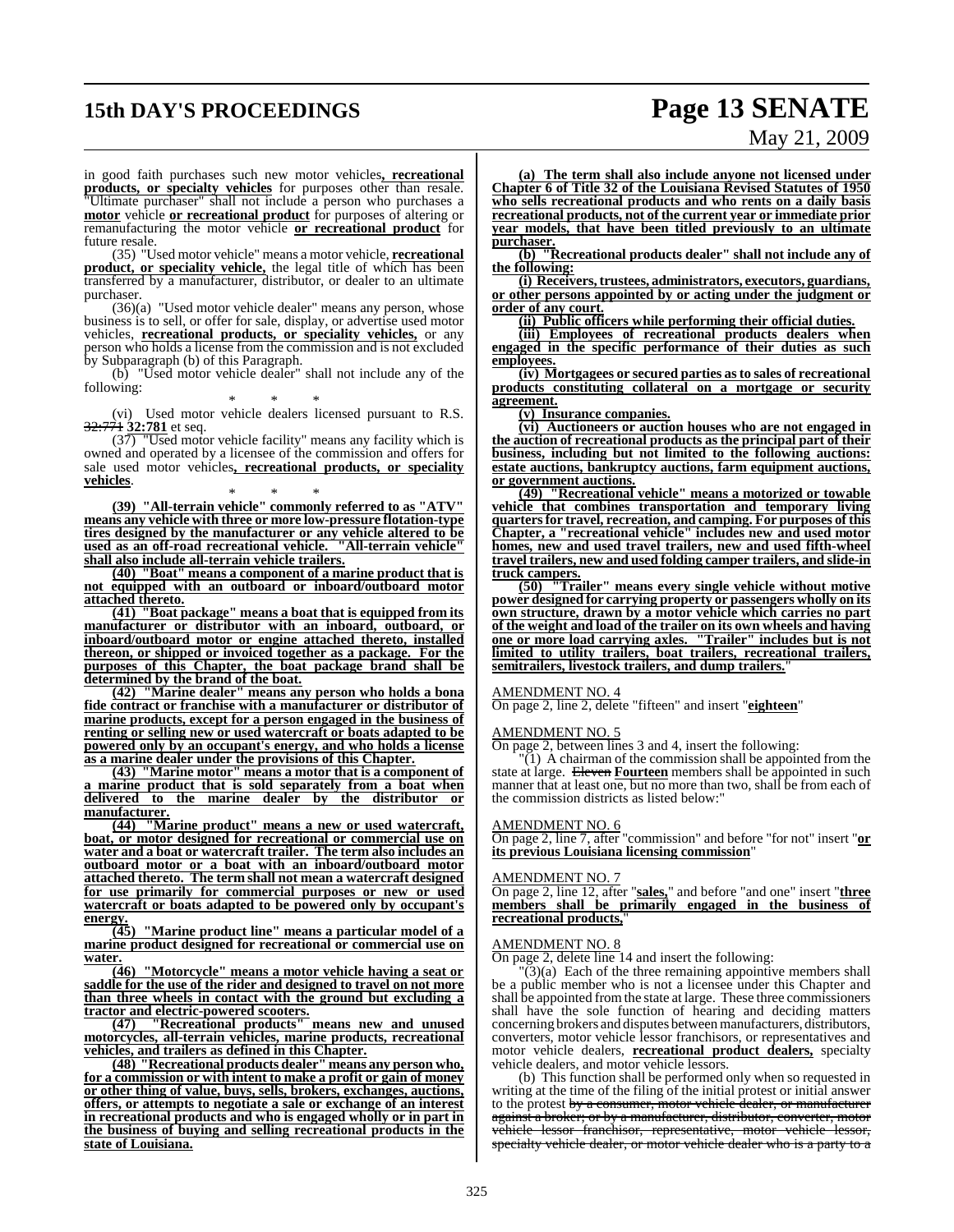## **Page 14 SENATE 15th DAY'S PROCEEDINGS**

### May 21, 2009

dispute. If no party requests a hearing before these commissioners, the commissioners appointed pursuant to Paragraph (1) of this Subsection shall retain jurisdiction over the dispute. Should a consumer, broker, manufacturer, distributor, converter, motor vehicle lessor franchisor, representative, motor vehicle lessor, specialty vehicle dealer, **recreational product dealer,** or motor vehicle dealer make the request as set forth above, the commissioners appointed pursuant to Paragraph (1) of this Subsection shall not participate, deliberate, or in any way take part in the hearing.

\* \* \* E. The commission is hereby vested with the powers and duties necessary and proper to enable it to fully and effectively carry out the provisions and objects of this Chapter, and is hereby authorized and empowered to make and enforce all reasonable rules and regulations and to adopt and prescribe all forms necessary to accomplish said purpose, and the enumeration of any power or authority herein shall not be construed to deny, impair, disparage, or limit any others necessary to the attainment thereof. A copy of all rules and regulations adopted by the commission shall be published in the Louisiana Register, and same **Administrative Code, as they** may be amended, modified, or repealed from time to time.

\* \* \* §1254. Application for license; requirements for licensure; contents; licenses; franchise filings

A. The following persons shall be licensed by the commission in order to engage in business in the state of Louisiana, regardless of whether or not said person maintains or has a place or places of business in this state, and it is a violation of this Chapter to operate without first obtaining a license:

\* \* \* (6) Used motor vehicle facilities operated by new motor vehicles dealers, motor vehicle lessors**,** or specialty vehicles dealers**, or recreational products dealers**.

#### \* \* \* **(18) Recreational products dealers.**

**(19) Auto shows including promotors and non-resident exhibitors.**

B. \* \* \* (2) The license of any **recreational products dealer or any** licensee who does not maintain a place of business in this state shall expire on December thirty-first of each year.

C. General licensing and compliance requirements for all license applicants and holders.

\* \* \* (9) All licensees are required to furnish and keep in force required liability insurance coverage or liability protection provided by a liability trust fund as authorized by R.S. 22:46(9)(d) on vehicles in accordance with the financial responsibility laws of the state of Louisiana. Failure to maintain such insurance or liability protection shall result in the immediate suspension of license, which suspension shall be effective as of the date of said failure to maintain said liability insurance coverage or liability protection until proof of the required liability insurance or liability protection is furnished to the commission. If no proof is furnished to the commission within thirty days, the license of said licensee shall be revoked. **Recreational product dealers selling all-terrain vehicles shall not be required to furnish and keep in force the minimum garage liability insurance coverage on all-terrain vehicles offered for sale unless the vehicles are utilized on the streets and roadways for demonstration or any other purpose.**

\* \* \* D. Additional licensing and compliance requirements for manufacturers, convertors or secondary manufacturers, distributors or wholesalers, factory branches and distributor branches.

\* \* \* (4)(a) The license issued to each manufacturer, converter or secondary manufacturer, distributor or wholesaler, factory branch or distributor branch shall specify the location of the office or factory, or branch thereof, and the makes, models, or classifications of motor vehicles**, recreational products,** or specialty vehicles to be manufactured, distributed or converted. The license issued to any manufacturer, converter or secondary manufacturer, distributor or wholesaler, factory branch or distributor branch shall specify the location of such manufacturer's established place of business.

(b) A change of location, or a change in corporate ownership or majority ownership, or a change in the name of a licensee, or a change by a licensee in the makes, models, or classifications, requiring an addendum to a franchise agreement, of motor vehicles**, recreational products,** or specialty vehicles manufactured, distributed or converted, or the addition of a make of motor vehicle **or recreational product**manufactured, distributed or converted shall require a new license and application therefor.

\* \* \* (6) Applicants for and holders of manufacturer, converter or secondary manufacturer, distributor or wholesaler, factory branch and distributor branch licenses shall obtain and maintain bonds in accordance with the following provisions:

\* \* \* **(c) The provisions of this Section shall not apply to manufacturers, distributors, or wholesalers, factory branches and distributor branches of recreational products.**

(7) Upon execution of a franchise, or addendum thereto, with a motor vehicle dealer**, recreational products dealer,** or specialty vehicle dealer, the manufacturer or a convertor or secondary manufacturer shall immediately file with the commission a copy of the franchise or addendum.

E. Additional licensing and compliance requirements for motor vehicle **and recreational products** dealers.

(1) The commission shall also require, in all motor vehicle **and recreational products** dealer applications or otherwise, information relating to the applicant's financial standing and established place of business.

(2) All motor vehicle **and recreational products** dealers must provide a suitable office and have a permanently affixed sign in front of the establishment of offices which denotes that vehicles are offered for sale, lease or rent at the location to which the sign is affixed.

(3) All motor vehicle **and recreational products** dealers must have a usable telephone at the place of business, the number of which should be listed on the application for license and in a local directory accessible to the public. The commission must be notified of any change in the telephone number.

(4)(a) Applications for license as motor vehicle **and recreational products** dealer must, in addition to the foregoing, also be accompanied by the filing with the commission of a bona fide contract or franchise in effect between the applicant and a manufacturer or distributor of the new motor vehicle or vehicles **or recreational product or products** proposed to be dealt in for a specific location in the state of Louisiana.

\* \* \* (5) The applicant must also furnish satisfactory evidence that the applicant maintains adequate space in the building or structure wherein the applicant's established business is conducted for the display of new motor vehicles **or recreational products**, together with adequate facilities for the repair and servicing of motor vehicles **or recreational products** and the storage of new parts and accessories for same.

\* \* \* (7) All motor vehicle **or recreational products** dealers shall furnish evidence that they currently have garage liability insurance or liability protection provided by a liability trust fund as authorized by R.S. 22:46(9)(d) covering their place of business. The required insurance policy or liability protection shall have limits of not less than one hundred thousand dollars for bodily injury to one person, three hundred thousand dollars per accident, and fifty thousand dollars for property damage. Said insurance or liability protection shall be maintained throughout the period of licensure. Failure to maintain such insurance or liability protection shall result in the immediate suspension of license, which suspension shall be effective as of the date of said failure to maintain said liability insurance coverage or liability protection until proof of the required garage liability insurance or liability protection is furnished to the commission. Should no proof of insurance or liability protection provided by a liability trust fund as authorized by R.S.  $22:46(9)(d)$  be furnished to the commission within thirty days, the license of said licensee shall be revoked. **Recreational product dealersselling allterrain vehicles shall not be required to furnish and keep in force the minimum garage liability insurance coverage on all-terrain**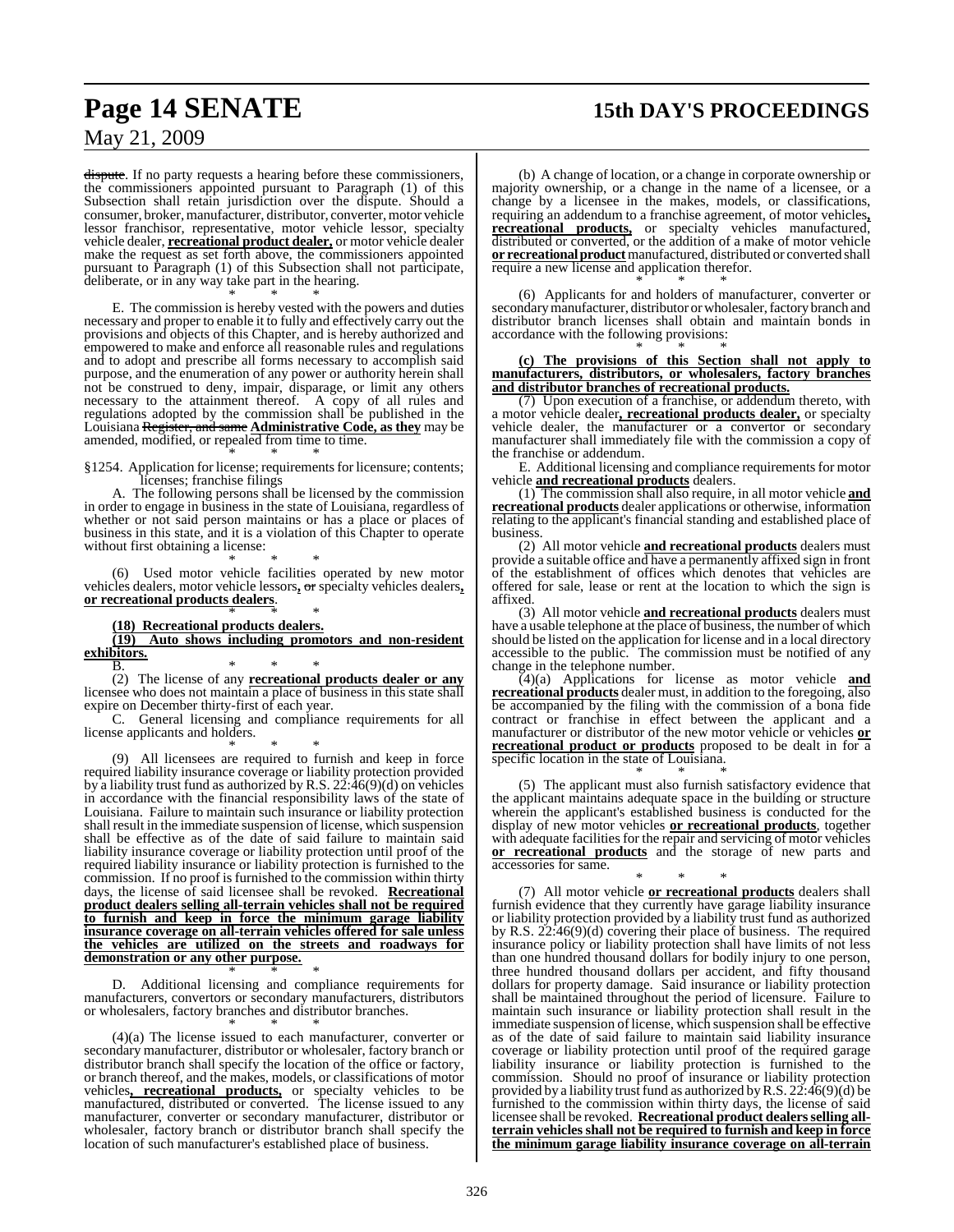# **15th DAY'S PROCEEDINGS Page 15 SENATE**

# May 21, 2009

#### **vehicles offered for sale unless the vehicles are utilized on the streets and roadways for demonstration or any other purpose.**

(8) In determining whether or not to issue a license to a motor vehicle **or recreational product** dealer, the commission shall also consider the financial standing of the motor vehicle **or recreational product** dealer, the adequacy of the motor vehicle **or recreational product** dealer's established place of business for the purpose for which a license is sought, and the effect on the motor vehicle **or recreational product** sale or leasing/rental business and the consuming public in the state of Louisiana.

(9)(a) The license issued to each motor vehicle **or recreational product** dealer shall specify the location of the office and the makes, models, or classifications of motor vehicles or specialty vehicles **recreational products** to be sold, and the name of the dealeroperator. The license issued to a motor vehicle dealer shall specify the licensee's established place of business.

(b) A change of location, or a change in corporate ownership or majority ownership, or a change in the name of a licensee, or a change by a licensee in the makes, models, or classifications, requiring an addendum to a franchise agreement, of motor vehicles or specialty vehicles **recreational products** sold, or the addition of a make of motor vehicles **or recreational products** sold or a change in the designation of the dealer-operator shall require a new license and application therefor.

 $(c)$  Notwithstanding the provisions of Subparagraph (b) of this Paragraph, a licensed motor vehicle **or recreational product** dealer shall not be required to submit an application for and obtain a new license if ownership interests in the dealership changes among existing family member owners, as long as the identity of the majority owner does not change, no additional persons are added as owners, and all changes in ownership interest are declared in the renewal application. For the purposes of this Subparagraph, "family member owners" shall include the majority owner's children, the spouses of his children, his brothers and their spouses, his sisters and their spouses, parents, his spouse, the parents of his spouse, and his grandchildren.

(d) Notwithstanding any other provisions of law to the contrary, any motor vehicle **or recreational product** dealer holding a license hereunder shall not be required to obtain a license as a motor vehicle lessor, used motor vehicle dealer, or specialty vehicle dealer or converter, when modifying or selling those vehicles **or products** he is duly franchised and licensed to sell, provided such operations are conducted from the location from which said motor vehicle **or recreational product** dealer is licensed to do business.

(10)(a) Before any motor vehicle **or recreational product** dealer license is issued to an applicant under the provisions of this Chapter, a good and sufficient surety bond, executed by the applicant as principal and by a surety company qualified to do business in Louisiana as surety, in the sum of twenty thousand dollars, shall be delivered to the commission.

\* \* \* (11) Upon execution of a franchise, or addendum thereto, with a motor vehicle dealer, motor vehicle lessor, or specialty vehicle dealer, the motor vehicle **or recreational product** dealer shall immediately file with the commission a copy of the franchise or addendum.

F. Additional licensing and compliance requirements for used motor vehicle facilities operated by new motor vehicle dealers, motor vehicle lessors and specialty vehicle dealers.

\* \* \* (4) All used motor vehicle facilities licensed by the commission shall furnish evidence that they currently have garage liability insurance or liability protection provided by a liability trust fund as authorized by R.S.  $22:46(9)(d)$  covering their places of business. The required insurance policy or liability protection shall have limits of not less than one hundred thousand dollars for bodily injury to one person, three hundred thousand dollars per accident, and fifty thousand dollars for property damage. Said insurance or liability protection shall be maintained throughout the period of licensure. Failure to maintain such insurance or liability protection shall result in the immediate suspension of license, which suspension shall be effective as of the date of said failure to maintain said liability insurance coverage or liability protection until proof of the required garage liability insurance or liability protection is furnished to the

commission. Should no proof of insurance or liability protection provided by a liability trust fund as authorized by R.S.  $22:46(9)(d)$  be furnished to the commission within thirty days, the license of said licensee shall be revoked. Recreational product dealers selling all**terrain vehicles shall not be required to furnish and keep in force the minimum garage liability insurance coverage on all-terrain vehicles offered for sale unless the vehicles are utilized on the streets and roadways for demonstration or any other purpose.** \* \* \*

N. Any person who sells or offers to sell new motor vehicles**, recreational products,** or specialty vehicles, or leases, rents, or offers to lease or rent new motor vehicles**, recreational products,** or specialty vehicles, and which is not a licensee of the commission shall, nonetheless, be subject to the provisions of Chapter 6 of Title 32 and the rules and regulations of the commission which pertain to the regulation of advertising.

§1255. Fees; penalties

A. To defray the cost of issuing licenses and administering this Chapter, the commission shall fix reasonable fees to be assessed under this Chapter.

\* \* \* (2) The license for each motor vehicle dealer, specialty vehicle dealer, **recreational products dealer,** motor vehicle lessor, used motor vehicle dealer, factory representative, broker, distributor representative or lease facilitator shall not exceed three hundred dollars.

\* \* \*

#### §1256. Auto shows

The commission may authorize or prohibit motor vehicle **or recreational products** sales and shows at off-site locations. The commission may, in its discretion, allow such sales and shows provided all of the following conditions are met: **in accordance with the rules and regulations adopted by the commission in accordance with the Administrative Procedure Act.**

(1) The request is received by the commission forty-five days prior to the opening date of the event.

(2) Only new motor vehicle franchised licensed dealers may conduct sales of motor vehicles at such sales and shows.

(3) The event is conducted for not more than six days.

(4) All local new motor vehicle dealers shall be offered the

opportunity to participate.<br>
(5) A majority of A majority of new motor vehicle dealers offered the opportunity to participate must participate in the event.

(6) Each respective manufacturer or distributor has granted authority to the respective dealers participating to conduct the sale or show of motor vehicles at the proposed off-site location.

(7) Such events are limited to two times per calendar year per new car dealer.

\* \* \* **§1257.1. Establishment of new recreational products dealerships or relocations; protests; procedure**

**A.(1) Whenever the commission receives an application for a recreational products dealer's license which would add a new motorcycle or all-terrain vehicle dealership, it shall first notify the existing licensed motorcycle or all-terrain vehicle dealership or dealerships selling the same-line makes, models, or classifications if the new dealership's proposed location is within the existing dealer's area of responsibility. Any same-line makes, models, or classifications dealership whose area of responsibility includes the location of the proposed new motorcycle or allterrain vehicle dealership may object to the granting of the license.**

**(2) Whenever the commission receives an application for a recreational products dealer's license which would relocate an existing motorcycle or all-terrain vehicle dealership, it shall first notify the existing licensed motorcycle or all-terrain vehicle dealership or dealerships selling the same-line makes, models, or classifications if the dealership's proposed new location is within the existing dealer's area of responsibility. The existing same-line makes, models, or classifications dealership or dealerships shall have the right to object to the granting of the license only if the proposed relocation is within a radius ofseven miles of itsfacility. However, without regard to distance, whenever the commission receives an application for the relocation of a motorcycle or all-**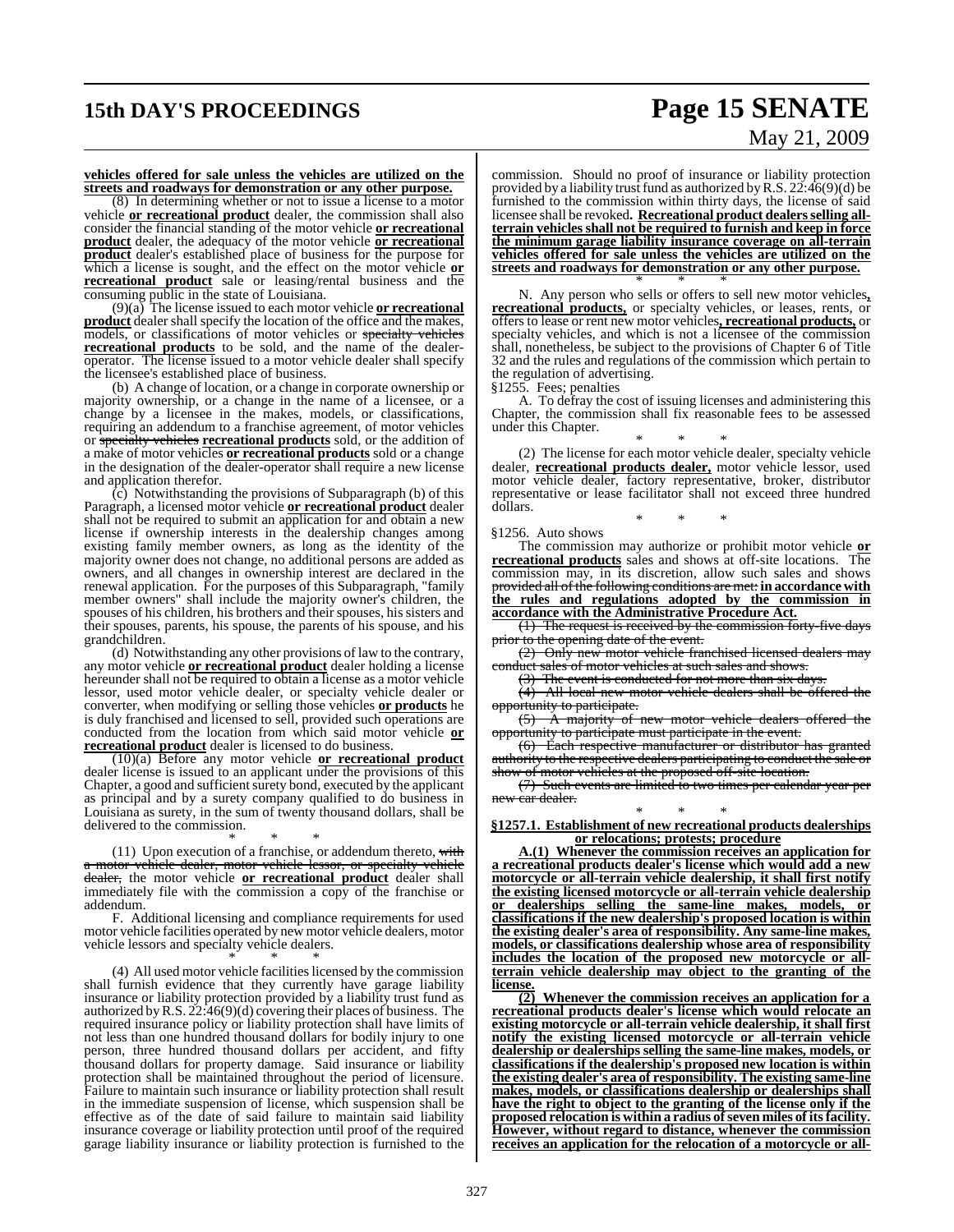**terrain vehicle dealership which would add an additional franchise to an existing same-line makes, models, or classifications dealership's area of responsibility, the affected dealership shall have the right to object.**

**(3) The objection shall be in writing and shall be received by the commission within a fifteen-day period after receipt of the notice. The fifteen-day objection period shall be waived upon written notification to the commission from all licensees entitled to object that the licensees have no objections to the proposed change or addition for which the notice of intent was issued. If timely objection islodged, and prior to the issuance of the license, the commission shall hold a hearing within thirty days after receipt of the objection and issue its decision within ninety days after date of the hearing. Notice of hearing and an opportunity to participate therein shall be given to the manufacturer or distributor, the applicant for the license as a motorcycle or allterrain vehicle dealer, and to the protesting dealership or dealerships.**

**(4) Whenever the commission receives an objection pursuant to the provisions of Paragraph (1) of this Subsection, the commission shall consider the following and may consider any other relevant factorsin determining whether there is good cause to issue a license:**

**(a) Whether the community or territory can support an additional dealership.**

**(b) The financial impact on both the applicant and the existing dealership or dealerships.**

**(c) Whether the existing motorcycle or all-terrain vehicle dealerships of the same-line makes, models, or classifications in the dealership's area of responsibility are providing adequate representation, competition, and convenient consumer care for the motorcycle or all-terrain vehicles of the same-line makes, models, or classifications located within that area.**

**(d) Whether the issuance of the license would increase competition, or be in the public interest, or both.**

**B.(1) Whenever the commission receives an application for a recreational products dealer's license which would add a new marine dealership, itshall first notify the existing licensed marine dealership or dealerships selling the same-line makes, models, or classifications if the new dealership's proposed location is within the existing dealer's area of responsibility. Any same-line makes, models, or classifications dealership whose area of responsibility includes the location of the proposed new marine dealership may object to the granting of the license.**

**(2) Whenever the commission receives an application for a recreational products dealer's license which would relocate an existing marine dealership, it shall first notify the existing licensed marine dealership or dealerships selling the same-line makes, models, or classifications if the dealership's proposed new location is within the existing dealer's area of responsibility. The existing same-line makes, models, or classifications dealership or dealerships shall have the right to object to the granting of the license only if the proposed relocation is within a radius of seven miles of its facility. However, without regard to distance, whenever the commission receives an application for the relocation of a marine dealership which would add an additional franchise to an existing same-line** makes, **classifications dealership's area of responsibility, the affected dealership shall have the right to object.**

**(3) The objection shall be in writing and shall be received by the commission within a fifteen-day period after receipt of the notice. The fifteen-day objection period shall be waived upon written notification to the commission from all licensees entitled to object that the licensees have no objections to the proposed change or addition for which the notice of intent was issued. If timely objection islodged, and prior to the issuance of the license, the commission shall hold a hearing within thirty days after receipt of the objection and issue its decision within ninety days after date of the hearing. Notice of hearing and an opportunity to participate therein shall be given to the manufacturer or distributor, the applicant for the license as a marine dealer, and to the protesting dealership or dealerships.**

**(4) Whenever the commission receives an objection pursuant to the provisions of Paragraph (1) of this Subsection, or whenever**

**the commission receives an objection pursuant to the assignment of the marine dealer's area of principal sales and service responsibility, the commission shall consider the following and may consider any other relevant factors in determining whether there is good cause to approve or reject the assignment of the marine dealer's area of principal sales and service responsibility, or to issue a license:**

**(a) Whether the community or territory can support an additional dealership.**

**(b) The financial impact on both the applicant and the existing dealership or dealerships.**

**(c) Whether the existing marine dealerships of the same-line makes, models, or classifications in the dealership's area of responsibility are providing adequate representation, competition, and convenient consumer care for the marine products of the same-line makes, models, or classifications located within that area.**

**(d) Whether the issuance of the license would increase competition, be in the public interest, or both.**

**(5) In disputes between the marine dealers and marine manufacturers and distributors regarding the execution of an agreement that would add a new same line make marine dealership or would add the same product line regardless of brand name with the area of responsibility of an existing marine product line dealer, the name brand of the boat determines whether a dealer may enter into a franchise or selling agreement for a particular boat package or boat package line. The marine motor, marine engine, boat trailer, or any accessory made a part of a boat package shall not be the subject of, or a consideration in, an area of responsibility dispute for violation involving the boat package.**

**(6) A manufacturer or distributor of a marine motor or marine engine may, in their discretion, enter into a warranty service agreement with a marine dealer of a boat package that is packaged with its particular brand marine motor or engine without violating the area of responsibility of any other marine dealer that has a franchise or selling agreement of that brand marine motor or engine. However, the warranty service agreement shall not be construed to permit the marine dealer to sell the marine motor or engine separate from the boat package, and the marine dealer shall not hold itself out to be a full-line or loose marine motor or engine dealership.**

§1258. Denial, revocation, grounds, imposition of a civil penalty, or suspension of license; grounds; expiration

A. The commission may, in addition to imposing a civil penalty under the provisions of this Chapter, deny an application for a license, or revoke or suspend a license after it has been granted for any one of the following reasons:

\* \* \* **(10) Whenever a marine dealer intentionally removes marine engines from a boat package for the purpose of selling those engines separately in violation of a full-line marine engine dealer's area of responsibility, except that which may be done by a full-line dealer of that particular engine as it may be permitted under his full-line franchise agreement.** \* \* \*"

#### AMENDMENT NO. 9

On page 2, at the end of line 19, delete "motor vehicle" and insert "**licensee**" and at the beginning of line 20, delete "dealer"

#### AMENDMENT NO. 10

On page 3, line 2, between "**estoppel**" and "or" insert a comma "**,**"

### MENDMENT NO. 11

On page 3, between lines 11 and 12, add the following:

 $\overline{(o)}$  (i) To fail or refuse to sell or offer to sell to all motor vehicle franchisees in a line make, every motor vehicle sold or offered for sale under a franchise to any motor vehicle franchisee of the same line make, or to unreasonably require a motor vehicle dealer to pay an extra fee, purchase unreasonable advertising displays or any other materials, or to remodel, renovate, or recondition its existing facilities as a prerequisite to receiving a certain model or series of vehicles. However, the failure to deliver any such motor vehicle shall not be considered a violation of this Section if the failure is due to a lack of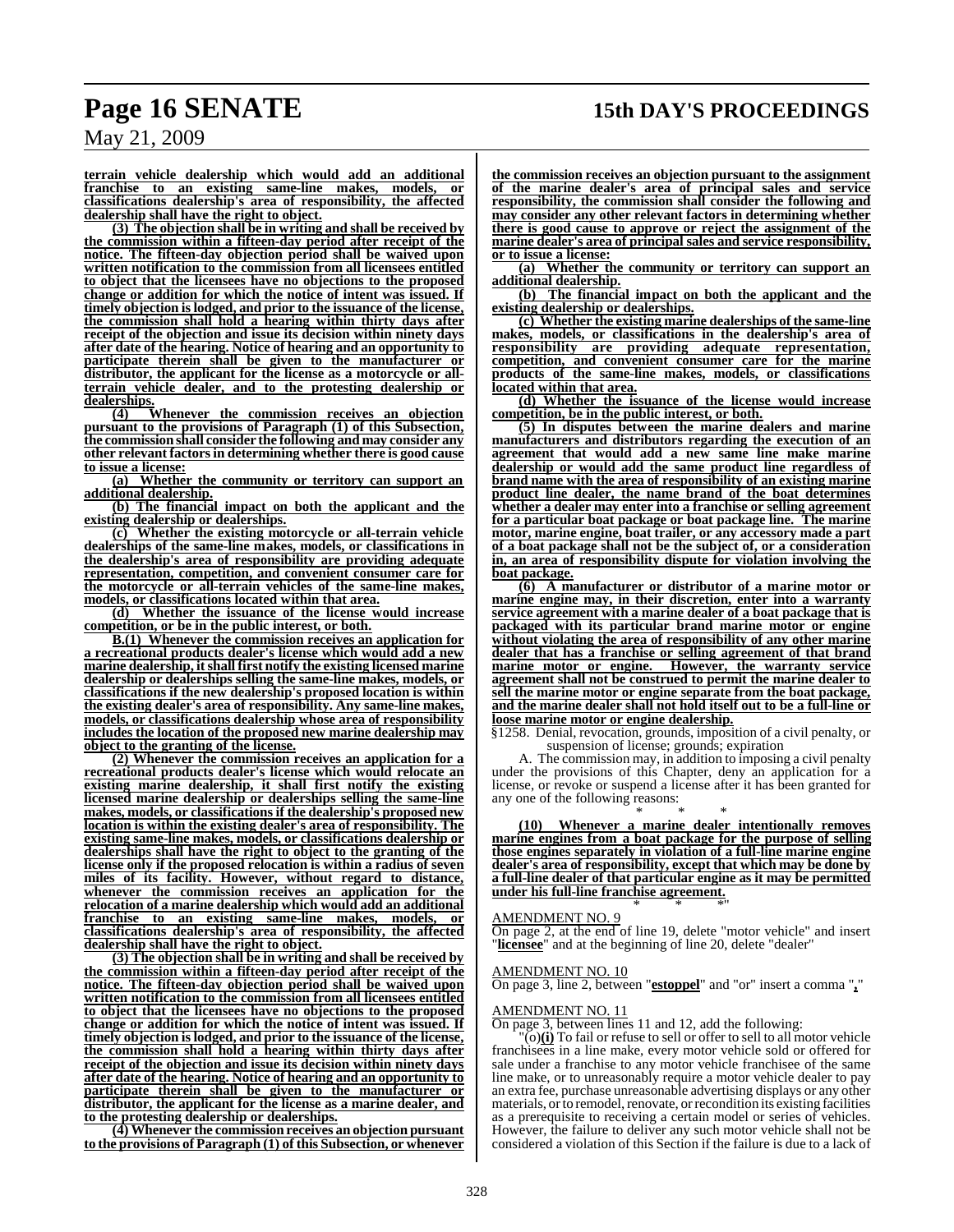# **15th DAY'S PROCEEDINGS Page 17 SENATE**

# May 21, 2009

manufacturing capacity or to a strike or labor difficulty, a shortage of materials, a freight embargo or other cause of which the franchisor has no control.

**(ii) To fail or refuse to sell or offer to sell to all recreational product dealers of a like-make, all models manufactured for that line make, or to require a recreational product dealer to do any of the following as a prerequisite to receiving a model or series of vehicles:**

**(aa) Requiring the dealer to pay an extra fee.**

**(bb) Requiring the dealer to execute a separate franchise agreement, purchase unreasonable advertising displays or other materials, or relocate, expand, improve, remodel, renovate, recondition, or alter the dealer's existing facilities.**

**(cc) Requiring the dealer to provide exclusive facilities.**

**(iii) A manufacturer may require reasonable improvements to the existing facility necessary to accommodate special or unique features of a special model or line. The failure to deliver any such recreational product shall not be considered a violation of this Subparagraph if the failure is due to a lack of manufacturing capacity or to a strike or labor difficulty, a shortage of materials, a freight embargo, or other cause over which the manufacturer has no control.** \* \* \*"

AMENDMENT NO. 12

On page 3, between lines 17 and 18, add the following: "\* \* \*

(t) To operate a satellite warranty and repair center, to authorize a person to perform warranty repairs who is not a motor vehicle dealer, or to authorize a motor vehicle dealer to operate a satellite warranty and repair center within the community or territory of a same-line or make motor vehicle dealer. **This Subparagraph shall not apply to recreational product manufacturers.**"

#### AMENDMENT NO. 13

On page 3, between lines 18 and 19, insert the following:

 $\sim$  (6) For any person or other licensee:

(a) To modify a franchise during the term of the agreement or upon its renewal if the modification substantially and adversely affects the franchisee's rights, obligations, investment, or return on investment without giving sixty-day written notice of the proposed modification to the licensee **and the commission** unless the modifications are required by law, court order, or the commission. Within the sixty-day notice period the licensee may file with the commission a complaint for a determination whether there is good cause for permitting the proposed modification. The party seeking to modify or replace an agreement must demonstrate by a preponderance of the evidence that there is good cause for the modification or replacement. The commission shall schedule a hearing within sixty days to decide the matter. Multiple complaints pertaining to the same proposed modifications shall be consolidated for hearing. The proposed modification may not take effect pending the determination of the matter.

\* \* \*"

#### AMENDMENT NO. 14

On page 3, at the end of line 19, add a comma "**,**"

#### AMENDMENT NO. 15

On page 4, line 3, between "**assembly**" and "**or**" insert a comma "**,**"

AMENDMENT NO. 16

On page 4, lines 7 and 8, change "**manufacturer of motor vehicles**" to "**motor vehicle manufacturer**"

AMENDMENT NO. 17 On page 4, line 9, change "**dealers**" to "**a dealer**"

AMENDMENT NO. 18

On page 4, line 10, change "**dealers**" to "**dealer**"

AMENDMENT NO. 19

On page 4, line 11, change "**these payments**" to "**this payment**"

AMENDMENT NO. 20

On page 4, at the end of line 12, change "**or**" to a comma "**,**"

AMENDMENT NO. 21

On page 4, between lines 15 and 16, insert the following: "§1262. Warranty; compensation; audits for dealer records A.

\* \* \* **(5) The obligations in this Subsection as they relate to recreational products may be modified by contract.**"

#### AMENDMENT NO. 22

On page 4, between lines 16 and 17, insert the following:

"§1265. Sale of water-damaged vehicles

A. No person shall sell, transfer, or convey any new or used motor vehicle **or recreational product** to any person without notifying the buyer or receiver of the **motor** vehicle **or recreational product** in writing of the extent of any water damage from flooding which occurred to the **motor** vehicle **or recreational product** prior to the transaction.

B. If a sale, transfer, or conveyance of a new or used motor vehicle **or recreational product** occursin violation of Subsection A, the person receiving ownership and title to the **motor** vehicle **or recreational product** who is not otherwise aware of the damage at the time of the transaction may bring an action to set aside the transaction within one year from the date of the transaction and receive all monies or other property given as consideration for the vehicle less a reasonable assessment for miles driven.

C. For the purposes of this Section, a "water-damaged vehicle" means any motor vehicle **or recreational product** whose power train, computer, or electrical system has been damaged by flooding. \* \* \*"

### AMENDMENT NO. 23

On page 5, line 20, change "**signs**" to "**the sign**"

AMENDMENT NO. 24

On page 7, after line 12, insert the following:

"**§1268.1. Manufacturer mandatory repurchase; motorcycle or all-terrain vehicle dealer; marine dealer; recreational or travel trailer dealer; utility trailer dealer**

**A.(1) In the event that a dealer ceases to engage in the business of being a motorcycle or all-terrain vehicle dealer, or ceases to sell a particular make of motorcycle or all-terrain vehicle, and after notice thereof to the manufacturer or distributor by registered or certified mail, return receipt requested within thirty days thereafter, the manufacturer or distributor, at a minimum, shall repurchase all new and unused motorcycles and all-terrain vehicles ofthe current and immediate prior model year and all parts on hand that are currently listed in the manufacturer's price book that have not been damaged or substantially altered to the prejudice of the manufacturer while in the possession of the dealer and all required demonstrators.**

**(2) The manufacturer shall make the required repurchase after the dealer terminates his franchise, selling, or other contractual agreement and within sixty days of the submission by the dealer to the manufacturer, by registered or certified mail, return receipt requested, of a final inventory of motorcycles and all-terrain vehicles, and parts on hand.**

**B.(1) In the event that a dealer ceases to engage in the business of being a marine dealer, or ceases to sell a particular make of marine product, and after notice thereof to the manufacturer or distributor by registered or certified mail return receipt requested within thirty days thereafter, the manufacturer or distributor, at a minimum, shall repurchase all new and unused marine products of the current and immediate prior model year and all parts on hand that are currently listed in the manufacturer's price book that have not been damaged or substantially altered to the prejudice of the manufacturer while in the possession of the dealer and all required demonstrators. However, whenever the marine dealer gives notice of termination of the contract, franchise, or selling agreement, the manufacturer or distributor shall have the right to appoint an Independent**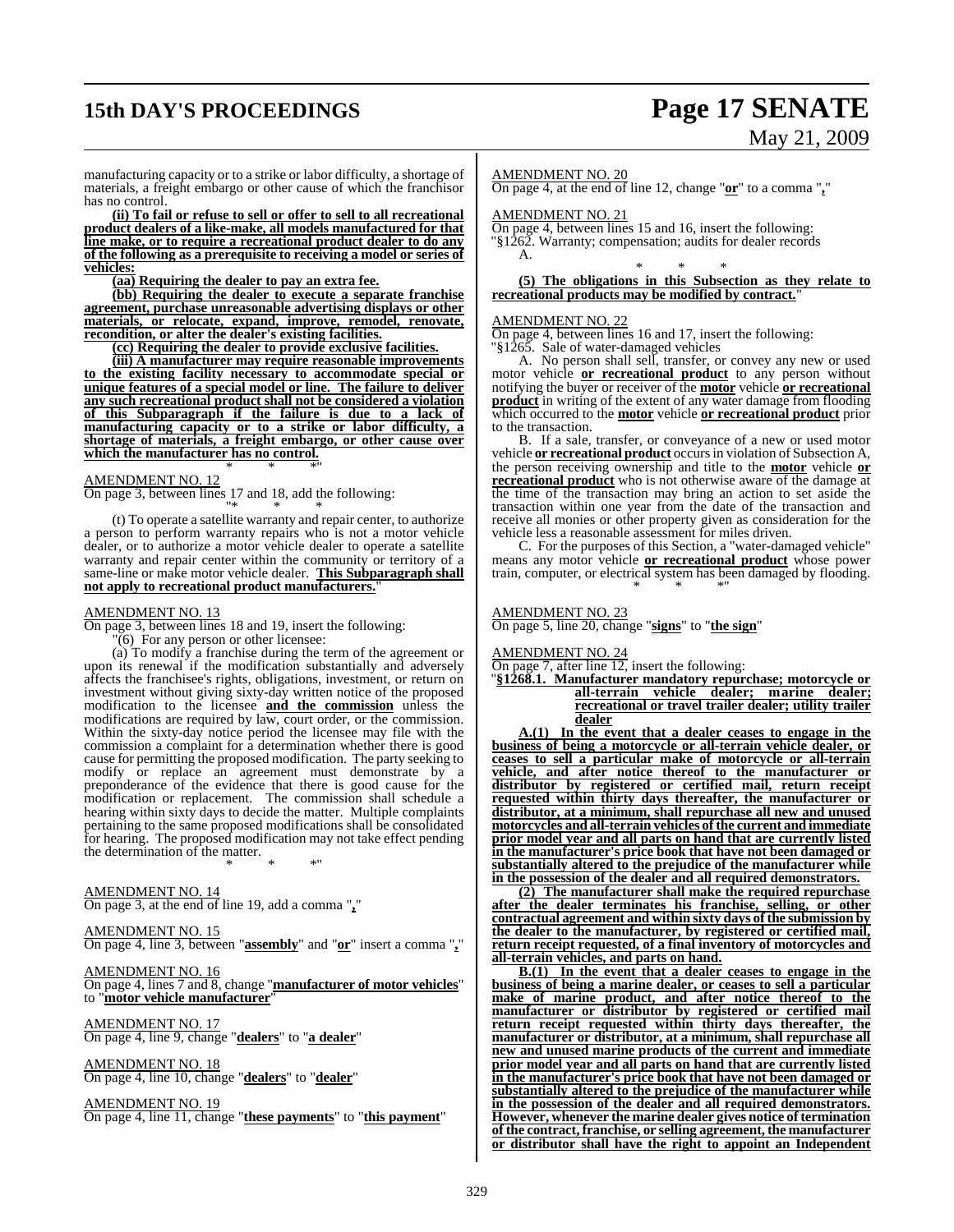**Marine Surveyor to inspect the marine dealer's inventory to determine whether or not the inventory has been substantially altered or damaged to the prejudice of the manufacturer, through neglect or otherwise, while in the possession of the marine dealer and shall determine a fair diminution of value caused by such alteration, damage, or neglect. If the Independent Marine Surveyor finds that the inventory of marine products has been so altered, damaged, or neglected, the value assessment of the inventory of marine products established by him shall be considered by the commission in determining the market value of the inventory.**

**(2) The manufacturer shall make the required repurchase after the dealer terminates his franchise, selling, or other contractual agreement and within sixty days of the submission by the dealer to the manufacturer, by registered or certified mail return receipt requested, of a final inventory of marine products and parts on hand.**

**(3)(a) Notwithstanding the provisions of Subparagraph (1) and (2) of this Subsection, in the event that a dealer in marine products ceasesto engage in the business of being a marine dealer of a specified brand of boats, boat packages, or marine motors, and the dealer has an area of responsibility that is not shared with another marine dealer, the manufacturer or distributor may appeal the repurchasing requirements of Subparagraph (1) of this Subsection and the penalties imposed pursuant to Subparagraph (2) of this Subsection, to the commission to determine whether or not the requirements of these Subparagraphs are fair and equitable under the circumstances.**

**(b) Any appeal under the provisions of this Section shall be filed with the commission within fifteen days of receipt of notice from the marine dealer that the franchise, sales and service, or similar agreement has been terminated.**

**(c) The commission shall consider all relevant evidence and render a decision within thirty days of the day the appeal was filed. Either party may appeal the decision of the commission provided that a commercial surety bond is posted to compensate the prevailing party for compliance with the commission's** decision.<br>C.(1)

In the event that a dealer ceases to engage in the **business of being a recreational vehicle or travel trailer dealer, or ceases to sell a particular make of recreational vehicle or travel trailer, and after notice thereof to the manufacturer or distributor by registered or certified mail return receipt requested within thirty days thereafter, the manufacturer or distributor, at a minimum, shall repurchase all new and recreational vehicles and travel trailers of the current and immediate prior model year and all parts on hand that are currently listed in the manufacturer's price book that have not been damaged or substantially altered to the prejudice of the manufacturer while in the possession of the dealer and all required demonstrators.**

**(2) The manufacturer shall make the required repurchase after the dealer terminates his franchise, selling, or other contractual agreement and within sixty days of the submission by the dealer to the manufacturer, by registered or certified mail return receipt requested, of a final inventory of recreational vehicles and travel trailers and parts on hand.**

**D.(1) In the event that a dealer ceases to engage in the business of being a utility trailer dealer, or ceases to sell a particular make of utility trailer, and after notice thereof to the manufacturer or distributor by registered or certified mail return receipt requested within thirty daysthereafter, the manufacturer or distributor, at a minimum, shall repurchase all utility trailers of the current and immediate prior model year and all parts on hand that are currently listed in the manufacturer's price book that have not been damaged or substantially altered to the prejudice of the manufacturer while in the possession of the dealer and all required demonstrators.**

**(2) The manufacturer shall make the required repurchase after the dealer terminates his franchise, selling, or other contractual agreement and within sixty days of the submission by the dealer to the manufacturer, by registered or certified mail return receipt requested, of a final inventory of utility trailers and parts on hand.**

**E. Failure to make said repurchase without just cause shall subject the manufacturer to a penalty of one and one-half percent per month or fraction thereof of the inventory value of returnable marine products and parts, utility trailers and parts, recreational vehicles and travel trailers and parts, or motorcycles and all-terrain vehicles and parts, payable to the dealer, commencing on the sixty-first day following the date of receipt of the final inventory and continuing until such time as said repurchase is made.**

**§1268.2 Manufacturer termination of line-make; manufacturer bankruptcy; license**

**Notwithstanding the terms of any franchise or other provision of law, if the termination, cancellation, or nonrenewal of a licensee's franchise is the result of the termination, elimination, or cessation of a line-make by the manufacturer, distributor, or factory branch, whether by bankruptcy or otherwise, the license issued by the commission may remain in effect at the discretion of the commission pursuant to its rules.**

Section 2. R.S. 32:781(1) through (4), (9) through (18), (22) through (25), and (28),  $783(F)(7)$  and  $(10)$ ,  $784(A)(5)$  through (8), and Part IV of Chapter 4-C of Title 32 of the Louisiana Revised Statutes of 1950, comprised of R.S. 32:811 through 822 are hereby repealed in their entirety.

Section 3. If any provision or item of this Act, or the application thereof, is held invalid, such invalidity shall not affect other provisions, items, or applications of the act which can be given effect without the invalid provision, item, or application and to this end the provisions of this Act are hereby declared severable.

Section 4. This Act shall become effective upon signature by the governor or, if not signed by the governor, upon expiration of the time for bills to become law without signature by the governor, as provided by Article III, Section 18 of the Constitution of Louisiana. If vetoed by the governor and subsequently approved by the legislature, this Act shall become effective on the day following such approval."

On motion of Senator Duplessis, the committee amendment was adopted. The amended bill was read by title, ordered engrossed and passed to a third reading.

**SENATE BILL NO. 186—**<br>BY SENATORS MARIONNEAUX, CHEEK, DORSEY, ERDEY,<br>HEITMEIER, MOUNT AND NEVERS AN ACT

To amend and reenact R.S. 40:1300.256(B)(5) and to enact R.S. 40:1300.256(A)(5), relative to prohibiting smoking in certain places; to provide for restrictions; to provide for exceptions; and to provide for related matters.

Reported with amendments by the Committee on Health and Welfare.

#### **SENATE COMMITTEE AMENDMENTS**

Amendments proposed by Senate Committee on Health and Welfare to Original Senate Bill No. 186 by Senator Marionneaux

#### AMENDMENT NO. 1

On page 1, line 2, after "To" and before "enact" delete "amend and reenact R.S. 40:1300.256(B)(5) and to" and after  $"40:1300.256(A)(5)"$  and before "," insert "and to repeal R.S. 40:1300.256(B)(5), (8) and (13)" and on page 1, line 3, at the end of the line, change "for" to "relative to"

#### AMENDMENT NO. 2

On page 1, line 6, after "Section 1. R.S." delete the remainder of the line

#### AMENDMENT NO. 3

On page 1, delete lines 13 through 16 in their entirety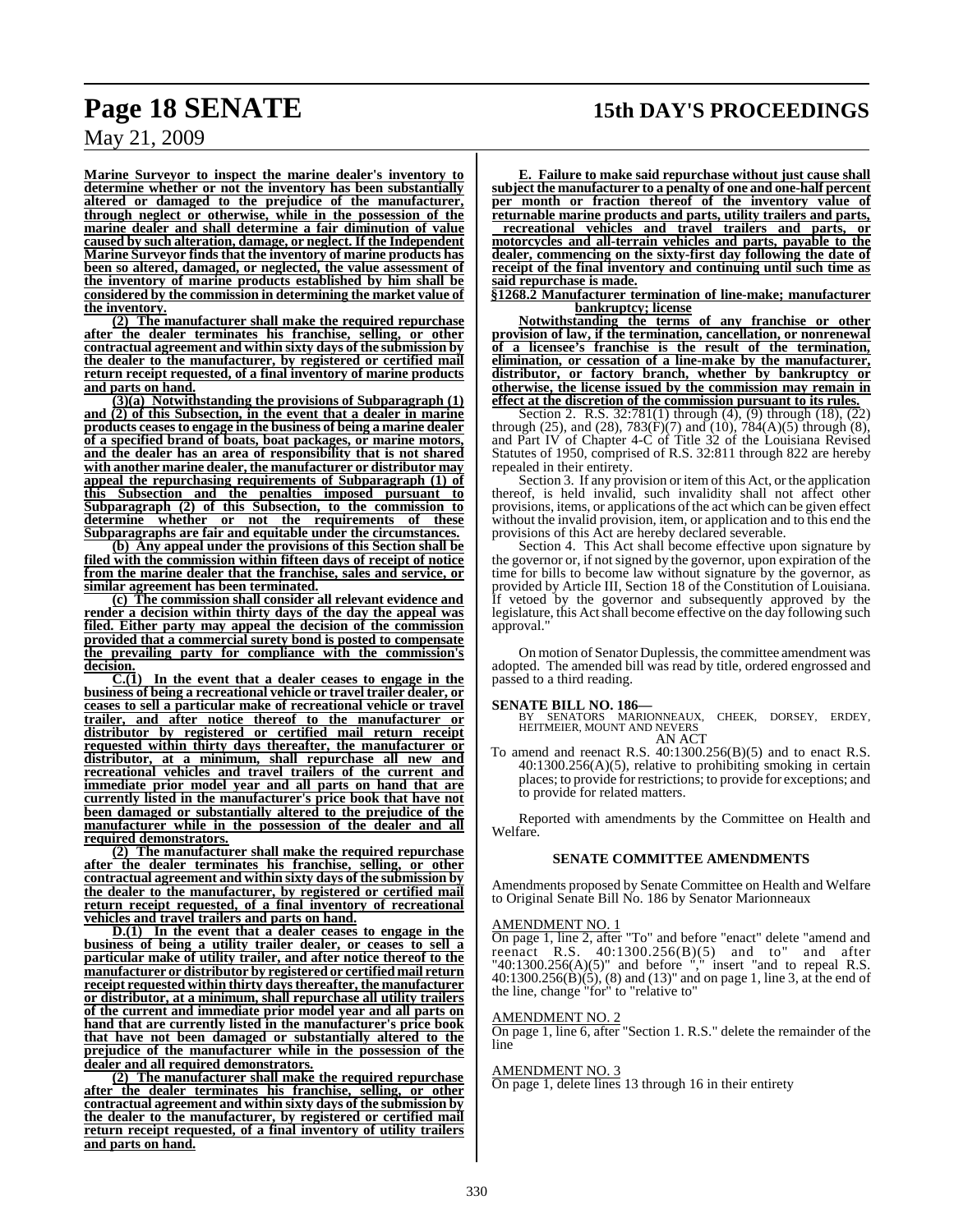#### AMENDMENT NO. 4

On page 1, after line 17 insert the following:

"Section 2. R.S. 40:1300.256(B)(5), (8) and (13) are hereby repealed in their entirety.

Section 3. This Act shall become effective on April 1, 2010."

On motion of Senator Mount, the committee amendment was adopted. The amended bill was read by title, ordered engrossed and passed to a third reading.

#### **SENATE BILL NO. 193—** BY SENATOR LONG

AN ACT

To amend and reenact R.S. 22:2372 and R.S. 44:4.1(B)(10), relative to the Insure Louisiana Incentive Program; to provide for use of unused monies in the program to assist individuals with homeowners' insurance premiums and to accelerate payoff of the Unfunded Accrued Liability of the state retirement systems; to provide for definitions; to provide for determination of eligibility and level of assistance; to provide for confidentiality; to provide for disbursements by the Department of Revenue; to provide for peremption of claims; to provide for coordination of the program by the office of consumer advocacy in the Department of Insurance; to authorize the commissioner to promulgate rules and regulationsto implement the program; and to provide for related matters.

Reported with amendments by the Committee on Insurance.

#### **SENATE COMMITTEE AMENDMENTS**

Amendments proposed by Senate Committee on Insurance to Original Senate Bill No. 193 by Senator Long

#### AMENDMENT NO. 1

On page 1, line 2, change "amend and reenact" to "repeal" and delete "and R.S. 44:4.1(B)(10)"

#### AMENDMENT NO. 2

On page 1, line 3, change "provide" to "repeal the requirement"

#### AMENDMENT NO. 3

On page 1, line 5, after "systems;" delete the remainder of the line and delete lines 6 through 10 in their entirety and on line 11, delete "program;"

#### AMENDMENT NO. 4

On page 1, line 13, after "hereby" delete the remainder of the line and insert "repealed."

#### AMENDMENT NO. 5

On page 1, delete lines 14 through 17, delete pages 2, 3, and 4, and on page 5, delete line 1 in its entirety.

#### AMENDMENT NO. 6

On page 5, line 2, after "Section 2." delete the remainder of the line and delete lines 3 through13 in their entirety and insert in lieu thereof the following: "This Actshall become effective upon signature by the governor or, if not signed by the governor, upon expiration of the time for bills to become law without signature by the governor, as provided by Article III, Section 18 of the Constitution of Louisiana. If vetoed by the governor and subsequently approved by the legislature, this Act shall become effective on the day following such approval."

On motion of Senator Hebert, the committee amendment was adopted. The amended bill was read by title, ordered engrossed and passed to a third reading.

#### **SENATE BILL NO. 214** BY SENATOR MORRISH

AN ACT

To amend and reenact R.S. 22:1894, relative to insurance; to authorize the commissioner of insurance to extend the time period for the filing of certain claims on policies covering

# **15th DAY'S PROCEEDINGS Page 19 SENATE** May 21, 2009

damage that occurs during certain declared emergencies or disasters ; and to provide for related matters.

Reported with amendments by the Committee on Insurance.

#### **SENATE COMMITTEE AMENDMENTS**

Amendments proposed by Senate Committee on Insurance to Original Senate Bill No. 214 by Senator Morrish

#### AMENDMENT NO. 1

On page 1, line 2, change "22:1894," to "22:1892(A)(3),"

On page 1, line 7, change "22:1894" to "22:1892(A)(3)"

# AMENDMENT NO. 2

AMENDMENT NO. 3 On page 1, delete lines 8 through 17 and on page 2, delete lines 1 through 11 and insert in lieu thereof the following:

"§1892. Payment and adjustment of claims, policies other than life and health and accident; personal vehicle damage claims; **extension of time to respond to claims during emergency or disaster;** penalties; arson-related claims suspension \* \* \*

A. \* \* \*

(3) Except in the case of catastrophic loss, the insurer shall initiate loss adjustment of a property damage claim and of a claim for reasonable medical expenses within fourteen days after notification of loss by the claimant. In the case of catastrophic loss, the insurer shall initiate loss adjustment of a property damage claimwithin thirty days after notification of loss by the claimant**, except that the commissioner may promulgate a rule for extending the time period for initiating a loss adjustment for damages arising from a presidentially declared emergency or disaster or a guberntorially declared emergency or disaster**. Failure to comply with the provisions of this Paragraph shall subject the insurer to the penalties provided in R.S. 22:1973."

On motion of Senator Hebert, the committee amendment was adopted. The amended bill was read by title, ordered engrossed and passed to a third reading.

#### **SENATE BILL NO. 218—**

BY SENATOR MORRELL AND REPRESENTATIVE BROSSETT AN ACT

To amend and reenact R.S. 22:2292(6) and (12) relative to Louisiana Citizens Property Insurance Corporation; to provide with respect to Louisiana Property Insurance Corporation offering business interruption insurance coverage; and to provide for related matters.

Reported favorably by the Committee on Insurance. On motion of Senator Hebert, the bill was read by title, ordered engrossed and passed to a third reading.

#### **SENATE BILL NO. 242—** BY SENATOR MOUNT

AN ACT

To enact R.S. 22:1062.1, relative to health insurance; to provide for an enrollment period for individuals in an employer sponsored insurance program when certain conditions are satisfied; to provide for rule making; and to provide for related matters.

Reported with amendments by the Committee on Insurance.

#### **SENATE COMMITTEE AMENDMENTS**

Amendments proposed by Senate Committee on Insurance to Original Senate Bill No. 242 by Senator Mount

AMENDMENT NO. 1

On page 1, line 12, after "**under the**" delete the remainder of the line, delete line 13 in its entirety, and in lieu thereof insert the following: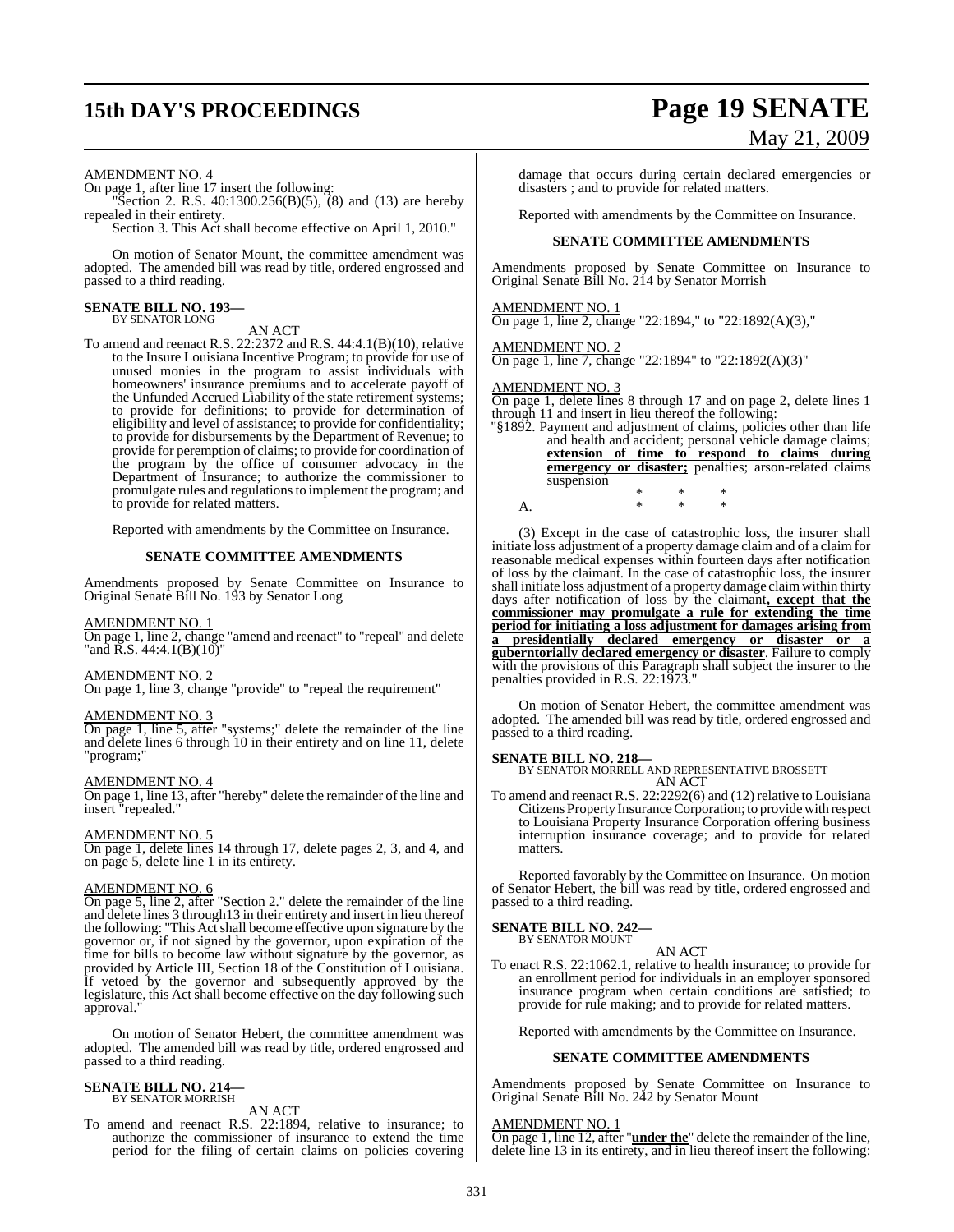## **Page 20 SENATE 15th DAY'S PROCEEDINGS**

### May 21, 2009

"**Louisiana Children's Health Insurance Program and the employee requests, not later than sixty days after the date of termination ofsuch coverage, coverage under a group health plan** for which the employee or dependent is eligible.

#### AMENDMENT NO. 2

On page 1, line 15, after "**Medicaid or**" delete the remainder of the line, delete lines 16 and 17 in their entirety and in lieu thereof insert the following: "**the Louisiana Children's Health Insurance Program and the employee requests, not later than sixty days after the date of determination of eligibility, coverage under a group health plan for which the employee or dependent is eligible. In the event of such eligibility, the Department of Health and Hospitals shall ensure that each eligible enrollee, or, in the case of an enrollee in the Louisiana Children's Health Insurance Program, the child's parent or guardian, receives information regarding the special enrollment period. The department shall provide consistent communication and facilitation for everyone eligible to enroll in a group health plan during the special enrollment period.**"

On motion of Senator Hebert, the committee amendment was adopted. The amended bill was read by title, ordered engrossed and passed to a third reading.

### **SENATE BILL NO. 243—** BY SENATOR MOUNT

AN ACT

To enact Children's Code Article 897(F), relative to delinquency; to provide for disposition after adjudication of certain felony-grade delinquent acts; to provide for penalties; to provide for certain criteria; and to provide for related matters.

Reported by substitute by the Committee on Judiciary B. The bill was read by title; the committee substitute bill was read.

#### **SENATE BILL NO.— (Substitute of Senate Bill No. 243 by Senator Mount)** BY SENATOR MOUNT

AN ACT

To enact R.S. 14:92(E)(3), relative to delinquency; to provide for contributing to the delinquency of a juvenile; to provide for penalties; and to provide for related matters.

Be it enacted by the Legislature of Louisiana:

Section 1. R.S. 14:92(E)(3) is hereby enacted to read as follows: §92. Contributing to the delinquency of juveniles \* \* \*

E. \* \* \* **(3) If a parent or legal guardian of a juvenile is charged and convicted of contributing to the delinquency of the juvenile under Paragraph (11) of Subsection A of this Section, the sentence imposed under Paragraph (1) or (2) of this Subsection shall be without benefit of probation, parole, or suspension ofsentence for a minimum of two years.**

On motion of Senator Heitmeier, the committee substitute bill was adopted and becomes Senate Bill No. 347 by Senator Mount, substitute for Senate Bill No. 243 by Senator Mount.

#### **SENATE BILL NO. 347— (Substitute of Senate Bill No. 243 by Senator Mount)** BY SENATOR MOUNT

AN ACT

To enact R.S. 14:92(E)(3), relative to delinquency; to provide for contributing to the delinquency of a juvenile; to provide for penalties; and to provide for related matters.

The bill was read by title and placed on the Calendar for a second reading.

#### **SENATE BILL NO. 251—** BY SENATOR ERDEY

AN ACT

To amend and reenact R.S. 46:1426(C), relative to the Department of Social Services; to provide for disclosure of information by licensed day care centers to parents; and to provide for related matters.

Reported with amendments by the Committee on Health and Welfare.

#### **SENATE COMMITTEE AMENDMENTS**

Amendments proposed by Senate Committee on Health and Welfare to Original Senate Bill No. 251 by Senator Erdey

#### AMENDMENT NO. 1

On page 1, delete lines 11 through 13 in their entirety and insert the following:

"**(2) The day care center shall make available to parents or legal guardians information on how to view or obtain copies of child care licensing surveys from the department. Day care centers shall post information which explains that the licensing surveys are available online and list the web address where such information may be obtained and information which explains that licensing surveys may be obtained by sending a request in writing to the department. The department shall develop a form suitable for display which shall be posted at each licensed day care center in compliance with this Subsection.** \* \* \*"

On motion of Senator Mount, the committee amendment was adopted. The amended bill was read by title, ordered engrossed and passed to a third reading.

#### **SENATE BILL NO. 275**

BY SENATOR MCPHERSON

AN ACT To enact Part II-I of Chapter 11 of Title 40 of the Louisiana Revised Statutes of 1950, to be comprised of R.S. 40:2120.51 through 2120.54, relative to employees providing nursing services; to provide for definitions; to provide for the duties of certain medical staffing agencies; to provide for duties of the Department of Health and Hospitals; to provide for rules and regulations; and to provide for related matters.

Reported by substitute by the Committee on Health and Welfare. The bill was read by title; the committee substitute bill was read.

### **SENATE BILL NO.—(Substitute of Senate Bill No. 275 by Senator McPherson)** BY SENATOR MCPHERSON

AN ACT

To enact Part II-I of Chapter 11 of Title 40 of the Louisiana Revised Statutes of 1950, to be comprised of R.S. 40:2120.51 thru 2120.57, relative to employees providing nursing services; to provide for certified nurse aides in nursing facilities; to provide for state registration of certified nurse aides in nursing homes; to provide for medical staffing agencies; to provide for minimum requirements to maintain certification; to provide for rules and regulations; to provide for complaint investigations and restricted registrations; and to provide for related matters. Be it enacted by the Legislature of Louisiana:

Section 1. Part II-I of Chapter 11 of Title 40 of the Louisiana Revised Statutes of 1950, comprised of R.S. 40:2120.51 through 2120.57, is hereby enacted to read as follows:

### **PART II-I. STATE REGISTRATION OF CERTIFIED NURSE AIDES IN LICENSED NURSING HOMES**

**§2120.51. Definitions**

**As used in this Part, the following definitions shall apply unless the content clearly states otherwise:**

**(1) "Department" means the Department of Health and Hospitals.**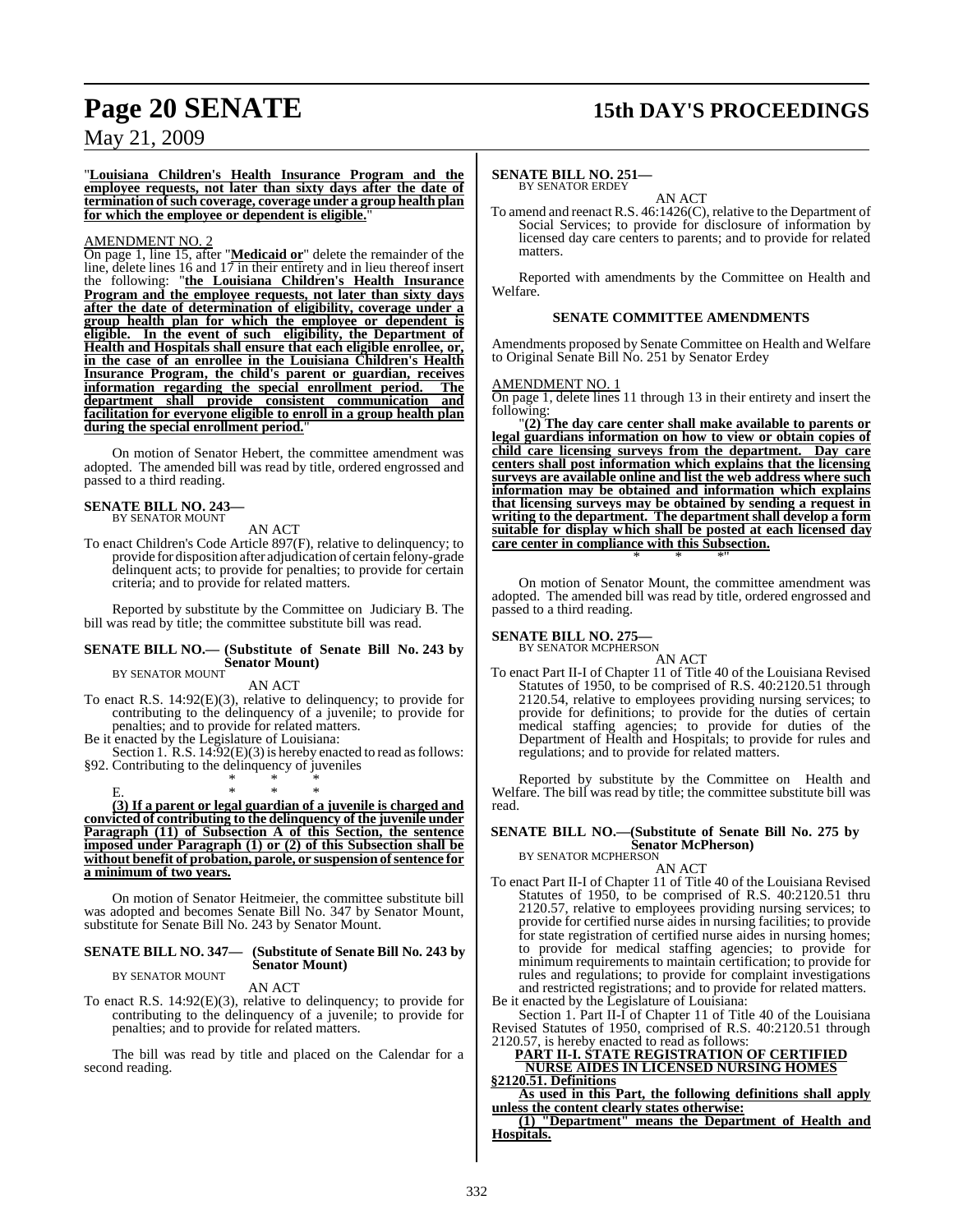## **15th DAY'S PROCEEDINGS Page 21 SENATE**

# May 21, 2009

**(2) "Secretary" means the secretary of the Department of Health and Hospitals or his designee.**

**(3) "Nursing facility" means a nursing home licensed by the Department of Health and Hospitals pursuant to R.S. 40:2009.2, et seq.**

**(4) "Certified nurse aide" means a certified nursing assistant or certified nurse aide employed by a nursing facility or contracted by a nursing facility.**

**(5) "Medicalstaffing agency" means any agency, institution, society, corporation, person or persons, or any other group that provides, for profit, the services of certified nurse aides to a nursing facility.**

**§2120.52. State registration of certified nurse aides in nursing facilities**

**A. Beginning August 15, 2010, a certified nurse aide employed by a nursing facility or contracted by a nursing facility to provide nursing assistant services to the residents of a nursing facility shall be registered with the department.**

**(1) Each such certified nurse aide shall apply for registration with the department. Each application for registration of a certified nurse aide shall be submitted to the department on forms provided by the department and shall contain such information required by the department. Additional information required by the department shall be provided by the applicant as requested.**

**(2) The registration will be listed on the Louisiana Certified Nurse Aide Registry.**

**(3) No certified nurse aide shall be employed by a nursing facility or contracted by a nursing facility to provide nursing assistantservices after August 15, 2010, unlessthe certified nurse aide has a valid and current registration with the department.**

**B. The department shall establish the following types of registration for such certified nurse aides:**

**(1) Unrestricted registration.**

**(2) Restricted registration.**

**§2120.53. Rules and regulations; standards**

**A. The department is hereby authorized and directed to promulgate and publish rules, regulations, and standards in accordance withtheAdministrative ProcedureAct,to provide for the registration of certified nurse aides and to provide for the health,safety, and welfare of residentsin nursing facilities. These rules, regulations, and standards shall have the effect of law.**

**B. The department shall prescribe, promulgate, and publish rules, regulations and standards that may include the following:**

**(1) Registration application and renewal registration procedures and requirements.**

**(2) Minimum training requirements.**

**(3) Complaint procedures and investigations.**

**(4) Denial, revocation, suspension, non-renewal of registration, and the appeals therefrom.**

**(5) Unrestricted and restricted registration, and the appeals therefrom.**

**(6) Such other regulations or standards as deemed necessary by the department.**

**§2120.54. Duties of the department to investigate complaints against certified nurse aides; complaint allegations; restricted registration; reinstatement**

**A. In addition to other investigations as required by state or federal regulation, the department shall investigate the following complaints and allegations against certified nurse aides in nursing facilities:**

**(1) Abandonment of duties.**

**(2) Failure to perform assigned certified nurse aide duties when such failure results in a potential for more than minimal harm to a resident.**

**(3) Conduct unbecoming to a certified nurse aide as defined as any of the following:**

**(a) Insubordination that results in a potential for more than minimal harm to a resident.**

**(b) Failure to display competency in the performance of certified nurse aide duties due to the use of alcohol, drugs, illness, or mental or physical condition.**

**(c) Falsification of documents related to the performance of assigned job duties.**

**B. If the department substantiates allegations under Subsection A of this Section, the department shall, at its discretion, issue a notice of restricted registration to the certified nurse aide or issue a notice of revocation or suspension of registration to the certified nurse aide.**

**C. The restricted registration shall impose at least one of the following restrictions:**

**(1) The certified nurse aide shall work in a licensed nursing facility only as a direct employee of the nursing facility under the direct supervision of a certified nurse aide supervisor or other licensed healthcare professional, for a minimum of six months.**

**(2) The certified nurse aide shall complete mandatory training or education.**

**D. The department shall place notice of the restricted registration on the Louisiana Certified Nurse Aide Registry after final administrative determination or after appeal delays have expired.**

**E. Upon completion of the imposed restrictions pursuant to Subsection C of this Section, the certified nurse aide shall apply for reinstatement of an unrestricted registration.**

**§2120.55. Duties of the nursing facility**

**A. Prior to employing or contracting with a certified nurse aide, a nursing facility shall verify through the Louisiana Certified Nurse Aide Registry that the certified nurse aide is currently certified and has a current state registration. §2120.56. Certified nurse aide; certification training**

**In order to maintain certification as a certified nurse aide, the certified nurse aide shall perform a minimum of ninety days or seven hundred twenty hours of certified nurse aide duties in one licensed nursing home within a one hundred twenty day period each year. The department shall confirm the completion of the required hours at least once every two years.**

**§2120.57. Certified nurse aide; medical staffing agencies**

**A. Any medical staffing agency employing or contracting with a certified nurse aide shall, before employing or contracting with a certified nurse aide, verify that the certified nurse aide is certified and listed on the Louisiana Certified Nurse Aide Registry and shall perform or have performed a criminal background check on each such certified nurse aide.**

**B. All medical staffing agencies shall submit to the department any complaints or grievances received against a certified nurse aide whom they have employed.**

**C. No medical staffing agency shall employ or contract with a certified nurse aide who holds a restricted registration.**

**D. Whoever violates the provisions of this Section shall be fined not more than five hundred dollars. Each day's violation shall constitute a separate offense.**

Section 2. This Act shall become effective upon August 15, 2010; if vetoed by the Governor and subsequently approved by the legislature, this Act shall become effective on August 15, 2010, or on the day following such approval by the legislature, whicheverislater.

On motion of Senator Mount, the committee substitute bill was adopted and becomes Senate Bill No. 348 by Senator McPherson, substitute for Senate Bill No. 275 by Senator McPherson.

#### **SENATE BILL NO. 348— (Substitute of Senate Bill No. 275 by Senator McPherson)**

BY SENATOR MCPHERSON

AN ACT

To enact Part II-I of Chapter 11 of Title 40 of the Louisiana Revised Statutes of 1950, to be comprised of R.S. 40:2120.51 thru 2120.57, relative to employees providing nursing services; to provide for certified nurse aides in nursing facilities; to provide for state registration of certified nurse aides in nursing homes; to provide for medical staffing agencies; to provide for minimum requirements to maintain certification; to provide for rules and regulations; to provide for complaint investigations and restricted registrations; and to provide for related matters.

The bill was read by title and placed on the Calendar for a second reading.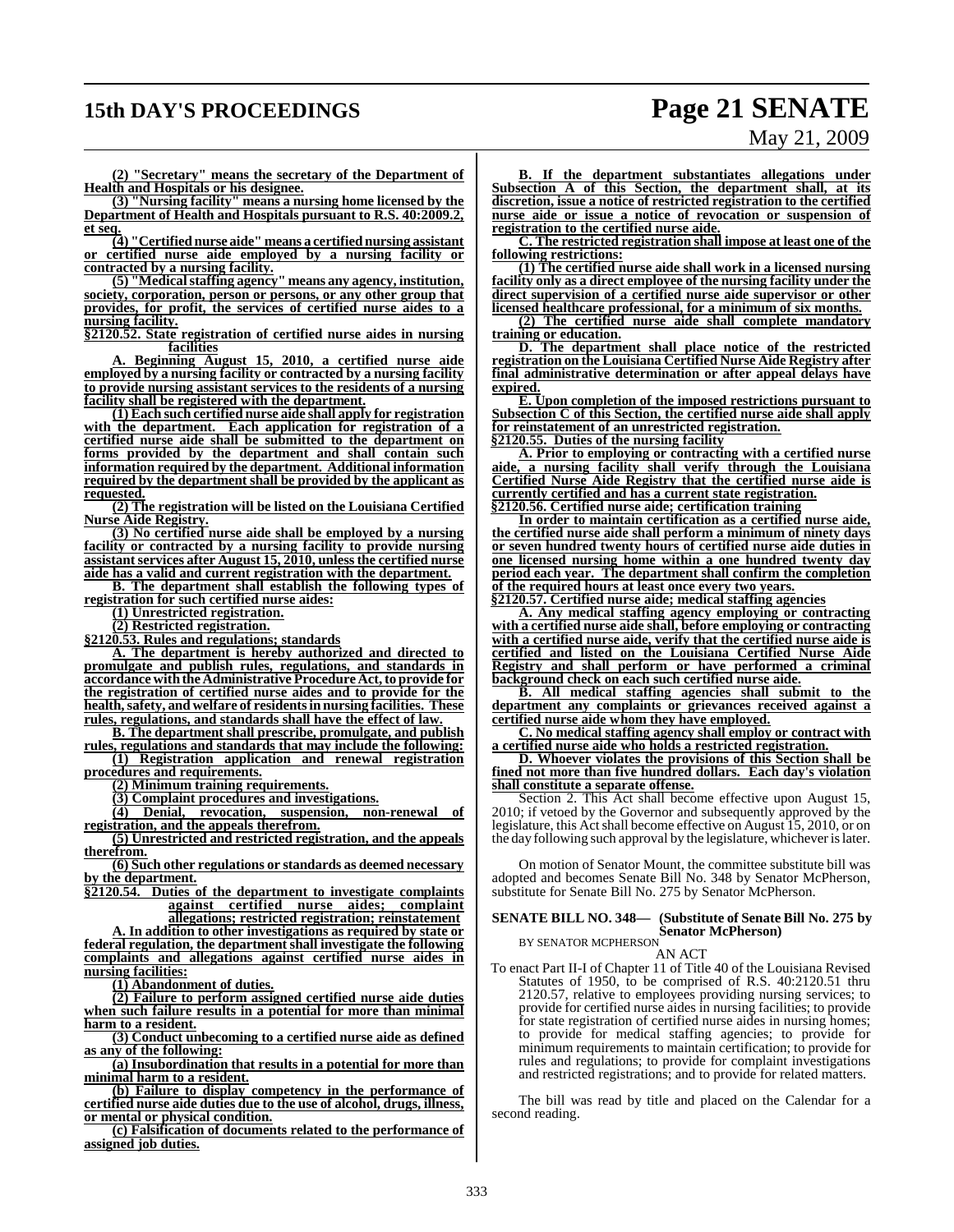## **Page 22 SENATE 15th DAY'S PROCEEDINGS**

### May 21, 2009

#### **SENATE BILL NO. 282—** BY SENATOR HEBERT

AN ACT

To enact R.S. 22:1879 and R.S. 40:1300.112(13), relative to a consumer health provider information system; to provide for a database concerning health care related information; to provide for duties of the Department of Insurance and the Department of Health and Hospitals; and to provide for related matters.

Reported with amendments by the Committee on Insurance.

#### **SENATE COMMITTEE AMENDMENTS**

Amendments proposed by Senate Committee on Insurance to Original Senate Bill No. 282 by Senator Hebert

#### AMENDMENT NO. 1

On page 1, line 2, delete "and R.S. 40:1300.112(13)"

AMENDMENT NO. 2

On page 1, lines 4 and 5, delete "and the Department of Health and Hospitals"

#### AMENDMENT NO. 3

On page 1, delete lines 9 through 17 in their entirety and in lieu thereof insert the following:

"**A. Every health insurance issuer doing business in the State of Louisiana shall develop and maintain a database which shall allow an enrollee web access to determine if a health care provider or health care facility is a contracted health care provider with their health insurance issuer and web access to a health insurance issuer's network of providers accessed or utilized by a health insurance issuer.**

**B. Every health care issuer shall maintain the most current name and the National Provider Identifier unique identification number, as set forth in 45 CFR §162.402, et. seq., for each of its contracted health care providers and the specific insurance coverage in which the health care provider is contracted to provide health care services.**

**C. Every health care issuer shall include the following information in their database:**

**(1) The name, address and contact information of the health care provider.**

**(2) All applicable specialties andsubspecialties ofsuchhealth care provider, if any, as recognized by the American Board of Medical Specialties.**

**(3) The National Provider Identifier, unique identification number of such health care provider.**

**D. The database shall be formatted in such a manner to allow an enrollee or insured access to the information through a web based application to determine if a health care provider is a contracted health care provider.**

**E. (1) As a penalty in accordance with R.S. 49:961, the commissioner may refuse to renew, or may suspend, or revoke the certificate of authority of any health insurance insurer violating any of the provisions of this Section, or in lieu of suspension or revocation of a license duly issued, the commissioner may levy a civil fine not to exceed one thousand dollars for each and every act or violation, but not to exceed an aggregate penalty of one hundred thousand dollars unless the person knew or reasonably should have known he was in violation of this Section, in which case the civil fine shall not be more than twenty-five thousand dollars for each and every act or violation, but not to exceed an aggregate penalty of two hundred fifty thousand dollars in any six month period, when such acts or violations warrant the refusal, suspension, or revocation of such certificate, or the imposition of the fine, or both.**

**(2) A health insurance issuer aggrieved by the commissioner's decision, act, or order may demand a hearing in accordance with Chapter 12 of this Title, R.S. 22:2191 et seq. If the health insurance issuer had demanded a timely hearing, the penalty or fine ordered by the commissioner shall not be imposed until such time as the Division of Administrative Law makes a finding that the penalty or fine is warranted in a proper hearing, held in a manner provided in Chapter 12 of this Title.** 

#### **F. The Department of Insurance may promulgate rules and regulations necessary to implement the provisions of this Section.**"

#### AMENDMENT NO. 4

On page 2, delete lines 1 through 3 in their entirety.

On motion of Senator Hebert, the committee amendment was adopted. The amended bill was read by title, ordered engrossed and passed to a third reading.

### **SENATE BILL NO. 291—** BY SENATOR ERDEY

AN ACT To amend and reenact R.S. 40:1379.3(Q), relative to public health and safety; to provide relative to statewide permits for concealed handguns; to provide for an exception; and to provide forrelated matters.

Reported with amendments by the Committee on Judiciary B.

#### **SENATE COMMITTEE AMENDMENTS**

Amendments proposed by Senate Committee on Judiciary B to Original Senate Bill No. 291 by Senator Erdey

#### AMENDMENT NO. 1

On page 1, line 11, after "**officer,**" delete the remainder of line and insert: "**who has completed a reserve academy training program conducted through a local or state law enforcement agency,**"

#### AMENDMENT NO. 2

On page 1, line 12, after "**employed**" insert "**or sanctioned and approved**"

On motion of Senator Heitmeier, the committee amendment was adopted. The amended bill was read by title, ordered engrossed and passed to a third reading.

#### **House Bills and Joint Resolutions on Second Reading Reported by Committees**

**HOUSE BILL NO. 62—**

BY REPRESENTATIVE BURRELL

AN ACT

To amend and reenact R.S. 15:828(B), relative to additional good time; to provide for the awarding of one hundred eighty days of good time for satisfactory participation in approved certified treatment and rehabilitation programs; and to provide forrelated matters.

Reported favorably by the Committee on Judiciary B. The bill was read by title and referred to the Legislative Bureau.

#### **HOUSE BILL NO. 123—**

BY REPRESENTATIVE WOOTON AN ACT

To enact R.S. 27:306(A)(5)(d), relative to video draw poker devices; to provide that the owner or lessor of a qualified truck stop facility may close the restaurant at a qualified truck stop facility during a legal holiday; and to provide for related matters.

Reported favorably by the Committee on Judiciary B. The bill was read by title and referred to the Legislative Bureau.

#### **HOUSE BILL NO. 148—**

BY REPRESENTATIVES STIAES, ABRAMSON, EDWARDS, ERNST, HARDY, LEGER, RICHMOND, AND WHITE AN ACT

To amend and reenact Sections 23(C) and (D) and to enact Section 23(E) of Act No. 621 of the 2006 Regular Session of the Legislature as amended by Act No. 873 of the 2008 Regular Session of the Legislature, relative to the consolidation of the offices of the civil and criminal sheriffs in Orleans Parish; to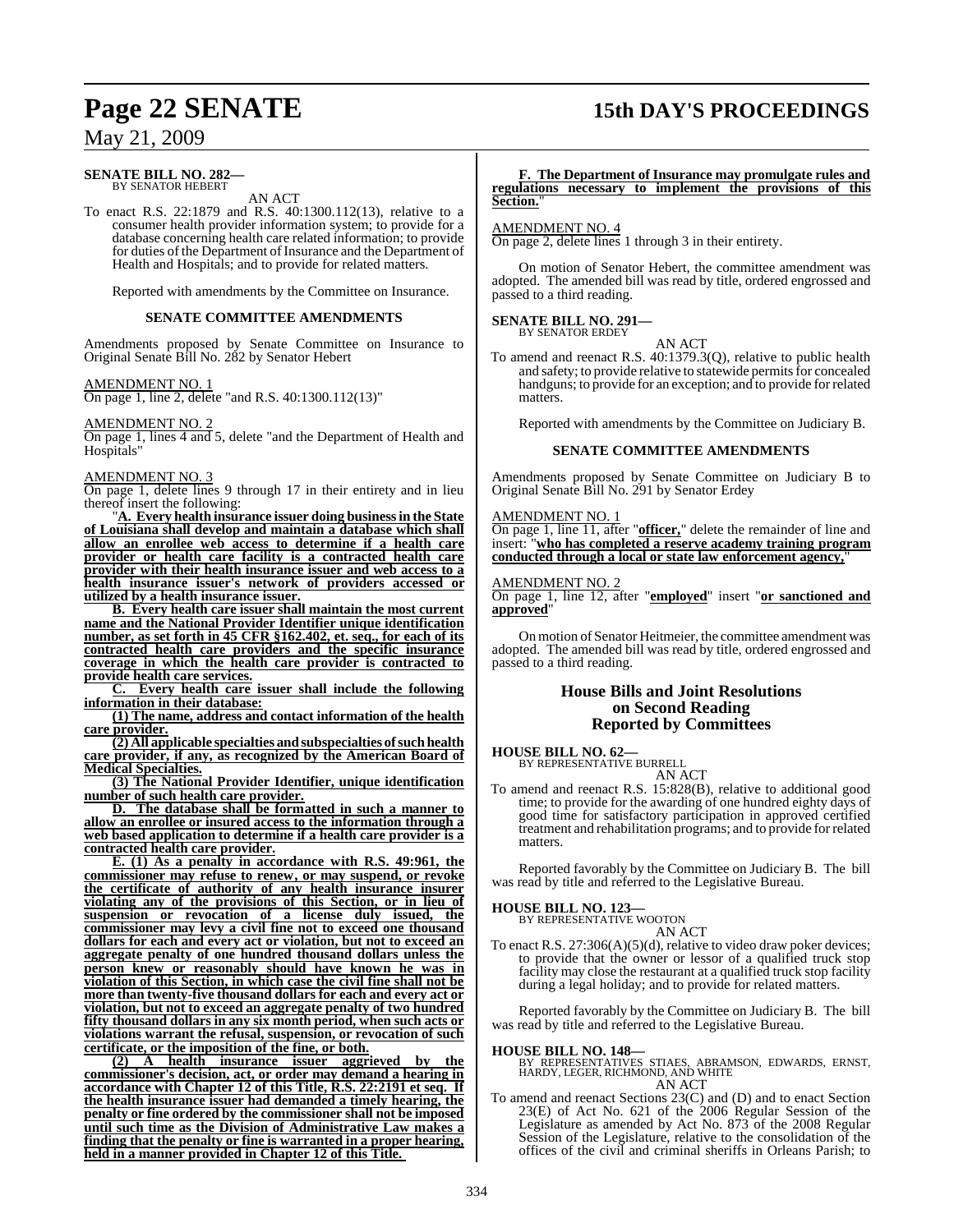# **15th DAY'S PROCEEDINGS Page 23 SENATE**

# May 21, 2009

provide for consolidation of the offices in 2010; and to provide for related matters.

Reported favorably by the Committee on Judiciary B. The bill was read by title and referred to the Legislative Bureau.

# **HOUSE BILL NO. 161—** BY REPRESENTATIVE GARY SMITH

AN ACT

To amend and reenact R.S. 15:571.4(A) and (C) and to enact R.S. 15:571.4(D), relative to forfeiture of diminution of sentence; to provide for the adoption of rules and regulations regarding the restoration of previously forfeited good time for disciplinary violations; to provide for criteria for eligibility to have previously forfeited good time restored; and to provide for related matters.

Reported favorably by the Committee on Judiciary B. The bill was read by title and referred to the Legislative Bureau.

**HOUSE BILL NO. 165—**<br>BY REPRESENTATIVES EDWARDS, ABRAMSON, CONNICK, ERNST,<br>FOIL, FRANKLIN, HARDY, HARRISON, HINES, ROSALIND JONES,<br>LEBAS, LEGER, MONICA, RICHMOND, SMILEY, AND WHITE AN ACT

To amend and reenact R.S. 29:381, relative to state war veterans hospitals and care facilities; to provide who may use the facilities; and to provide for related matters.

Reported favorably by the Committee on Health and Welfare. The bill was read by title and referred to the Legislative Bureau.

#### **HOUSE BILL NO. 207—**

BY REPRESENTATIVE LEBAS AN ACT

To amend and reenact R.S. 40:1006(C), relative to the Prescription Monitoring Program Act; to provide the Louisiana Board of Pharmacy authority to exempt certain dispensers from the reporting of prescription monitoring information; to provide the board authorization to rescind exemptions; and to provide for related matters.

Reported favorably by the Committee on Health and Welfare. The bill was read by title and referred to the Legislative Bureau.

**HOUSE BILL NO. 235—** BY REPRESENTATIVESCHAMPAGNE, DOVE, AND ST. GERMAIN AND SENATORS DUPRE AND MORRISH AN ACT

To amend and reenact R.S. 14:108.1(A), (C), and (D)(2) and (4), relative to flight from an officer; to provide for operating a watercraft while fleeing from an officer; to provide for marked police watercraft; to provide for circumstances where human life is endangered; and to provide for related matters.

Reported favorably by the Committee on Judiciary B. The bill was read by title and referred to the Legislative Bureau.

# **HOUSE BILL NO. 277—** BY REPRESENTATIVE RITCHIE

AN ACT

To amend and reenact R.S. 37:2102, 2104, 2110, and 2111, relative to sanitarians; to provide for the correction of the name of a referenced state agency; to provide for an increase in the maximum compensation a member of the Louisiana State Board of Examiners for Sanitarians may receive; to provide for the correction of statutory citations; to provide for clarification of the board's authority to issue sanitarian trainee permits; to provide for the revision of the qualifications of applicants seeking to become sanitarians; and to provide for related matters.

Reported favorably by the Committee on Health and Welfare. The bill was read by title and referred to the Legislative Bureau.

**HOUSE BILL NO. 366—**<br>BY REPRESENTATIVES WOOTON, HENRY BURNS, CHAMPAGNE,<br>FOIL, LITTLE, MILLS, PERRY, PUGH, ROBIDEAUX, SIMON, SMILEY,<br>JANE SMITH, AND THIBAUT AND SENATORS CROWE, DUPLESSIS,<br>MICHOT, SMITH, AND WALSWORTH

AN ACT

To amend and reenact R.S. 15:560.1, 560.2(B)(introductory paragraph) and (1), (E), and (F), 560.3, 560.4(A), 560.5,  $560.6(A)$ , 561.2, and 561.4(A)(1) and (B)(1) and (3) and to enact  $R.S. 15:560.2(H)$  and  $(I)$  and  $560.4(E)$ , relative to sex offenders and child predators; to provide relative to the monitoring of sex offenders and predators; to provide with respect to the determination of which sex offenders are sexually violent predators and child sexual predators; to amend the provisions governing the sex offender assessment panels; to provide for definitions; to provide with respect to the membership of the sex offender assessment panels; to provide for a judicial determination following an assessment by the sex offender assessment panel; to provide for a hearing and notice thereof; to provide with respect to the effects of a determination of status as a sexually violent predator or child sexual predator; to provide with respect to supervision of such persons; to provide for criminal penalties for violations of the conditions of supervision; to provide with respect to supervised release of certain sex offenders; to require that notice be given to the sex offender of supervised release; and to provide for related matters.

Reported with amendments by the Committee on Judiciary B.

#### **SENATE COMMITTEE AMENDMENTS**

Amendments proposed by Senate Committee on Judiciary B to Engrossed House Bill No. 366 by Representative Wooton

#### AMENDMENT NO. 1

On page 1, line 4, after "enact R.S." delete "15:560.2(H) and (I)" and insert in lieu thereof "15:560.2(H), (I), and (J)"

#### AMENDMENT NO. 2

On page 2, line 1, after "reenacted and R.S." delete "15:560.2(H) and  $(I)$ " and insert in lieu thereof "15:560.2(H), (I), and  $(J)$ "

#### AMENDMENT NO. 3

On page 4, after line 28, insert the following:

"J. The Department of Public Safety and Corrections shall forward all recommendations of offenders who have been determined to be a sexually violent predator or a child sexual predator prior to August 15, 2009, to the sentencing court for a judicial determination that the offender is a sexually violent predator or child sexual predator in accordance with the provisions of this Section.

#### AMENDMENT NO. 4

On page 9, after line 12, insert the following:

"Section 3. The provisions of this Act relative to the amendment of R.S. 15:561.2(A) and (B) and 561.4(A)(1), (B)(1) and (3) are declared to be curative and remedial and therefore shall be applied retroactively as well as prospectively."

On motion of Senator Heitmeier, the committee amendment was adopted. The amended bill was read by title and referred to the Legislative Bureau.

#### **HOUSE BILL NO. 407—**

BY REPRESENTATIVES SMILEY, TUCKER, BALDONE, BILLIOT,<br>HENRY BURNS, TIM BURNS, CARTER, CHAMPAGNE, DOVE,<br>GISCLAIR, HARDY, HARRISON, HENDERSON, KATZ, LABRUZZO,<br>LIGI,LOPINTO,POPE,ROY,JANESMITH,PATRICIASMITH,TEMPLET,<br>AND WADDELL

#### AN ACT

To enact Chapter 19 of Title 49 of the Louisiana Revised Statutes of 1950, to be comprised of R.S. 49:1301 through 1306, relative to boards, commissions, and like entities; to provide for a website to contain certain information concerning certain boards, commissions, and like entities; to provide for the content of the website; to provide relative to the duties and responsibilities of certain boards, commissions, and like entities concerning the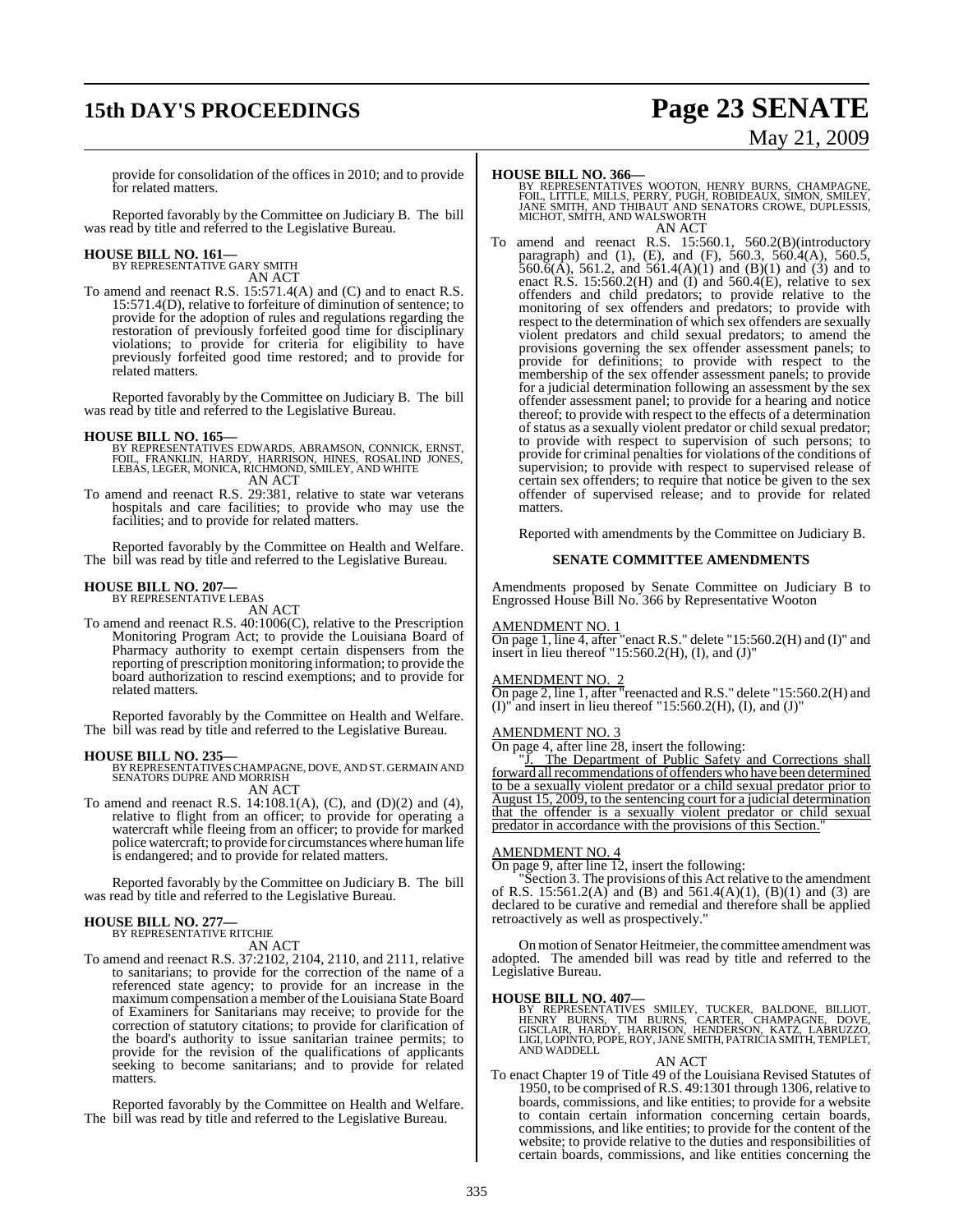## **Page 24 SENATE 15th DAY'S PROCEEDINGS**

### May 21, 2009

website; to provide relative to the powers and duties of the commissioner of administration concerning the website; to provide relative to notice of meetings of certain boards, commissions, and like entities; to provide relative to minutes of meetings of certain boards, commissions, and like entities; to provide for electronic submission; and to provide for related matters.

Reported favorably by the Committee on Senate and Governmental Affairs. The bill was read by title and referred to the Legislative Bureau.

# **HOUSE BILL NO. 432—** BY REPRESENTATIVE BURFORD

AN ACT

To amend and reenact R.S. 40:1300.51(3), 1300.52(D)(1), and 1300.53(C)(1) and to enact R.S. 40:1300.51(2)(n), relative to criminal history checks on nonlicensed persons and licensed ambulance personnel; to amend the definition of employer to include pediatric day health care facilities; to make all crimes reportable in background checks; to amend the provisions for waiver; to provide that certain convictions cannot be waived by an employer; and to provide for related matters.

Reported favorably by the Committee on Health and Welfare. The bill was read by title and referred to the Legislative Bureau.

### **HOUSE BILL NO. 462—**

BY REPRESENTATIVE BURRELL AN ACT

To amend and reenactR.S. 15:827.1(B)(5), (C)(1) and (2)(a), and (E) and to enact R.S. 15:827.1(F), relative to the reentry preparation program of the Department of Public Safety and Corrections; to provide technical changes to the law regarding reentry programs; to authorize the development of entrepreneurial education curriculum for eligible offenders; to provide for criteria for the program; to provide for eligibility of offenders to participate in the program; to provide for the adoption of rules and regulations regarding the program; and to provide for related matters.

Reported with amendments by the Committee on Judiciary B.

#### **SENATE COMMITTEE AMENDMENTS**

Amendments proposed by Senate Committee on Judiciary B to Reengrossed House Bill No. 462 by Representative Burrell

AMENDMENT NO. 1

On page 2, line 29, change "Department of Labor," to "Workforce Commission,

#### AMENDMENT NO. 2

On page 3, line 9, after "is" change "not ineligible" to "eligible"

On motion of Senator Heitmeier, the committee amendment was adopted. The amended bill was read by title and referred to the Legislative Bureau.

**HOUSE BILL NO. 466—**<br>BY REPRESENTATIVES BILLIOT, BARROW, BURFORD, DOERGE,<br>HILL, HINES, KATZ, LABRUZZO, LEBAS, MILLS, NOWLIN, POPE,<br>SIMON, WILLIAMS, AND WILLMOTT AN ACT

To amend and reenact R.S. 49:219.2(B)(1) and to enact R.S.  $49:219.2(C)(6)$ , relative to the Drug Policy Board; to provide for additional members; to provide for member designees; and to provide for related matters.

Reported favorably by the Committee on Health and Welfare. The bill was read by title and referred to the Legislative Bureau.

#### **HOUSE BILL NO. 521—**

BY REPRESENTATIVE LAFONTA AN ACT

To enact Chapter 19 of Title 49 of the Louisiana Revised Statutes of 1950, to be comprised of R.S. 49:1221 through 1223, and R.S.  $36:4(AA)$  and  $917$ , to create an advisory council in the governor's office to identify obstacles to the effective delivery of governmental services to Latin Americans and to make recommendations for removal of such obstacles; to provide for membership on the council; to provide for its powers and duties; and to provide for related matters.

Reported with amendments by the Committee on Senate and Governmental Affairs.

#### **SENATE COMMITTEE AMENDMENTS**

Amendments proposed by Senate Committee on Senate and Governmental Affairs to Reengrossed House Bill No. 521 by Representative LaFonta

#### <u>AMENDMENT NO. 1</u>

On page 3, between lines 13 and 14, insert the following: (h) The Loyola School of Law Workplace Justice Project. (i) The Hispanic Apostolate of Shreveport. (j) The Hispanic Lawyers Association. (k) WFNO La Fabulosa 830-AM Radio. (l) The Latin American Civic Association of Louisiana. (m) The Hispanic Lawyers Association of Louisiana, Inc. (n) The Spanish American Business Association. (o) Asociacion Nicaraguense de Luisiana. (p) Unidad Hispanoamericana. (q) The Louisiana Housing Finance Agency. Members of the council shall be residents of this state who resided in this state prior to landfall of Hurricane Katrina. Each

member shall be a member of a registered business organization in this state and actively engaging in business in this state as of the date of appointment.

AMENDMENT NO. 2 On page 3, line 14, change "C." to "D."

AMENDMENT NO. 3 On page 3, line 15, change "D." to "E."

AMENDMENT NO. 4

On page 3, line 17, change "E." to "F."

#### AMENDMENT NO. 5 On page 3, line 19, change "F." to "G."

AMENDMENT NO. 6

On page 3, line 20, change "G." to "H."

On motion of Senator Kostelka, the committee amendment was adopted. The amended bill was read by title and referred to the Legislative Bureau.

**HOUSE BILL NO. 551—** BY REPRESENTATIVESMILLS, ABRAMSON, ARMES, AUSTIN BADON, BOBBY BADON, BALDONE, BARRAS, BARROW, BILLIOT, BURFORD,<br>HENRY BURNS, TIM BURNS, BURRELL, CARMODY, CHAMPAGNE,<br>CHANDLER, CHANEY, CORTEZ, CROMER, DIXON, CHAMPAGNE,<br>GUILLORY, FANNIN, GISCLAIR, ELBERT GUILLORY, MICKEY<br>GUILLORY, AN ACT

To amend and reenact R.S. 40:4(A)(1)(b) and to enact R.S. 40:5.5.2 and 5.5.3, relative to seafood products; to create a seafood safety campaign regarding the risk of consumption of Chinese seafood; to grant the state health officer rulemaking authority; to encourage the labeling of certain seafood products; to encourage the posting of signs; to create the Seafood Safety Task Force; to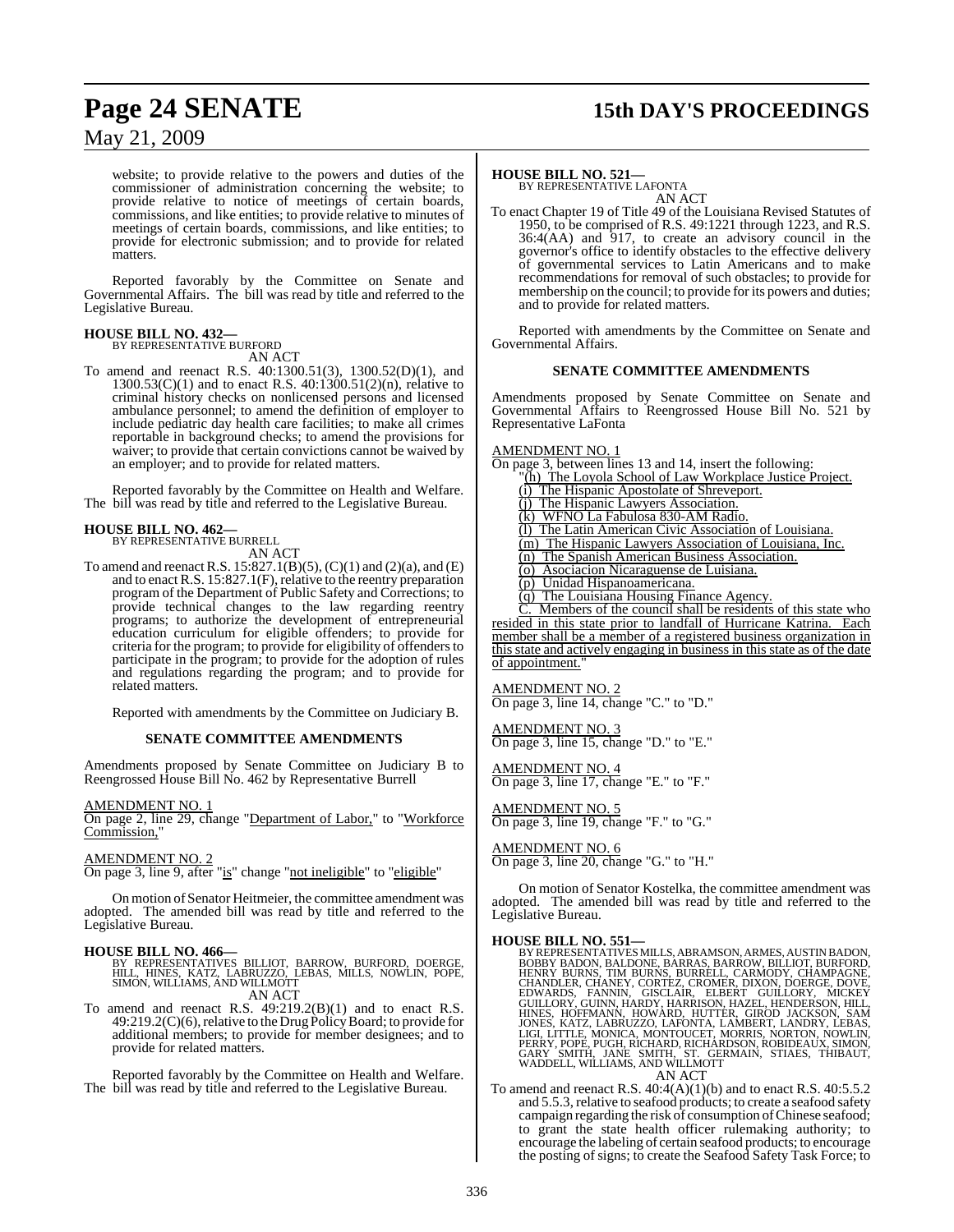# **15th DAY'S PROCEEDINGS Page 25 SENATE**

# May 21, 2009

provide for the membership of the task force; to provide for the purpose and duties of the task force; and to provide for related matters.

Reported favorably by the Committee on Health and Welfare. The bill was read by title and referred to the Legislative Bureau.

#### **HOUSE BILL NO. 617—** BY REPRESENTATIVE TALBOT

AN ACT

To amend and reenact R.S. 29:723, 724(B), and 732, relative to price gouging during a declared state of emergency; to provide for definitions; to provide for powers of the governor; and to provide for related matters.

Reported with amendments by the Committee on Judiciary B.

#### **SENATE COMMITTEE AMENDMENTS**

Amendments proposed by Senate Committee on Judiciary B to Reengrossed House Bill No. 617 by Representative Talbot

AMENDMENT NO. 1

On page 1, line 11, after "parishes" delete the comma "," and insert "or such areas as"

#### AMENDMENT NO. 2

On page 1, line 12, after "president" delete the remainder of the line and delete line 13 and insert a period "."

#### AMENDMENT NO. 3

On page 7, line 14, after " $C$ ." and before "Each" insert " $(1)$ "

#### AMENDMENT NO. 4

On page 7, between lines 15 and 16, insert the following: "(2) For purposes of this Section, "sale" shall include wholesale, intermediary, and retail transactions.

On motion of Senator Heitmeier, the committee amendment was adopted. The amended bill was read by title and referred to the Legislative Bureau.

**HOUSE BILL NO. 777—** BY REPRESENTATIVE CHAMPAGNE AN ACT

To amend and reenact R.S. 42:1113(A)(1), relative to public servants and prohibited contractual arrangements; to authorize a municipal or parish governing authority to appoint one of its members to fill certain vacancies and to certain boards or commissions; to provide relative to the eligibility as a candidate in the next election of any governing authority member appointed to fill a vacancy; and to provide for related matters.

Reported with amendments by the Committee on Senate and Governmental Affairs.

#### **SENATE COMMITTEE AMENDMENTS**

Amendments proposed by Senate Committee on Senate and Governmental Affairs to Engrossed House Bill No. 777 by Representative Champagne

#### AMENDMENT NO. 1

 $\overline{On}$  page 1, line 2, after "R.S. 42:1113(A)(1)" insert "and to enact R.S.  $42:11\overline{2}3(10)(c)$ "

#### AMENDMENT NO. 2

On page 1, line 6, after "vacancy;" insert the following: "to extend an exemption from provisions of the ethics law to contracts for employment training services between public higher education management boards and certain persons who maintain employment relationships with members of such boards;"

AMENDMENT NO. 3

On page 1, line 9, after "reenacted" insert "and R.S. 42:1123(10)(c) is hereby enacted"

#### AMENDMENT NO. 4

On page 2, after line 3, insert the following: \$1123. Exceptions This Part shall not preclude: \* \* \*

(10) \* \* \* (c) The negotiation or entering into a contract for employment training services between a public higher education management board and any person who maintains an employment relationship with a member of such public higher education management board; provided that, the higher education management board member has not participated in any decision to enroll in the designated employment training services; has not participated in the selection of the designated employment training provider or site; does not participate, as a board member, in any transaction related to the consummation of an agreement between the person and the public higher education management board; and the employment training services are consistent with and pursuant to the mission of the public higher education management board to advance knowledge or further the economic development of the state.

\* \* \*" On motion of Senator Kostelka, the committee amendment was adopted. The amended bill was read by title and referred to the Legislative Bureau.

#### **Senate Concurrent Resolutions on Second Reading Reported by Committees**

# **SENATE CONCURRENT RESOLUTION NO. 5—** BY SENATOR CROWE

A CONCURRENT RESOLUTION To memorialize the Congress of the United States to reject the proposed "Freedom of Choice Act," thereby allowing states to continue to regulate abortion practices.

Reported favorably by the Committee on Judiciary B.

On motion of Senator Donahue the resolution was read by title and returned to the Calendar, subject to call.

#### **Bagneris Rule**

Senator Dupre moved to suspend the rules to temporarily pass over controversial Senate Bills on Third Reading and Final Passage with the intention of taking them up later, in their regular order.

Without objection, so ordered.

#### **Senate Bills and Joint Resolutions on Third Reading and Final Passage**

#### **Senator Marionneaux in the Chair**

#### **SENATE BILL NO. 130—**

BY SENATORS HEBERT, DUPRE, N. GAUTREAUX, MORRELL AND MORRISH AND REPRESENTATIVE KLECKLEY AN ACT

To amend and reenact R.S.  $22:2303(A)(1)$  and  $(2)$  and  $(D)(1)$ , relative to the Louisiana Citizens Property Insurance Corporation; to provide with respect to the powers, duties, functions and responsibilities of the corporation; to provide for the determination of rates charged by the corporation; and to provide for related matters.

The bill was read by title. Senator Hebert moved the final passage of the bill.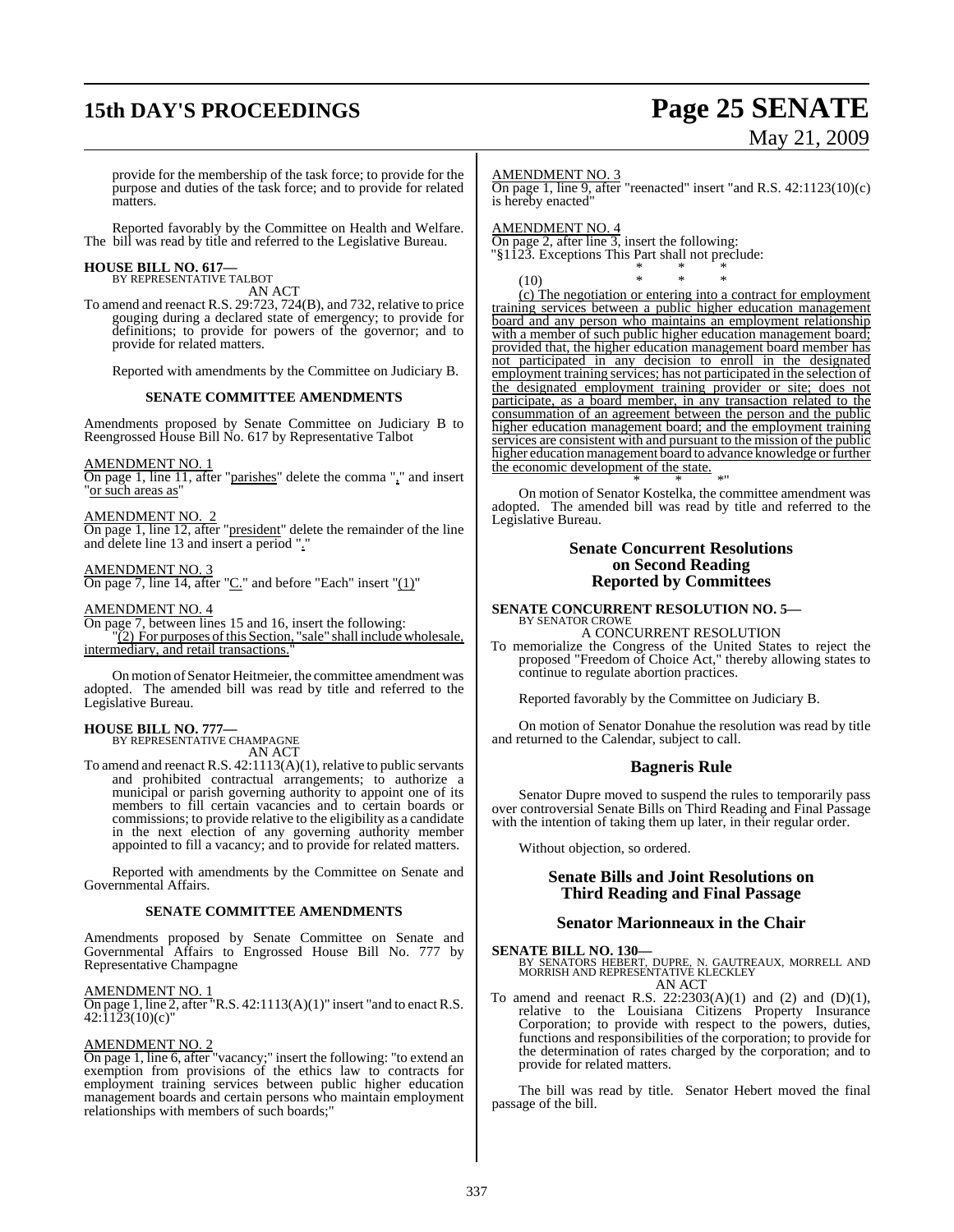### **ROLL CALL**

The roll was called with the following result:

#### YEAS

| Mr. President     | Duplessis     | Morrell       |
|-------------------|---------------|---------------|
| Alario            | Dupre         | Morrish       |
| Amedee            | Erdey         | Murray        |
| Appel             | Gautreaux B   | <b>Nevers</b> |
| <b>Broome</b>     | Guillory      | Ouinn         |
| Cheek             | Hebert        | Riser         |
| Claitor           | Heitmeier     | Shaw          |
| Crowe             | Long          | Smith         |
| Donahue           | McPherson     | Thompson      |
| Dorsey            | Michot        | Walsworth     |
| Total $-30$       |               |               |
|                   | <b>NAYS</b>   |               |
| Adley             | Marionneaux   |               |
| Total - 2         | <b>ABSENT</b> |               |
|                   |               |               |
| Gautreaux N       | Kostelka      | Mount         |
| <b>Gray Evans</b> | LaFleur       |               |
| Jackson           | Martiny       |               |

The Chair declared the bill was passed and sent to the House. Senator Hebert moved to reconsider the vote by which the bill was passed and laid the motion on the table.

#### **SENATE BILL NO. 331—** BY SENATOR QUINN

Total - 7

#### AN ACT

To amend and reenact R.S. 22:832(A) and (C)(7), relative to insurance license taxes; to provide for a reduction in the tax based upon the amount of admitted assets of an insurer placed in qualifying Louisiana investments; to require that investments be maintained in the state for a period of time in order to qualify for the reduction; and to provide for related matters.

#### **Floor Amendments Sent Up**

Senator Marionneaux sent up floor amendments.

#### **SENATE FLOOR AMENDMENTS**

Amendments proposed by Senator Marionneaux on behalf of the Legislative Bureau to Engrossed Senate Bill No. 331 by Senator Quinn

#### AMENDMENT NO. 1

On page 2, following line 18, insert "\* \* \* "

On motion of Senator Marionneaux, the amendments were adopted.

#### **Floor Amendments Sent Up**

Senator Quinn sent up floor amendments.

#### **SENATE FLOOR AMENDMENTS**

Amendments proposed by Senator Quinn to Engrossed Senate Bill No. 331 by Senator Quinn

AMENDMENT NO. 1 On page 1, line 2, change " $(C)(7)$ " to " $(C)(1)$  and  $(7)$ "

AMENDMENT NO. 2 On page 1, line 8, change " $(C)(7)$ " to " $(C)(1)$  and  $(7)$ "

### **Page 26 SENATE 15th DAY'S PROCEEDINGS**

#### AMENDMENT NO. 3

On page 1, line 11, delete "**(1)**"

AMENDMENT NO. 4 On page 1, line 13, delete "December thirty-first of the" and insert "**the end of each fiscal quarter**"

AMENDMENT NO. 5 On page 1, line 17, delete "**, subject to the**"

AMENDMENT NO. 6 On page 2, line 1, delete "**provisions of Paragraph (2) of this Subsection,**"

#### AMENDMENT NO. 7

On page 2, line 2, after "of this Section.", insert the following: "**The amount of tax credit granted shall be the average of the percentage of qualifying Louisiana Securities held at the end of each fiscal quarter for the fiscal year.**"

#### AMENDMENT NO. 8

On page 2, delete lines 3 through 11 in their entirety.

#### AMENDMENT NO. 9

On page 2, delete lines 15 through 18 in their entirety and insert in lieu thereof the following:

"(1) Certificates of deposit issued **in Louisiana** by any bank or savings and loan association or savings bank, any of which are operating in the state of Louisiana or a trust company operating in the state of Louisiana with a main office or one or more branches where the trust company holds such funds in trust and invests them in certificates of deposit issued by a bank, savings and loan association orsavings bank operating in the state of Louisiana with a main office or one or more branches.

\* \* \* (7) Cash on deposit **in an account in Louisiana** in any bank or savings and loan association, or savings bank, or trust company holding such funds in trust, operating in the state of Louisiana with a main office or one or more branches.

Section 2. This Act shall become effective on January 1, 2010."

On motion of Senator Quinn, the amendments were adopted.

The bill was read by title. Senator Quinn moved the final passage of the amended bill.

#### **ROLL CALL**

The roll was called with the following result:

#### YEAS

| Mr. President | Erdey         | Michot        |
|---------------|---------------|---------------|
| Alario        | Gautreaux B   | Morrell       |
| Amedee        | Gray Evans    | Morrish       |
| Appel         | Guillory      | Murray        |
| <b>Broome</b> | Hebert        | <b>Nevers</b> |
| Cheek         | Heitmeier     | Ouinn         |
| Claitor       | Jackson       | Riser         |
| Crowe         | Kostelka      | Shaw          |
| Donahue       | Long          | Smith         |
| Duplessis     | Marionneaux   | Thompson      |
| Dupre         | McPherson     | Walsworth     |
| Total - 33    |               |               |
|               | <b>NAYS</b>   |               |
| Total - 0     |               |               |
|               | <b>ABSENT</b> |               |
| Adley         | Gautreaux N   | Martiny       |
| Dorsey        | LaFleur       | Mount         |

Total - 6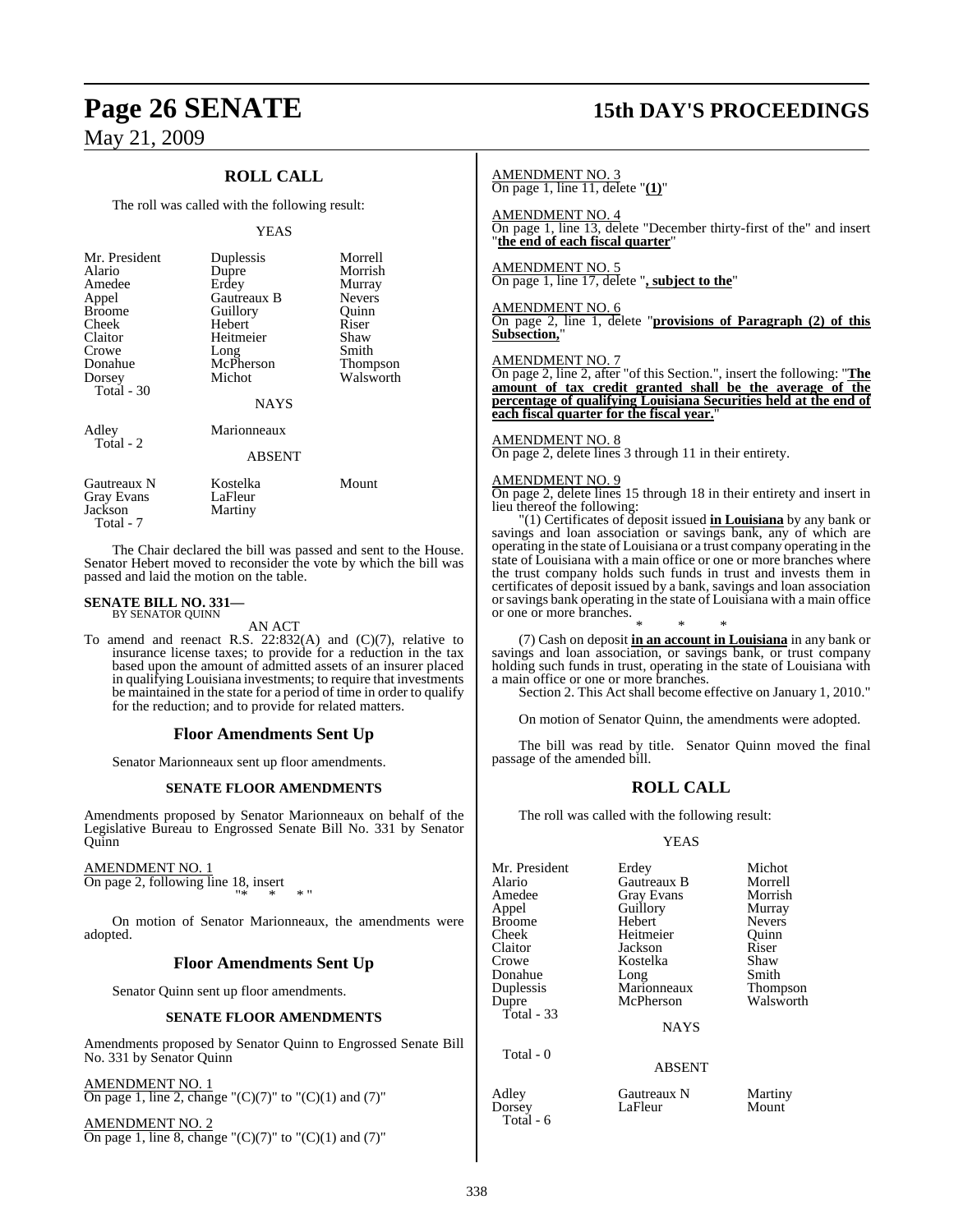# **15th DAY'S PROCEEDINGS Page 27 SENATE**

The Chair declared the amended bill was passed, ordered reengrossed and sent to the House. Senator Quinn moved to reconsider the vote by which the bill was passed and laid the motion on the table.

#### **SENATE BILL NO. 9—** BY SENATOR LONG

### AN ACT

To amend and reenact R.S.  $47:303(D)(1)$  and  $305(D)(1)(i)$  and  $(H)$ and to enact R.S. 47:321(H)(3), relative to the sales and use tax of the state and its political subdivisions; to provide for an exemption for certain property used as demonstrators; and to provide for related matters.

The bill was read by title. Senator Long moved the final passage of the bill.

#### **ROLL CALL**

The roll was called with the following result:

#### YEAS

| Mr. President | Dupre       | Morrell         |
|---------------|-------------|-----------------|
| Adley         | Erdey       | Morrish         |
| Alario        | Gautreaux B | Mount           |
| Amedee        | Gray Evans  | Murray          |
| Appel         | Guillory    | <b>Nevers</b>   |
| <b>Broome</b> | Hebert      | Ouinn           |
| Cheek         | Heitmeier   | Riser           |
| Crowe         | Kostelka    | Shaw            |
| Donahue       | Long        | Smith           |
| Dorsey        | Marionneaux | <b>Thompson</b> |
| Duplessis     | Michot      | Walsworth       |
| Total - 33    |             |                 |
|               | <b>NAYS</b> |                 |
|               |             |                 |
| Claitor       |             |                 |
| Total - 1     |             |                 |

#### ABSENT

| Gautreaux N<br>Jackson<br>Total - 5 | LaFleur<br>Martiny | McPherson |
|-------------------------------------|--------------------|-----------|
|                                     |                    |           |

The Chair declared the bill was passed and sent to the House. Senator Long moved to reconsider the vote by which the bill was passed and laid the motion on the table.

**SENATE BILL NO. 10—**<br>BY SENATORS DUPRE, ADLEY AND SHAW AND REPRESENTATIVES<br>BOBBY BADON, BILLIOT, BURFORD, HENRY BURNS, CHAMPAGNE,<br>CORTEZ, GISCLAIR, SAM JONES, KLECKLEY, LAMBERT, LANDRY,<br>LITTLE, MILLS, MONICA, MONTOUCET, M

#### AN ACT

To enact R.S. 47:301(10)(ff) and (18)(p), relative to sales and use tax imposed by the state or any political subdivision of the state; to grant an exclusion for certain tertiary recovery projects; and to provide for related matters.

The bill was read by title. Senator Dupre moved the final passage of the bill.

### **ROLL CALL**

The roll was called with the following result:

#### YEAS

| Mr. President<br>Adley<br>Alario | Dupre<br>Erdev<br>Gautreaux B | Morrell<br>Morrish<br>Mount |
|----------------------------------|-------------------------------|-----------------------------|
|----------------------------------|-------------------------------|-----------------------------|

# May 21, 2009

Murray Nevers Quinn<br>Riser

Smith Thompson Walsworth

| Amedee<br>Appel<br><b>Broome</b><br>Cheek<br>Claitor<br>Crowe<br>Donahue<br>Dorsey<br>Duplessis<br>Total - $35$<br>Total - 0 | <b>Gray Evans</b><br>Guillory<br>Hebert<br>Heitmeier<br>Jackson<br>Long<br>Marionneaux<br>McPherson<br>Michot<br><b>NAYS</b><br><b>ABSENT</b> | Murra<br>Never<br>Ouini<br>Riser<br>Shaw<br>Smith<br>Thom<br>Walsy |
|------------------------------------------------------------------------------------------------------------------------------|-----------------------------------------------------------------------------------------------------------------------------------------------|--------------------------------------------------------------------|
| Gautreaux N<br>Kostelka<br>Total - 4                                                                                         | LaFleur<br>Martiny                                                                                                                            |                                                                    |

The Chair declared the bill was passed and sent to the House. Senator Dupre moved to reconsider the vote by which the bill was passed and laid the motion on the table.

### **SENATE BILL NO. 33—**<br>BY SENATOR CHAISSON

AN ACT

To amend and reenact R.S. 47:305.51, relative to the sales tax exemption for purchases of utilities used by certain steelworks and blast furnaces; to change the business classification required for eligibility for the exemption from Standard Industrial Classification (SIC) Sector 3312 to North American Industry Classification System (NAICS) Sector 331111, as it existed in 2002; to provide relative to terms and definitions; to provide for an effective date; and to provide for related matters.

The bill was read by title. Senator Chaisson moved the final passage of the bill.

#### **ROLL CALL**

The roll was called with the following result:

#### YEAS

| Mr. President<br>Adley<br>Alario<br>Amedee<br>Appel<br><b>Broome</b><br>Cheek<br>Claitor<br>Crowe<br>Donahue<br>Dorsey<br>Duplessis<br>Total - $34$<br>Total - 0 | Erdey<br>Gautreaux B<br><b>Gray Evans</b><br>Guillory<br>Hebert<br>Heitmeier<br>Jackson<br>Long<br>Marionneaux<br>McPherson<br>Michot<br>Morrell<br><b>NAYS</b> | Morrish<br>Mount<br>Murray<br><b>Nevers</b><br>Quinn<br>Riser<br>Shaw<br>Smith<br>Thompson<br>Walsworth |
|------------------------------------------------------------------------------------------------------------------------------------------------------------------|-----------------------------------------------------------------------------------------------------------------------------------------------------------------|---------------------------------------------------------------------------------------------------------|
|                                                                                                                                                                  | <b>ABSENT</b>                                                                                                                                                   |                                                                                                         |
| Dupre<br>Gautreaux N<br>Total - 5                                                                                                                                | Kostelka<br>LaFleur                                                                                                                                             | Martiny                                                                                                 |

The Chair declared the bill was passed and sent to the House. Senator Chaisson moved to reconsider the vote by which the bill was passed and laid the motion on the table.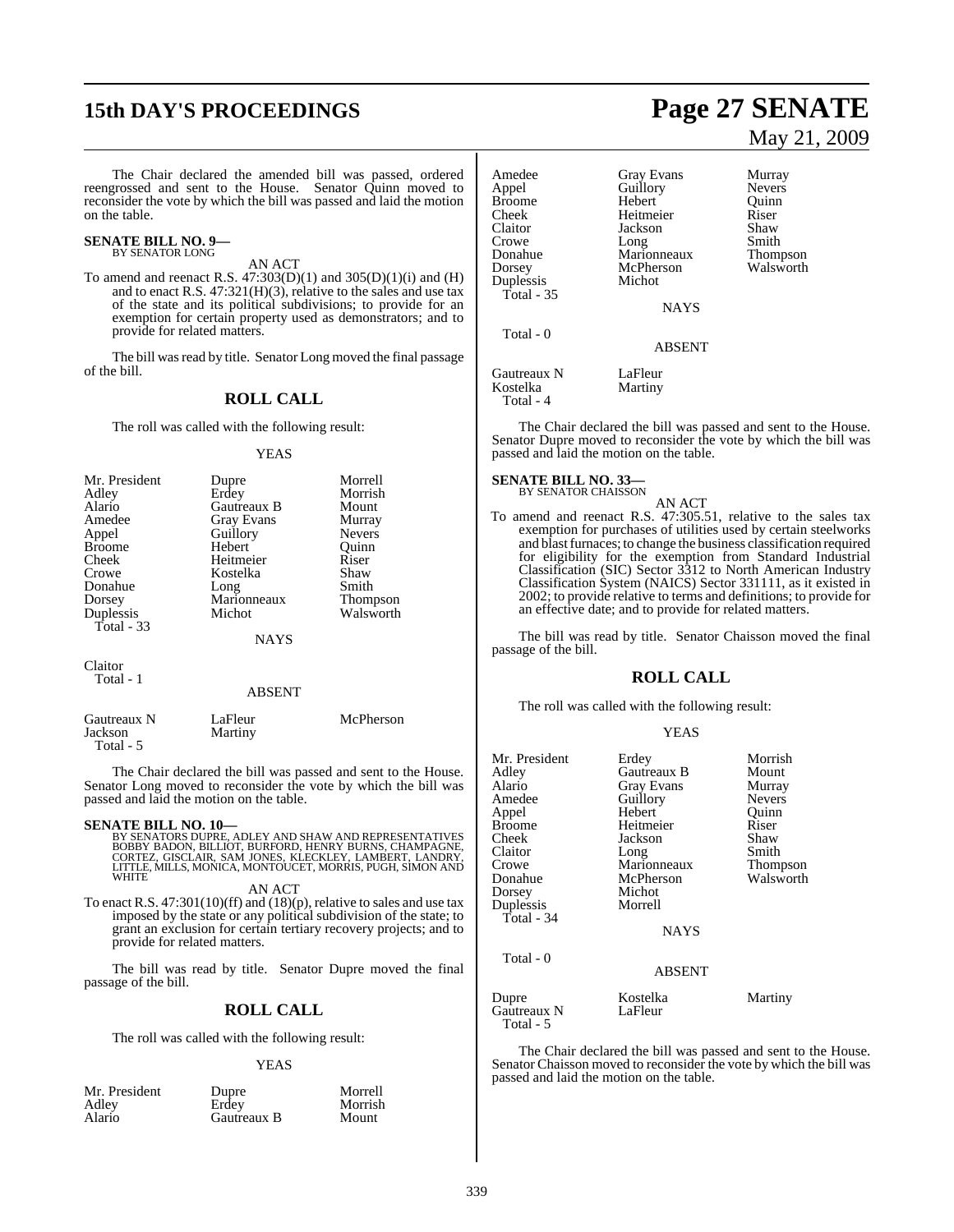### **Mr. President in the Chair**

**SENATE BILL NO. 52—** BY SENATOR MARIONNEAUX

AN ACT

To enact R.S. 47:305.62, relative to the state and local sales and use tax; to enact the Annual Second Amendment Weekend Holiday; to provide that the state and local sales and use tax shall not apply to consumer purchases of firearms, ammunition, and hunting supplies each year for a certain period; to provide for a penalty; to provide for an effective date; and to provide for related matters.

The bill was read by title. Senator Marionneaux moved the final passage of the bill.

### **ROLL CALL**

The roll was called with the following result:

#### YEAS

| Mr. President | Dupre         | Morrish       |
|---------------|---------------|---------------|
| Adley         | Erdey         | Mount         |
| Alario        | Gautreaux B   | Murray        |
| Amedee        | Guillory      | <b>Nevers</b> |
| Appel         | Hebert        | Ouinn         |
| <b>Broome</b> | Heitmeier     | Riser         |
| Cheek         | Kostelka      | Shaw          |
| Claitor       | Long          | Smith         |
| Crowe         | Marionneaux   | Thompson      |
| Donahue       | McPherson     | Walsworth     |
| Dorsey        | Michot        |               |
| Duplessis     | Morrell       |               |
| Total - $34$  |               |               |
|               | <b>NAYS</b>   |               |
| Total - 0     |               |               |
|               | <b>ABSENT</b> |               |

| Gautreaux N             | Jackson<br>LaFleur | Martiny |
|-------------------------|--------------------|---------|
| Gray Evans<br>Total - 5 |                    |         |

The Chair declared the bill was passed and sent to the House. Senator Marionneaux moved to reconsider the vote by which the bill was passed and laid the motion on the table.

**SENATE BILL NO. 57—** BY SENATORS B. GAUTREAUX AND NEVERS AN ACT

To amend and reenact R.S. 11:62(10), 1307(E), and 1335(B), to enact R.S. 11:1312.1, and to repeal R.S. 11:1307(C) and 1312, relative to the State Police Pension and Retirement System; to create the Back-Deferred Retirement Option Program; to provide for eligibility, procedures for application, and calculation of benefits of such program; to provide for effective dates; and to provide for related matters.

### **Floor Amendments Sent Up**

Senator B. Gautreaux sent up floor amendments.

#### **SENATE FLOOR AMENDMENTS**

Amendments proposed by Senator B. Gautreaux to Engrossed Senate Bill No. 57 by Senator B. Gautreaux

#### AMENDMENT NO. 1

On page 5, line 19, after "2009" insert ", including leave conversion provisions"

On motion of Senator B. Gautreaux, the amendments were adopted.

## **Page 28 SENATE 15th DAY'S PROCEEDINGS**

The bill was read by title. Senator B. Gautreaux moved the final passage of the amended bill.

### **ROLL CALL**

The roll was called with the following result:

#### YEAS

|             | Morrell                                                       |
|-------------|---------------------------------------------------------------|
| Gautreaux B | Morrish                                                       |
|             | Mount                                                         |
|             | Murray                                                        |
| Hebert      | <b>Nevers</b>                                                 |
| Heitmeier   | Ouinn                                                         |
| Jackson     | Riser                                                         |
| Kostelka    | Shaw                                                          |
|             | Smith                                                         |
|             | <b>Thompson</b>                                               |
| McPherson   | Walsworth                                                     |
| Michot      |                                                               |
|             |                                                               |
| <b>NAYS</b> |                                                               |
|             |                                                               |
|             | Erdey<br><b>Gray Evans</b><br>Guillory<br>Long<br>Marionneaux |

ABSENT

Broome LaFleur<br>Gautreaux N Martiny Gautreaux N Total - 4

The Chair declared the amended bill was passed, ordered reengrossed and sent to the House. Senator B. Gautreaux moved to reconsider the vote by which the bill was passed and laid the motion on the table.

#### **SENATE BILL NO. 69—** BY SENATOR CROWE

AN ACT

To amend and reenact R.S. 47:1712, relative to ad valorem property tax refunds or credits; to authorize those who qualify for the special assessment level to receive a refund or credit of taxes paid; and to provide for related matters.

### **Floor Amendments Sent Up**

Senator Marionneaux sent up floor amendments.

#### **SENATE FLOOR AMENDMENTS**

Amendments proposed by Senator Marionneaux on behalf of the Legislative Bureau to Engrossed Senate Bill No. 69 by Senator Crowe

AMENDMENT NO. 1

On page 2, line 1, following "**it**" and before "**he**" insert "**,**"

#### AMENDMENT NO. 2

On page 2, line 16, following "**Section**" and before "**(G)**" insert "**(18)**"

AMENDMENT NO. 3

On page 2, line 23, change "**Subparagraph**" to "**Subsection**"

On motion of Senator Marionneaux, the amendments were adopted.

The bill was read by title. Senator Crowe moved the final passage of the amended bill.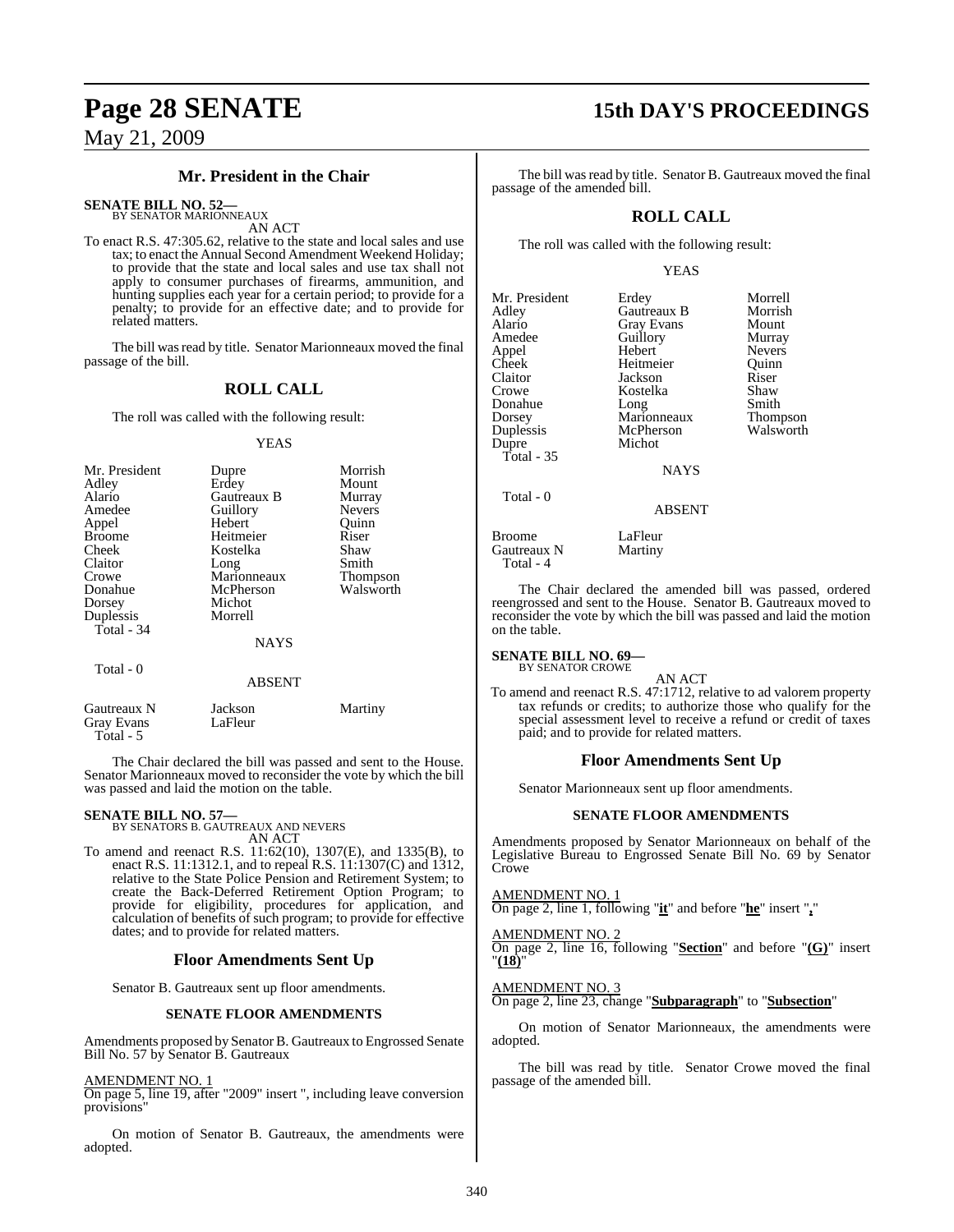# **15th DAY'S PROCEEDINGS Page 29 SENATE**

### **ROLL CALL**

The roll was called with the following result:

#### YEAS

| Mr. President<br>Adley<br>Alario<br>Amedee<br>Appel<br><b>Broome</b><br>Cheek<br>Claitor<br>Crowe<br>Donahue<br>Dorsey<br>Duplessis<br>Total - 35 | Dupre<br>Erdey<br>Gautreaux B<br><b>Gray Evans</b><br>Guillory<br>Hebert<br>Heitmeier<br>Jackson<br>Long<br>Marionneaux<br>McPherson<br>Michot | Morrell<br>Morrish<br>Mount<br>Murray<br><b>Nevers</b><br>Quinn<br>Riser<br>Shaw<br>Smith<br><b>Thompson</b><br>Walsworth |
|---------------------------------------------------------------------------------------------------------------------------------------------------|------------------------------------------------------------------------------------------------------------------------------------------------|---------------------------------------------------------------------------------------------------------------------------|
|                                                                                                                                                   | <b>NAYS</b>                                                                                                                                    |                                                                                                                           |
| Total - 0                                                                                                                                         |                                                                                                                                                |                                                                                                                           |

#### ABSENT

Gautreaux N LaFleur<br>Kostelka Martiny Kostelka Total - 4

on the table.

The Chair declared the amended bill was passed, ordered reengrossed and sent to the House. Senator Crowe moved to reconsider the vote by which the bill was passed and laid the motion

### **SENATE BILL NO. 72—** BY SENATOR MURRAY

Gautreaux N Martiny

Total - 4

AN ACT

To enact R.S. 33:4076.1, relative to the Sewerage and Water Board of New Orleans; to prohibit unauthorized firearms or other explosive devices on board property; to provide for an effective date; and to provide for related matters.

The bill was read by title. Senator Murray moved the final passage of the bill.

### **ROLL CALL**

The roll was called with the following result:

#### YEAS

| Mr. President<br>Adley<br>Alario<br>Amedee<br>Appel<br>Cheek<br>Crowe<br>Donahue<br>Dorsey<br>Duplessis<br>Dupre<br>Erdey<br>Total - 34 | Gautreaux B<br>Gray Evans<br>Guillory<br>Hebert<br>Heitmeier<br>Jackson<br>Kostelka<br>Long<br>Marionneaux<br>McPherson<br>Michot<br>Morrell<br>NAYS | Morrish<br>Mount<br>Murray<br><b>Nevers</b><br>Ouinn<br>Riser<br>Shaw<br>Smith<br>Thompson<br>Walsworth |
|-----------------------------------------------------------------------------------------------------------------------------------------|------------------------------------------------------------------------------------------------------------------------------------------------------|---------------------------------------------------------------------------------------------------------|
| Claitor<br>Total - 1                                                                                                                    | ABSENT                                                                                                                                               |                                                                                                         |
| Broome                                                                                                                                  | LaFleur                                                                                                                                              |                                                                                                         |

# May 21, 2009

The Chair declared the bill was passed and sent to the House. Senator Murray moved to reconsider the vote by which the bill was passed and laid the motion on the table.

### **SENATE BILL NO. 83—** BY SENATOR SHAW

#### AN ACT

To amend and reenact R.S. 33:1423.1(A), relative to collection and disposition of bonds, fines, fees, licenses, and taxes; to provide for payment by electronic check; to authorize the collection of a fee for electronic check processing; and to provide for related matters.

The bill was read by title. Senator Shaw moved the final passage of the bill.

#### **ROLL CALL**

The roll was called with the following result:

#### YEAS

| Dupre         | Michot        |
|---------------|---------------|
| Erdey         | Morrell       |
| Gautreaux B   | Morrish       |
| Gray Evans    | Mount         |
| Guillory      | Murray        |
| Hebert        | <b>Nevers</b> |
| Heitmeier     | Riser         |
| Jackson       | Shaw          |
| Kostelka      | Smith         |
| Long          | Thompson      |
| Marionneaux   | Walsworth     |
| McPherson     |               |
|               |               |
| <b>NAYS</b>   |               |
|               |               |
| <b>ABSENT</b> |               |
| Martiny       |               |
|               |               |

The Chair declared the bill was passed and sent to the House. Senator Shaw moved to reconsider the vote by which the bill was passed and laid the motion on the table.

LaFleur Quinn

Total - 4

**SENATE BILL NO. 88—**<br>BY SENATORS LONG, NEVERS AND THOMPSON AN ACT

To enact R.S. 47:297.13, relative to individual income tax; to grant a deduction for contributions made to certain property and casualty savings accounts for the purpose of paying expenses related to weather-related events; to provide for definitions; to provide with respect to contributions into and withdrawals from property and casualty savings accounts; and to provide for related matters.

#### **Floor Amendments Sent Up**

Senator Long sent up floor amendments.

#### **SENATE FLOOR AMENDMENTS**

Amendments proposed by Senator Long to Engrossed Senate Bill No. 88 by Senator Long

#### AMENDMENT NO. 1

On page 1, line 3, after "casualty" delete "savings" and insert "deposit"

341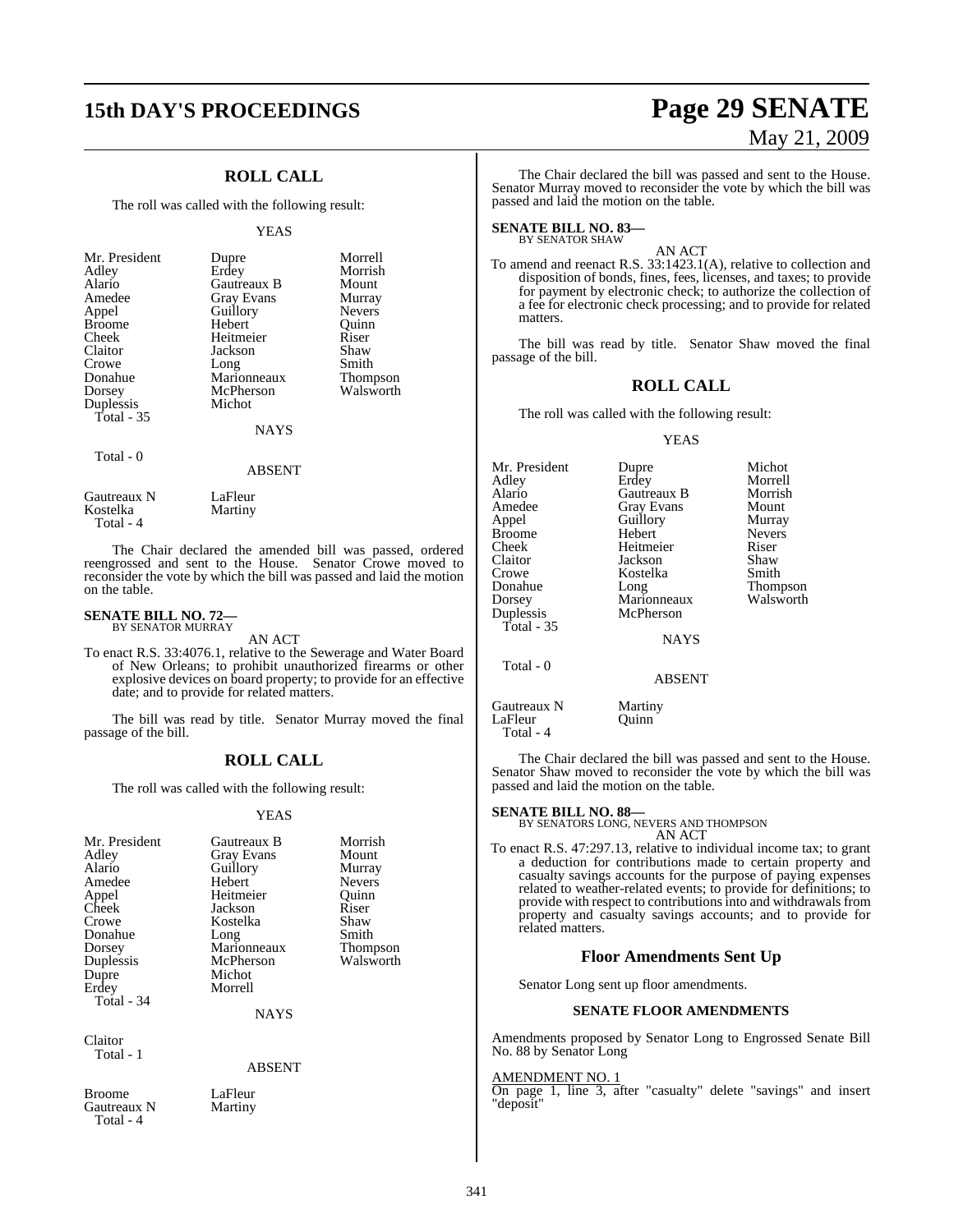#### AMENDMENT NO. 2

On page 1, line 9, after "**casualty**" delete "**savings**" and insert "**deposit**" and on page 1, line 6 after "casualty" delete "savings" and insert "deposit"

#### AMENDMENT NO. 3

On page 1, line 11, after "**casualty**" delete "**savings**" and insert "**deposit**"

#### AMENDMENT NO. 4

On page 2, line 8, delete "**administrator**" and insert "**custodian**"

#### AMENDMENT NO. 5

On page 2, at the end of line 8, delete "**a state or national bank,**" and insert "**any federally insured depository institution operating in Louisiana, with at least one office branch physically located in the state, which establishes deposit accounts pursuant to this Section.**"

#### AMENDMENT NO. 6

On page 2, delete lines 9 and 10 in their entirety

AMENDMENT NO. 7

On page 2, line 11, after "**Account**"delete "**administrator**" and insert "**custodian**"

#### AMENDMENT NO. 8

On page 2, at the end of line 12 and the beginning of line 13, delete "**an administrator**" and insert "**a custodian**"

#### AMENDMENT NO. 9

On page 2, line 17, after "**casualty**" delete "**savings account" means a regular savings**" and insert "**deposit account" means a deposit**"

#### AMENDMENT NO. 10 On page 2, line 18, after "**account**" delete "**or money market account**"

AMENDMENT NO. 11 On page 2, line 21, after "**casualty**" delete "**savings**" and insert "**deposit**"

#### AMENDMENT NO. 12 On page 2, line 24, after "**casualty**" delete "**savings**" and insert "**deposit**"

AMENDMENT NO. 13 On page 2, delete line 27 and insert

"**C. An account holder may withdraw funds from a property** and casualty deposit

### AMENDMENT NO. 14

On page 2, at the beginning of line 28, after "**account**" delete the remainder of the line and insert "**for any qualified catastrophe expense.**"

#### AMENDMENT NO. 15 On page 2, delete line 29 in its entirety

#### AMENDMENT NO. 16

On page 3, delete lines 1 through 3 in their entirety

#### AMENDMENT NO. 17

On page 3, line 4, after "**casualty**" delete "**savings**" and insert "**deposit**"

On motion of Senator Longe, the amendments were adopted.

The bill was read by title. Senator Long moved the final passage of the amended bill.

### **Page 30 SENATE 15th DAY'S PROCEEDINGS**

### **ROLL CALL**

The roll was called with the following result:

#### YEAS

| Mr. President | Dupre         | Morrish         |
|---------------|---------------|-----------------|
| Adley         | Erdey         | Mount           |
| Alario        | Gautreaux B   | Murray          |
| Amedee        | Guillory      | <b>Nevers</b>   |
| Appel         | Hebert        | Ouinn           |
| <b>Broome</b> | Heitmeier     | Riser           |
| Cheek         | Kostelka      | Shaw            |
| Claitor       | Long          | Smith           |
| Crowe         | Marionneaux   | <b>Thompson</b> |
| Donahue       | McPherson     | Walsworth       |
| Dorsey        | Michot        |                 |
| Duplessis     | Morrell       |                 |
| Total - 34    |               |                 |
|               | <b>NAYS</b>   |                 |
| Total - 0     | <b>ABSENT</b> |                 |

Gautreaux N Jackson Martiny<br>Gray Evans LaFleur

The Chair declared the amended bill was passed, ordered reengrossed and sent to the House. Senator Long moved to reconsider the vote by which the bill was passed and laid the motion on the table.

#### **SENATE BILL NO. 102—**

Gray Evans Total - 5

> BY SENATOR DUPLESSIS AN ACT

To amend and reenact R.S. 33:9100.1, 9100.3(A), 9100.4(B), 9100.5, 9100.6(A), 9100.7(A) and (C), and 9100.11, to enact R.S. 33:9100.9(E), to repeal R.S. 33:9100.10, relative to the East New Orleans Neighborhood Advisory Commission; to provide for commission membership; to provide for commission jurisdiction; to provide for terms; to provide for officers and meetings; to provide for staff; to require notice from governing authority regarding zoning and building permits; to require that views of the commission to be presented only by their officers; and to provide for related matters.

#### **Floor Amendments Sent Up**

Senator Marionneaux sent up floor amendments.

#### **SENATE FLOOR AMENDMENTS**

Amendments proposed by Senator Marionneaux on behalf of the Legislative Bureau to Engrossed Senate Bill No. 102 by Senator Duplessis

#### AMENDMENT NO. 1

On page 6, line 20, following "shall" and before "by" change "only be presented" to "**be presented only**"

On motion of Senator Marionneaux, the amendments were adopted.

### **Floor Amendments Sent Up**

Senator Duplessis sent up floor amendments.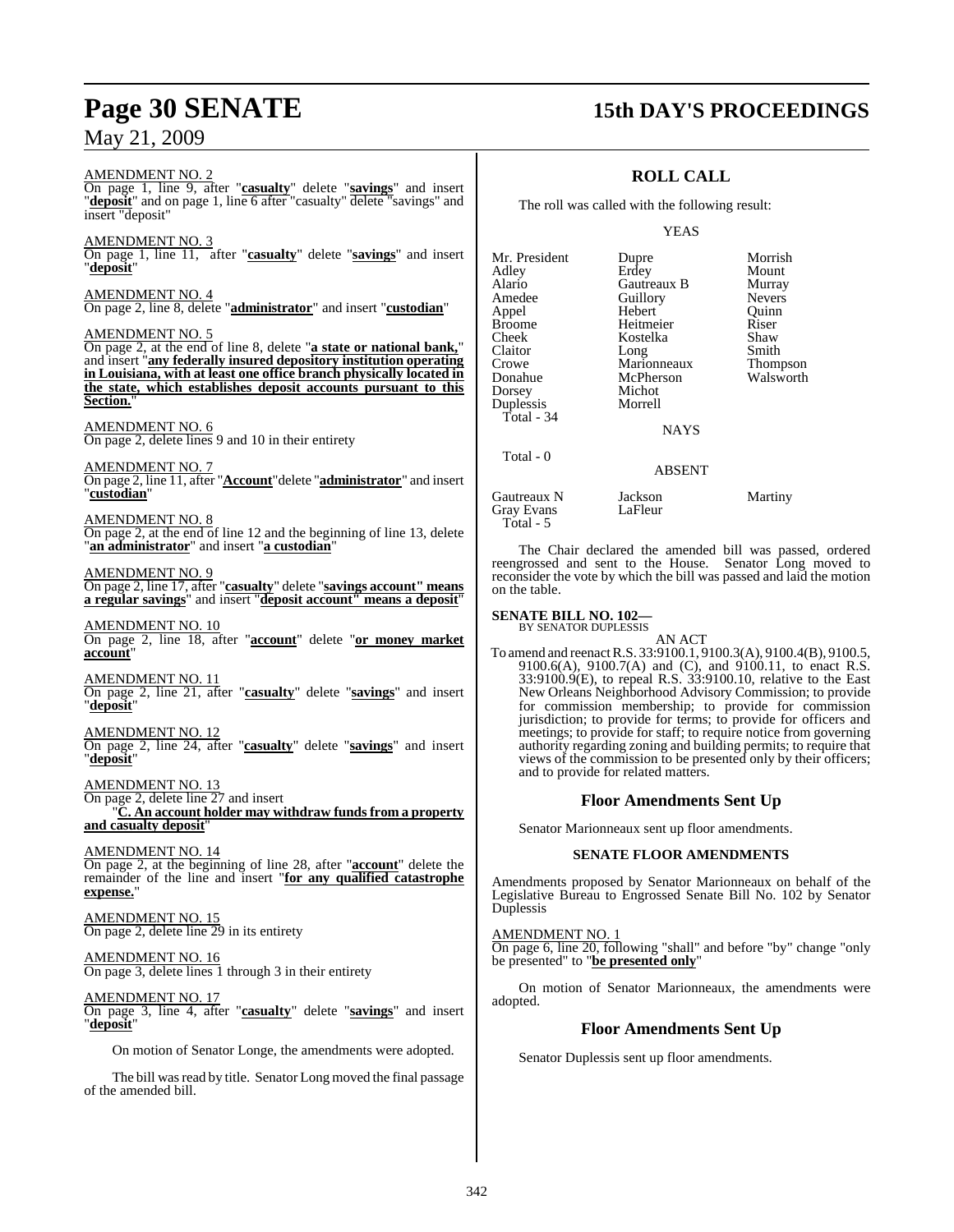## **15th DAY'S PROCEEDINGS Page 31 SENATE**

#### **SENATE FLOOR AMENDMENTS**

Amendments proposed by Senator Duplessis to Engrossed Senate Bill No. 102 by Senator Duplessis

AMENDMENT NO. 1

On page 2, line 3, between "**the**" and "**boundaries**" insert "**area within the**"

On motion of Senator Duplessis, the amendments were adopted.

The bill was read by title. Senator Duplessis moved the final passage of the amended bill.

#### **ROLL CALL**

The roll was called with the following result:

#### YEAS

| Mr. President<br>Adley<br>Alario<br>Amedee<br>Appel<br><b>Broome</b><br>Cheek<br>Claitor<br>Crowe<br>Donahue<br>Dorsey<br>Total $-32$ | Duplessis<br>Dupre<br>Erdey<br>Gautreaux B<br>Guillory<br>Hebert<br>Heitmeier<br>Long<br>Marionneaux<br>McPherson<br>Michot | Morrell<br>Morrish<br>Mount<br>Murray<br><b>Nevers</b><br>Ouinn<br>Riser<br>Shaw<br><b>Thompson</b><br>Walsworth |
|---------------------------------------------------------------------------------------------------------------------------------------|-----------------------------------------------------------------------------------------------------------------------------|------------------------------------------------------------------------------------------------------------------|
|                                                                                                                                       | <b>NAYS</b>                                                                                                                 |                                                                                                                  |
| Total - 0                                                                                                                             | ABSENT                                                                                                                      |                                                                                                                  |

| Gautreaux N       | Kostelka | Smith |
|-------------------|----------|-------|
| <b>Gray Evans</b> | LaFleur  |       |
| Jackson           | Martiny  |       |
| Total - 7         |          |       |

The Chair declared the amended bill was passed, ordered reengrossed and sent to the House. Senator Duplessis moved to reconsider the vote by which the bill was passed and laid the motion on the table.

### **SENATE BILL NO. 103—** BY SENATOR DUPLESSIS

AN ACT

To enact R.S. 33:9091.15, a bill relative to Orleans Parish; to create the Oak Island Neighborhood Improvement District; to provide for district boundaries, purpose, governance, and funding, including the levy of a parcel fee; to provide relative to the powers and duties of the district and its governing board; and to provide for related matters.

The bill was read by title. Senator Duplessis moved the final passage of the bill.

#### **ROLL CALL**

The roll was called with the following result:

#### YEAS

| Mr. President | Dupre       | Morrell       |
|---------------|-------------|---------------|
| Adley         | Erdey       | Morrish       |
| Alario        | Gautreaux B | Mount         |
| Amedee        | Gray Evans  | Murray        |
| Appel         | Guillory    | <b>Nevers</b> |
| <b>Broome</b> | Hebert      | Ouinn         |

# May 21, 2009

| Cheek<br>Claitor<br>Crowe<br>Donahue<br>Dorsey<br>Duplessis<br>Total - 34 | Heitmeier<br>Jackson<br>Long<br>Marionneaux<br>McPherson<br>Michot | Riser<br>Shaw<br><b>Thompson</b><br>Walsworth |
|---------------------------------------------------------------------------|--------------------------------------------------------------------|-----------------------------------------------|
|                                                                           | <b>NAYS</b>                                                        |                                               |
| Total - 0                                                                 | <b>ABSENT</b>                                                      |                                               |
| Gautreaux N<br>Kostelka                                                   | LaFleur<br>Martiny                                                 | Smith                                         |

The Chair declared the bill was passed and sent to the House. Senator Duplessis moved to reconsider the vote by which the bill was passed and laid the motion on the table.

# **SENATE BILL NO. 104—**<br>BY SENATOR DUPLESSIS

Total - 5

AN ACT To enact R.S. 33:9080.3, relative to improvement districts in Orleans Parish; to create the Lakewood East Security and Neighborhood Improvement District; to provide that the Lakewood East Homeowners Association shall govern the district; to provide for the purpose, boundaries, parcel fee, budget, powers and duties of the district; to provide for an effective date; and to provide for related matters.

#### **Floor Amendments Sent Up**

Senator Marionneaux sent up floor amendments.

#### **SENATE FLOOR AMENDMENTS**

Amendments proposed by Senator Marionneaux on behalf of the Legislative Bureau to Engrossed Senate Bill No. 104 by Senator Duplessis

#### AMENDMENT NO. 1

On page 1, line 15, following "**perimeter:**" delete the remainder of the line and insert "**Interstate 10 Service Road, Mayo Boulevard,**"

#### AMENDMENT NO. 2

On page 5, line 6, following "**objectives**" and before "**:**" insert "**of**"

On motion of Senator Marionneaux, the amendments were adopted.

The bill was read by title. Senator Duplessis moved the final passage of the amended bill.

#### **ROLL CALL**

The roll was called with the following result:

#### YEAS

| Mr. President | Dupre               | Morrell         |
|---------------|---------------------|-----------------|
| Adley         | Erdey               | Morrish         |
| Alario        | Gautreaux B         | Mount           |
| Amedee        | Gray Evans          | Murray          |
| Appel         | Guillory            | <b>Nevers</b>   |
| Broome        | Hebert              | Ouinn           |
| Cheek         | Heitmeier           | Riser           |
| Claitor       | Jackson             | Shaw            |
| Crowe         |                     | Smith           |
| Donahue       | Long<br>Marionneaux | <b>Thompson</b> |
| Dorsey        | McPherson           | Walsworth       |
| Duplessis     | Michot              |                 |
| Total - 35    |                     |                 |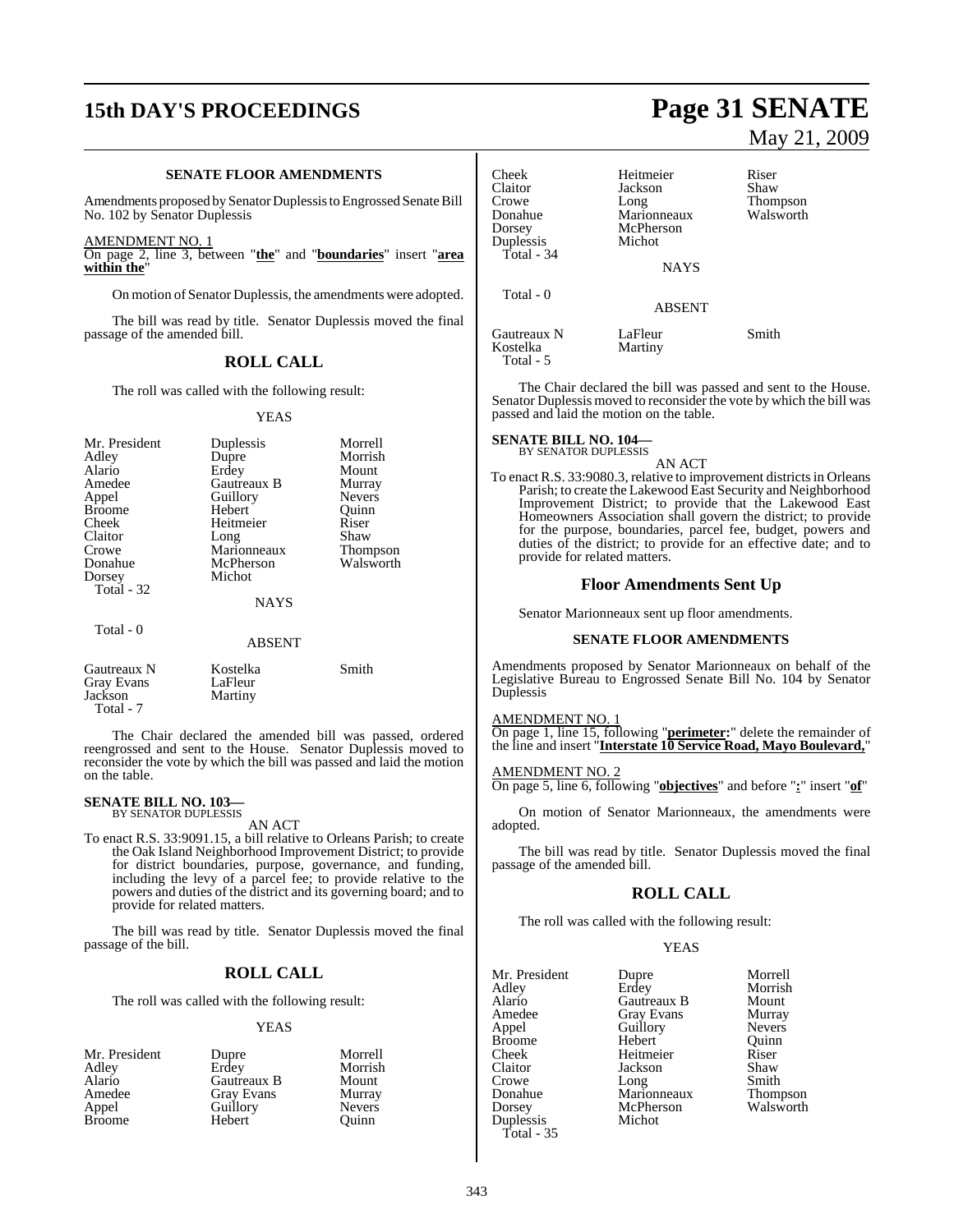#### **NAYS**

#### Total - 0

#### ABSENT

Gautreaux N LaFleur<br>Kostelka Martiny Kostelka Total - 4

The Chair declared the amended bill was passed, ordered reengrossed and sent to the House. Senator Duplessis moved to reconsider the vote by which the bill was passed and laid the motion on the table.

#### **SENATE BILL NO. 113—** BY SENATOR MARIONNEAUX

AN ACT To amend and reenact R.S. 47:297.6(A)(1), relative to individual income tax credits; to provide for increases in tax credits for the rehabilitation of residential structures in certain areas; and to provide for related matters.

#### **Floor Amendments Sent Up**

Senator Marionneaux sent up floor amendments.

#### **SENATE FLOOR AMENDMENTS**

Amendments proposed by Senator Marionneaux on behalf of the Legislative Bureau to Engrossed Senate Bill No. 113 by Senator Marionneaux

AMENDMENT NO. 1

On page 2, line 23, following "is" and before "for" change "only available" to "available only"

On motion of Senator Marionneaux, the amendments were adopted.

On motion of Senator Marionneaux, the amended bill was read by title and returned to its regular order in Third Reading and Final Passage.

### **Rules Suspended**

Senator Mount asked for and obtained a suspension of the rules to revert to the Morning Hour.

### **Message from the House**

#### **CONCURRING IN SENATE CONCURRENT RESOLUTIONS**

#### May 21, 2009

To the Honorable President and Members of the Senate:

I am directed to inform your honorable body that the House of Representatives has finally concurred in the following Senate Concurrent Resolutions:

**SENATE CONCURRENT RESOLUTION NO. 76—<br>BY SENATORS CROWE AND DONAHUE AND REPRESENTATIVES<br>PEARSON AND CROMER** 

### A CONCURRENT RESOLUTION

To commend and congratulate Robert A. Baker of Baker Sales, Inc., for being named "Louisiana Small Business Person of the Year."

Reported without amendments.

Respectfully submitted, ALFRED W. SPEER Clerk of the House of Representatives

## **Page 32 SENATE 15th DAY'S PROCEEDINGS**

#### **Introduction of Senate Resolutions**

Senator Marionneaux asked for and obtained a suspension of the rules to read Senate Resolutions a first and second time.

#### **SENATE RESOLUTION NO. 43—**

BY SENATOR MARIONNEAUX A RESOLUTION

To commend and congratulate Jena Wallace Cary upon her retirement and thirty-six years of dedicated service to the division of administration and the state of Louisiana.

On motion of Senator Marionneaux the resolution was read by title and adopted.

#### **Message from the House**

#### **ASKING CONCURRENCE IN HOUSE BILLS AND JOINT RESOLUTIONS**

May 21, 2009

To the Honorable President and Members of the Senate:

I am directed to inform your honorable body that the House of Representatives has finally passed and asks your concurrence in the following House Bills and Joint Resolutions:

### **HOUSE BILL NO. 658—** BY REPRESENTATIVE ROY

AN ACT

To amend and reenact R.S.  $23:1209(A)(3)$ , relative to the prescriptive period for claiming workers' compensation benefits; to provide for an interruption of prescription for developmental injuries; and to provide for related matters.

#### **HOUSE BILL NO. 647—** BY REPRESENTATIVE DOWNS

AN ACT

To enact Subpart B-42 of Part IV of Chapter 1 of Title 33 of the Louisiana Revised Statutes of 1950, to be comprised of R.S. 33:130.791 through 130.797, relative to Lincoln Parish; to authorize the governing authority of the parish to create a geographic information systemdistrict; to provide relative to the board of commissioners for the district; to provide for the powers, duties, and functions of the district; to authorize the board to levy certain taxes; and to provide for related matters.

#### **HOUSE BILL NO. 686—**

BY REPRESENTATIVE CARMODY

AN ACT To amend and reenact R.S. 17:3981(4) and 3982(A)(1)(a), relative to the review of proposed school charters by authorizing entities; to provide for an application review process that complies with specified principles and standards; to provide for an independent evaluation of a charter proposal by a qualified third party; to provide an effective date; and to provide for related matters.

> Respectfully submitted, ALFRED W. SPEER Clerk of the House of Representatives

### **House Bills and Joint Resolutions on First Reading**

Senator Mount asked for and obtained a suspension of the rules to read House Bills and Joint Resolutions a first and second time by title and refer them to Committee.

### **HOUSE BILL NO. 647—** BY REPRESENTATIVE DOWNS

AN ACT

To enact Subpart B-42 of Part IV of Chapter 1 of Title 33 of the Louisiana Revised Statutes of 1950, to be comprised of R.S. 33:130.791 through 130.797, relative to Lincoln Parish; to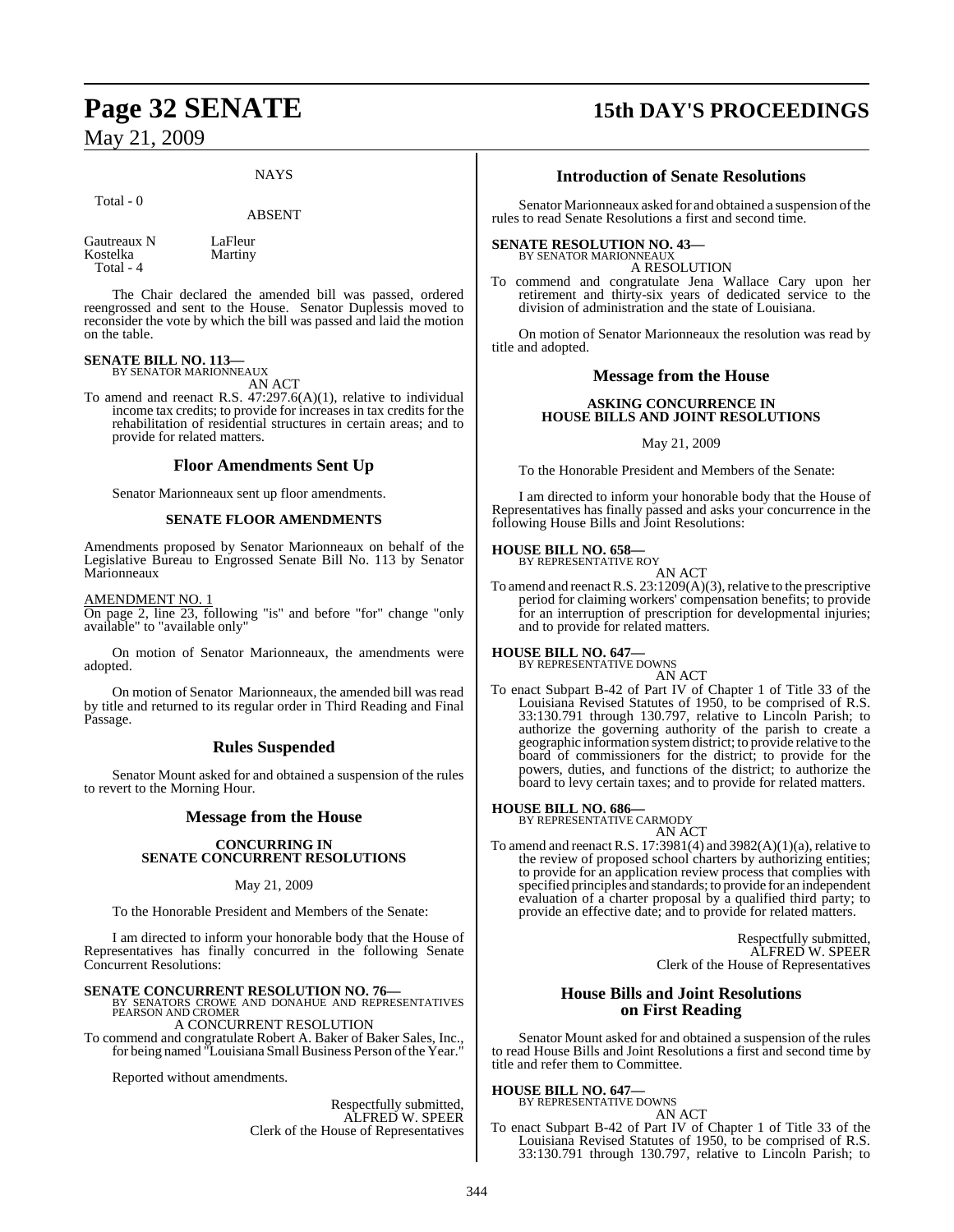# **15th DAY'S PROCEEDINGS Page 33 SENATE** May 21, 2009

authorize the governing authority of the parish to create a geographic information systemdistrict; to provide relative to the board of commissioners for the district; to provide for the powers, duties, and functions of the district; to authorize the board to levy certain taxes; and to provide for related matters.

The bill was read by title and referred by the President to the Committee on Local and Municipal Affairs.

# **HOUSE BILL NO. 658—** BY REPRESENTATIVE ROY

AN ACT

To amend and reenact R.S. 23:1209(A)(3), relative to the prescriptive period for claiming workers' compensation benefits; to provide for an interruption of prescription for developmental injuries; and to provide for related matters.

The bill was read by title and referred by the President to the Committee on Labor and Industrial Relations.

# **HOUSE BILL NO. 686—** BY REPRESENTATIVE CARMODY

AN ACT

To amend and reenact R.S. 17:3981(4) and 3982(A)(1)(a), relative to the review of proposed school charters by authorizing entities; to provide for an application review process that complies with specified principles and standards; to provide for an independent evaluation of a charter proposal by a qualified third party; to provide an effective date; and to provide for related matters.

The bill was read by title and referred by the President to the Committee on Education.

### **Message from the House**

#### **ASKING CONCURRENCE IN HOUSE CONCURRENT RESOLUTIONS**

May 21, 2009

To the Honorable President and Members of the Senate:

I am directed to inform your honorable body that the House of Representatives has finally passed and asks your concurrence in the following House Concurrent Resolutions:

### **HOUSE CONCURRENT RESOLUTION NO. 132—** BY REPRESENTATIVE MONTOUCET

A CONCURRENT RESOLUTION

To urge and request the city of Rayne and the state of Louisiana to continue to study the feasibility of construction of an additional interchange along Interstate 10 at Louisiana Highway 98 in Acadia Parish.

# **HOUSE CONCURRENT RESOLUTION NO. 133—** BY REPRESENTATIVE MONTOUCET A CONCURRENT RESOLUTION

To urge and request the Department of Transportation and Development to provide members of the legislature the opportunity to have increased input in the implementation ofthe annual Highway Priority Program.

### **HOUSE CONCURRENT RESOLUTION NO. 134—** BY REPRESENTATIVES HUTTER AND TUCKER

A CONCURRENT RESOLUTION

To recognize June 8, 2009, as "Ports' Day" at the legislature and to commend Louisiana ports for their contributions to the state.

**HOUSE CONCURRENT RESOLUTION NO. 135—** BY REPRESENTATIVE PATRICIA SMITH AND SENATOR BROOME A CONCURRENT RESOLUTION

To commend Charlotte D. Placide upon her retirement as superintendent of the East Baton Rouge Parish School System, to recognize and record her myriad accomplishments and remarkable contributions, and to extend to her the best wishes

of the legislature as she embarks upon new challenges and endeavors.

### **HOUSE CONCURRENT RESOLUTION NO. 136—** BY REPRESENTATIVE MILLS

A CONCURRENT RESOLUTION

To urge and request the Department of Transportation and Development to repair and make improvements to the drawbridge in the city of Breaux Bridge located on Louisiana Highway 336-1 in the parish of St. Martin.

# **HOUSE CONCURRENT RESOLUTION NO. 138—** BY REPRESENTATIVE ELLINGTON

A CONCURRENT RESOLUTION

To recognize Wednesday, June 3, 2009, as 4-H Day at the Louisiana State Capitol and to commend 4-H members and volunteers throughout the state for their outstanding accomplishments and manifold contributions to their communities.

> Respectfully submitted, ALFRED W. SPEER Clerk of the House of Representatives

### **House Concurrent Resolutions**

Senator Mount asked for and obtained a suspension of the rules to read House Concurrent Resolutions a first and second time.

# **HOUSE CONCURRENT RESOLUTION NO. 132—** BY REPRESENTATIVE MONTOUCET

A CONCURRENT RESOLUTION

To urge and request the city of Rayne and the state of Louisiana to continue to study the feasibility of construction of an additional interchange along Interstate 10 at Louisiana Highway 98 in Acadia Parish.

The resolution was read by title and placed on the Calendar for a second reading.

# **HOUSE CONCURRENT RESOLUTION NO. 133—** BY REPRESENTATIVE MONTOUCET A CONCURRENT RESOLUTION

To urge and request the Department of Transportation and Development to provide members of the legislature the opportunity to have increased input in the implementation of the annual Highway Priority Program.

The resolution was read by title and referred by the President to the Committee on Transportation, Highways and Public Works.

#### **HOUSE CONCURRENT RESOLUTION NO. 134—** BY REPRESENTATIVES HUTTER AND TUCKER A CONCURRENT RESOLUTION

To recognize June 8, 2009, as "Ports' Day" at the legislature and to commend Louisiana ports for their contributions to the state.

The resolution was read by title. Senator Smith moved to concur in the House Concurrent Resolution.

### **ROLL CALL**

The roll was called with the following result:

#### YEAS

Mr. President Dupre Michot<br>Adley Erdey Morrell Adley Erdey Morrell Alario Gautreaux B Morrish Amedee Gray Evans Mount<br>
Appel Guillory Murray Broome Hebert Nevers<br>
Cheek Heitmeier Quinn Cheek Heitmeier Quinn Claitor Jackson Riser Kostelka Donahue Long Smith

Guillory Murray<br>
Hebert Nevers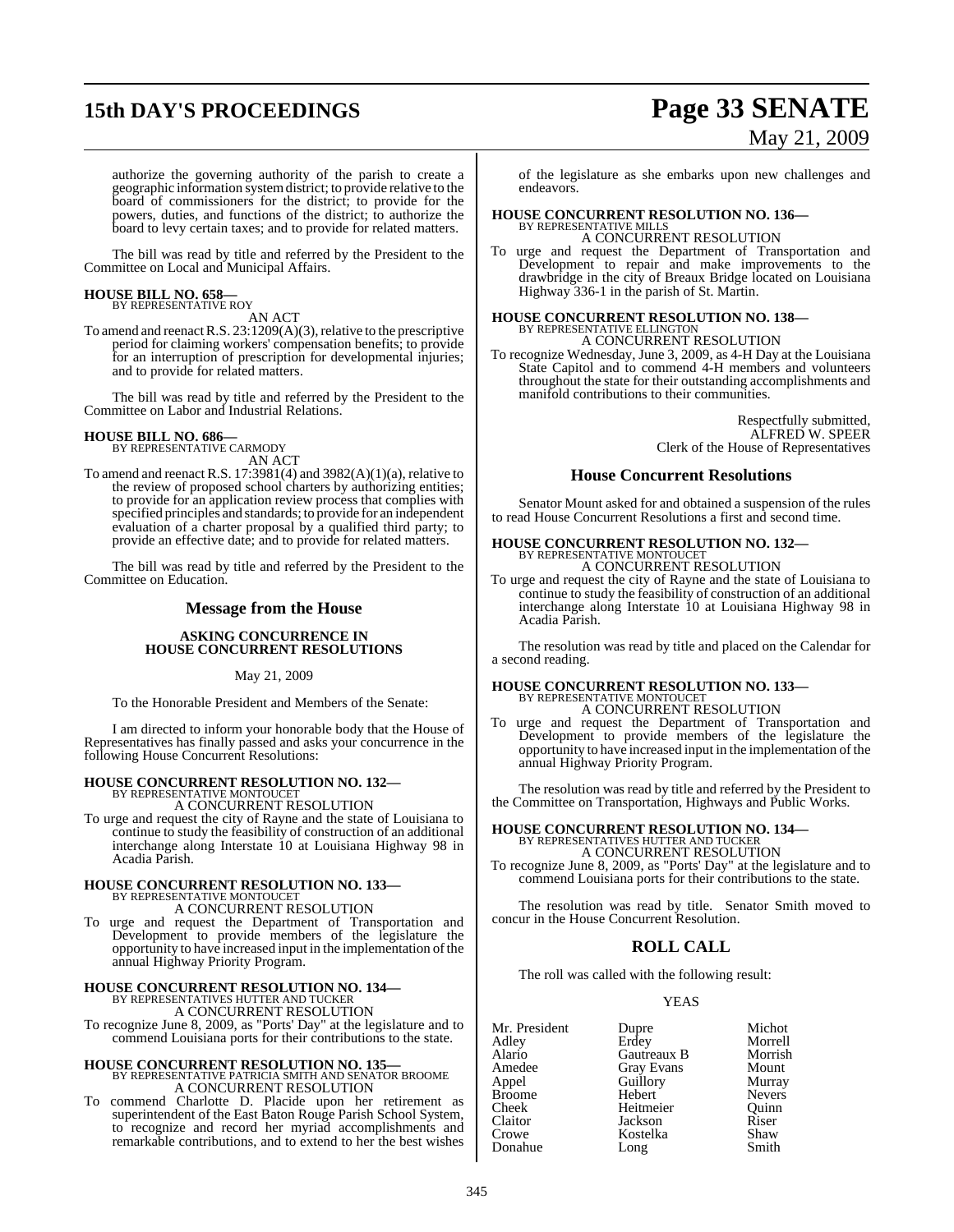| Dorsey<br>Duplessis      | Marionneaux<br>McPherson | Thompson<br>Walsworth |
|--------------------------|--------------------------|-----------------------|
| $Total - 36$             | <b>NAYS</b>              |                       |
| Total - 0                | <b>ABSENT</b>            |                       |
| Gautreaux N<br>Total - 3 | LaFleur                  | Martiny               |

The Chair declared the Senate had concurred in the House Concurrent Resolution and ordered it returned to the House.

#### **HOUSE CONCURRENT RESOLUTION NO. 135—**

BY REPRESENTATIVE PATRICIA SMITH AND SENATOR BROOME A CONCURRENT RESOLUTION

To commend Charlotte D. Placide upon her retirement as superintendent of the East Baton Rouge Parish School System, to recognize and record her myriad accomplishments and remarkable contributions, and to extend to her the best wishes of the legislature as she embarks upon new challenges and endeavors.

The resolution was read by title. Senator Broome moved to concur in the House Concurrent Resolution.

### **ROLL CALL**

The roll was called with the following result:

#### YEAS

| Mr. President<br>Adley<br>Alario<br>Amedee<br>Appel<br><b>Broome</b><br>Cheek<br>Claitor<br>Crowe<br>Donahue<br>Dorsey<br>Duplessis<br><b>Total - 35</b> | Dupre<br>Erdey<br>Gautreaux B<br><b>Gray Evans</b><br>Guillory<br>Hebert<br>Heitmeier<br>Jackson<br>Long<br>Marionneaux<br>McPherson<br>Michot<br><b>NAYS</b> | Morrell<br>Morrish<br>Mount<br>Murray<br><b>Nevers</b><br>Quinn<br>Riser<br>Shaw<br>Smith<br>Thompson<br>Walsworth |
|----------------------------------------------------------------------------------------------------------------------------------------------------------|---------------------------------------------------------------------------------------------------------------------------------------------------------------|--------------------------------------------------------------------------------------------------------------------|
| Total - 0                                                                                                                                                | <b>ABSENT</b>                                                                                                                                                 |                                                                                                                    |
| Gautreaux N<br>Kostelka<br>Total - 4                                                                                                                     | LaFleur<br>Martiny                                                                                                                                            |                                                                                                                    |

The Chair declared the Senate had concurred in the House Concurrent Resolution and ordered it returned to the House.

#### **HOUSE CONCURRENT RESOLUTION NO. 136—** BY REPRESENTATIVE MILLS

A CONCURRENT RESOLUTION

To urge and request the Department of Transportation and Development to repair and make improvements to the drawbridge in the city of Breaux Bridge located on Louisiana Highway 336-1 in the parish of St. Martin.

The resolution was read by title and referred by the President to the Committee on Transportation, Highways and Public Works.

# **HOUSE CONCURRENT RESOLUTION NO. 138—** BY REPRESENTATIVE ELLINGTON

A CONCURRENT RESOLUTION To recognize Wednesday, June 3, 2009, as 4-H Day at the Louisiana State Capitol and to commend 4-H members and volunteers

### **Page 34 SENATE 15th DAY'S PROCEEDINGS**

throughout the state for their outstanding accomplishments and manifold contributions to their communities.

The resolution was read by title. Senator Riser moved to concur in the House Concurrent Resolution.

### **ROLL CALL**

The roll was called with the following result:

YEAS

| Mr. President | Dupre       | Michot          |
|---------------|-------------|-----------------|
| Adley         | Erdey       | Morrell         |
| Alario        | Gautreaux B | Morrish         |
| Amedee        | Gray Evans  | Mount           |
| Appel         | Guillory    | Murray          |
| <b>Broome</b> | Hebert      | <b>Nevers</b>   |
| Cheek         | Heitmeier   | Ouinn           |
| Claitor       | Jackson     | Riser           |
| Crowe         | Kostelka    | Shaw            |
| Donahue       | Long        | Smith           |
| Dorsey        | Marionneaux | <b>Thompson</b> |
| Duplessis     | McPherson   | Walsworth       |
| Total - $36$  |             |                 |
|               | NAVS        |                 |

Total - 0

NAYS

#### ABSENT

| Gautreaux N | LaFleur | Martiny |
|-------------|---------|---------|
| Total - 3   |         |         |

The Chair declared the Senate had concurred in the House Concurrent Resolution and ordered it returned to the House.

#### **Privilege Report of the Committee on Senate and Governmental Affairs**

#### **ENROLLMENTS**

Senator Kostelka, Chairman on behalf of the Committee on Senate and Governmental Affairs, submitted the following report:

May 21, 2009

To the President and Members of the Senate:

I am directed by your Committee on Senate and Governmental Affairs to submit the following report:

The following Senate Resolutions have been properly enrolled:

#### **SENATE CONCURRENT RESOLUTION NO. 64—** BY SENATOR ERDEY

A CONCURRENT RESOLUTION

To urge and request moving companies to limit moving houses or loads larger than eighteen feet wide within metropolitan planning organization areas to non-peak traffic hours.

#### **SENATE CONCURRENT RESOLUTION NO. 65—** BY SENATOR BROOME

A CONCURRENT RESOLUTION To declare October 1, 2009, as World Peace Day in the state of Louisiana.

#### **SENATE CONCURRENT RESOLUTION NO. 66—** BY SENATOR NEVERS A CONCURRENT RESOLUTION

To urge and request the Louisiana Regional Collaboratives for Excellence in Science and Mathematics Teaching to collaborate with the Board of Regents and institutions of postsecondary education to expand the program statewide.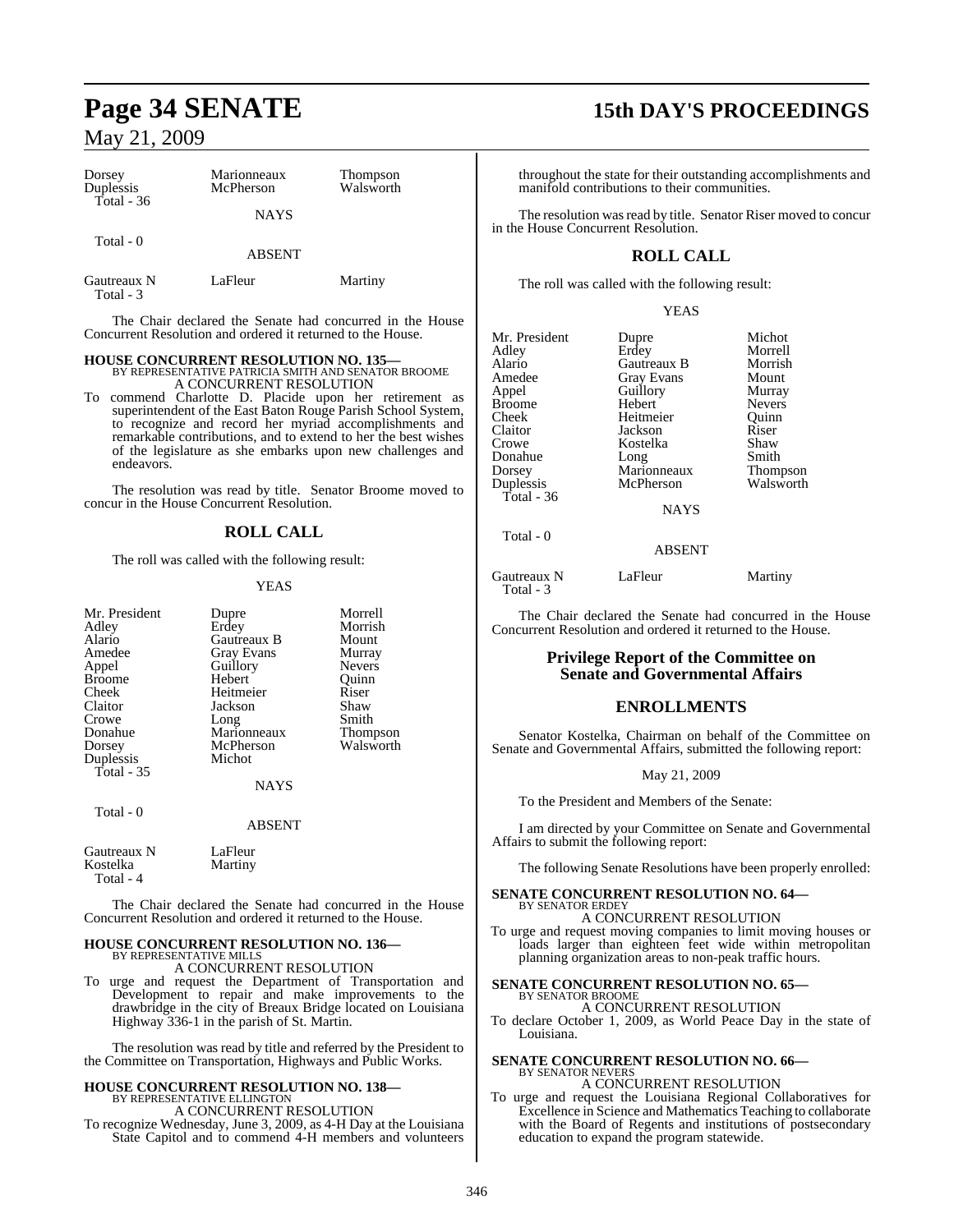# **15th DAY'S PROCEEDINGS Page 35 SENATE**

# May 21, 2009

#### **SENATE CONCURRENT RESOLUTION NO. 69—**

BY SENATORS RISER AND BROOME AND REPRESENTATIVES ABRAMSON, ANDERS, ARMES, ARNOLD, AUBERT, AUSTIN BADON, BOBBY BADON, BALDONE, BARRAS, BARROW, BILLIOT, BROSSETT,<br>BURFORD, HENRY BURNS, TIM BURNS, BURRELL, CARMODY,<br>CARTER, CHANPAGNE, CHANDLER, CHANEY, CONNICK, CORTEZ,<br>CRONER, DANAHAY, DIXON, DOERGE, DOVE, DOWNS, EDWARDS,<br>ELLING A CONCURRENT RESOLUTION

To express the sincere condolences of the Legislature of Louisiana upon the untimely death of Lloyd Lile Lindsey, Jr., the superintendent of West Feliciana Parish schools.

SENATE CONCURRENT RESOLUTION NO. 70—BY SENATORS MCHERESON, ADLEY, ALARIQ, AMEDEE, APPEL, BROOME, CHAISSON, CHEEK, CATIOR, CROWE, DONAHUE, CACITREAUX, N. GAULORY, B. GAUTREAUX, N. GROUNTREAUX, N. GAUNING, MARIONNEAUX, NARTI

To expressthe sincere and heartfelt condolences of the Legislature of Louisiana upon the death of John Wyeth "Jock" Scott II.

### **SENATE CONCURRENT RESOLUTION NO. 71—** BY SENATOR MOUNT A CONCURRENT RESOLUTION

To urge and request the Department of Wildlife and Fisheries to study the use and marketing of "comp vests."

### **SENATE CONCURRENT RESOLUTION NO. 73—** BY SENATOR SMITH AND REPRESENTATIVE HILL A CONCURRENT RESOLUTION

To commend Julia Brown for her commitment and dedication as a graduating senior member of the Louisiana Legislative Youth Advisory Council.

> Respectfully submitted, ROBERT W. "BOB" KOSTELKA Chairman

The foregoing Senate Concurrent Resolutions were signed by the President of the Senate.

### **Privilege Report of the Committee on Senate and Governmental Affairs**

### **ENROLLMENTS**

Senator Kostelka, Chairman on behalf of the Committee on Senate and Governmental Affairs, submitted the following report:

#### May 21, 2009

To the President and Members of the Senate:

I am directed by your Committee on Senate and Governmental Affairs to submit the following report:

The following Senate Resolutions have been properly enrolled:

#### **SENATE RESOLUTION NO. 25—** BY SENATOR MCPHERSON

A RESOLUTION

To commend the Oak Hill High School girls' softball team upon winning two consecutive Class B state softball championships and to congratulate theLadyRams on an outstanding 2008-2009 season.

#### **SENATE RESOLUTION NO. 26—** BY SENATOR MORRISH

A RESOLUTION

To commend the members of the Association of Louisiana Electric Cooperatives and to designate Monday, May 18, 2009, as Louisiana Electric Cooperative Day.

**SENATE RESOLUTION NO. 27—** BY SENATOR ADLEY

#### A RESOLUTION

To commend the citizens of Cullen, Louisiana, for their economic development efforts.

### **SENATE RESOLUTION NO. 30—** BY SENATOR MORRELL

A RESOLUTION

To commend eleven student artists of the New Orleans Center for Creative Arts upon being named recipients of the President Honors Awards.

#### **SENATE RESOLUTION NO. 31—** BY SENATOR MOUNT

A RESOLUTION

To commend and congratulate Ethel Precht upon being nominated and receiving the Louisiana Heroine Award for her work towards a cure for breast cancer.

#### **SENATE RESOLUTION NO. 32—**

BY SENATOR GRAY EVANS A RESOLUTION

To commend the efforts of the American Heart Association, Astra Zeneca, the Louisiana Association for Health, Physical Education, Recreation and Dance, the Louisiana Council on Obesity Prevention and Management, the Louisiana Dietetic Association, and the Louisiana Governor's Council on Physical Fitness and Sports and to recognize May 18, 2009, as "Legislative Wellness Day" at the Louisiana Senate.

#### **SENATE RESOLUTION NO. 33—**

BY SENATOR GRAY EVANS A RESOLUTION

To recognize Wednesday, May 20, 2009, as "Girl Scouts of the USA Day at the Louisiana State Capitol."

### **SENATE RESOLUTION NO. 34—** BY SENATOR GRAY EVANS

A RESOLUTION

To designate May 20, 2009, as "YMCA Day in Louisiana."

#### **SENATE RESOLUTION NO. 35—** BY SENATOR BROOME

A RESOLUTION

To commend the efforts and accomplishments of the grantees of the Louisiana Children's Trust Fund.